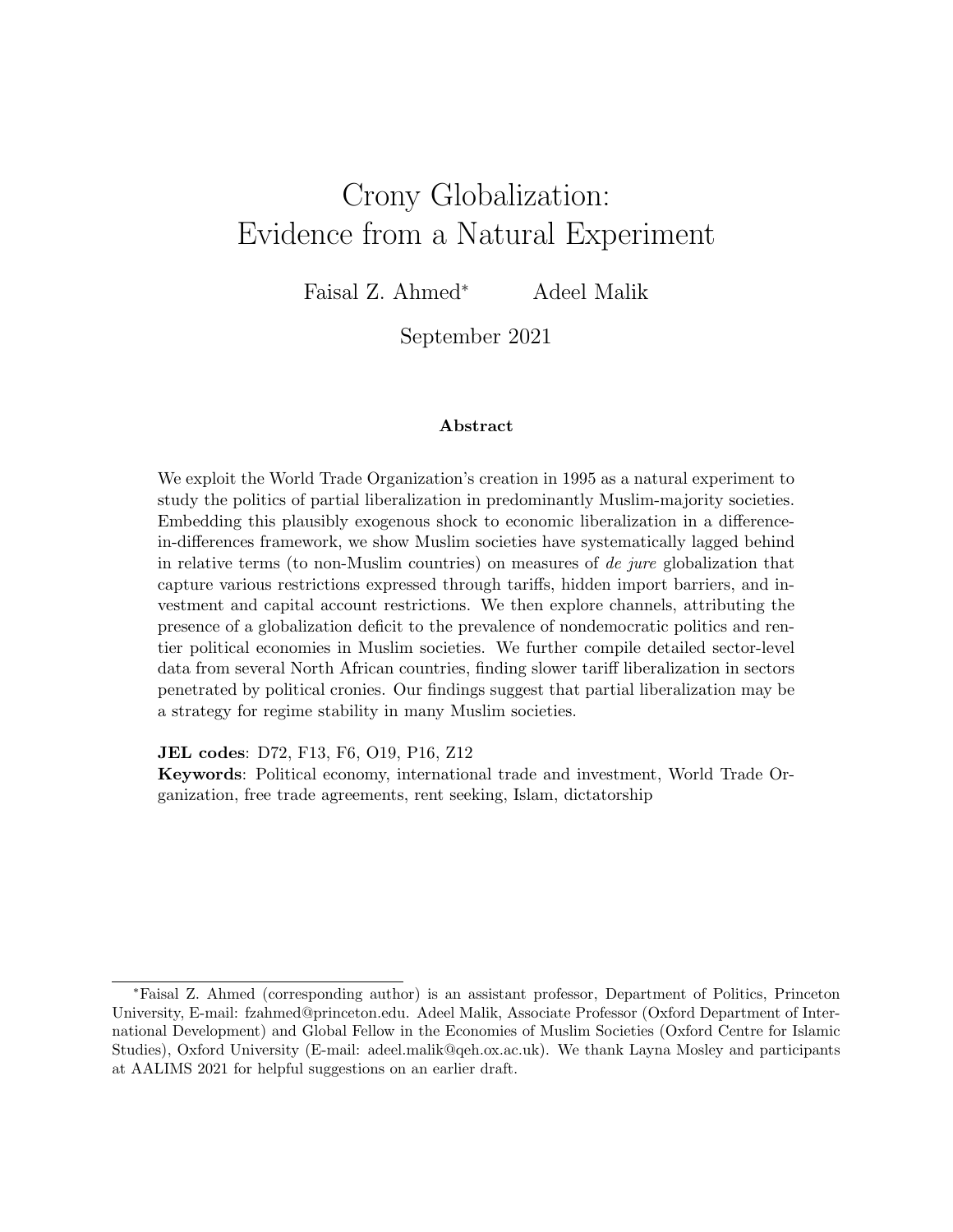There is broad evidence to suggest that Muslim-majority (hereon, Muslim) societies suffer from a long-term development disadvantage in terms of poor economic and political outcomes relative to non-Muslim societies (Kuran 20[1](#page-0-0)8).<sup>1</sup> While past work on this development deficit has considered the effects of external rents, both oil (e.g., Ross 2001) and non-oil (e.g., foreign aid and remittances, see Ahmed 2012), there has been insufficient emphasis on the political salience of domestically generated rents from foreign economic policy capture.<sup>[2](#page-0-0)</sup> Partial liberalization in international trade and investment (and associated policies, such as regulatory barriers) may be an important source of such rents.

Governments in less democratic settings may be particularly receptive to the manipulation of the foreign investment and trade policies. In Tunisia, for example, Rijkers et al (2017) document how firms connected to the dictator Ben Ali's family disproportionately benefited from economic policies, especially in sectors subject to authorization and restric-tions on foreign direct investment.<sup>[3](#page-0-0)</sup> In this paper, we provide more systematic evidence that many Muslim societies' hesitant and partial approach towards economic may be tied to the politics of regime durability in these societies. Trade and investment policy closure and regulatory restrictions generate unearned rent streams that can be passed on to favored businesses and politically connected actors. Governments may choose a wide array and mix of policies with respect to trade, investment, capital account, and regulations in fostering this type of "crony globalization." In doing so, garnering support from commercial elites can be crucial for both the maintenance and durability of authoritarian regimes (e.g., Acemoglu and Robinson 2006, Rijkers et al 2017, Zissimos 2017, Gawande and Zissimos 2020).

While prior literature has furnished both case study and cross-country evidence on the politics of economic reform (e.g., Cammett 2007, Diwan et al 2019), our paper systematically demonstrates, for the first time, that Muslim societies are especially prone to crony globalization. Cognizant that rents from oil production may obscure valid inferences (e.g., oil wealth can foster cronyism independently of a country's international economic exposure, see Arezki and Bruckner 2011), we conservatively limit our analysis to non-oil producing developing countries. Thus, our paper's causal estimates purposefully purge the direct ef-

<sup>1</sup>Existing work has also emphasized several predominantly fixed or time-invariant characteristics of Muslim societies, including their history (e.g., Chaney 2012) and cultural norms (e.g., Fish 2002). Our analysis accounts for these explanations (and other plausible time-invariant factors) with both country fixed effects and robustness checks that evaluate these competing explanations (see section 4.3).

<sup>&</sup>lt;sup>2</sup>In practice, these policies span various areas (e.g., trade, investment, regulatory barriers, etc.) and can reinforce each other. Accordingly, we analyze a composite measure of these policies (i.e., the KOF globalization index).

<sup>3</sup>Similarly, Ruckteschler et al (forthcoming) demonstrate how politically connected firms in Morocco enjoyed protection from non-tariff measures following the adoption the EU-Morocco FTA.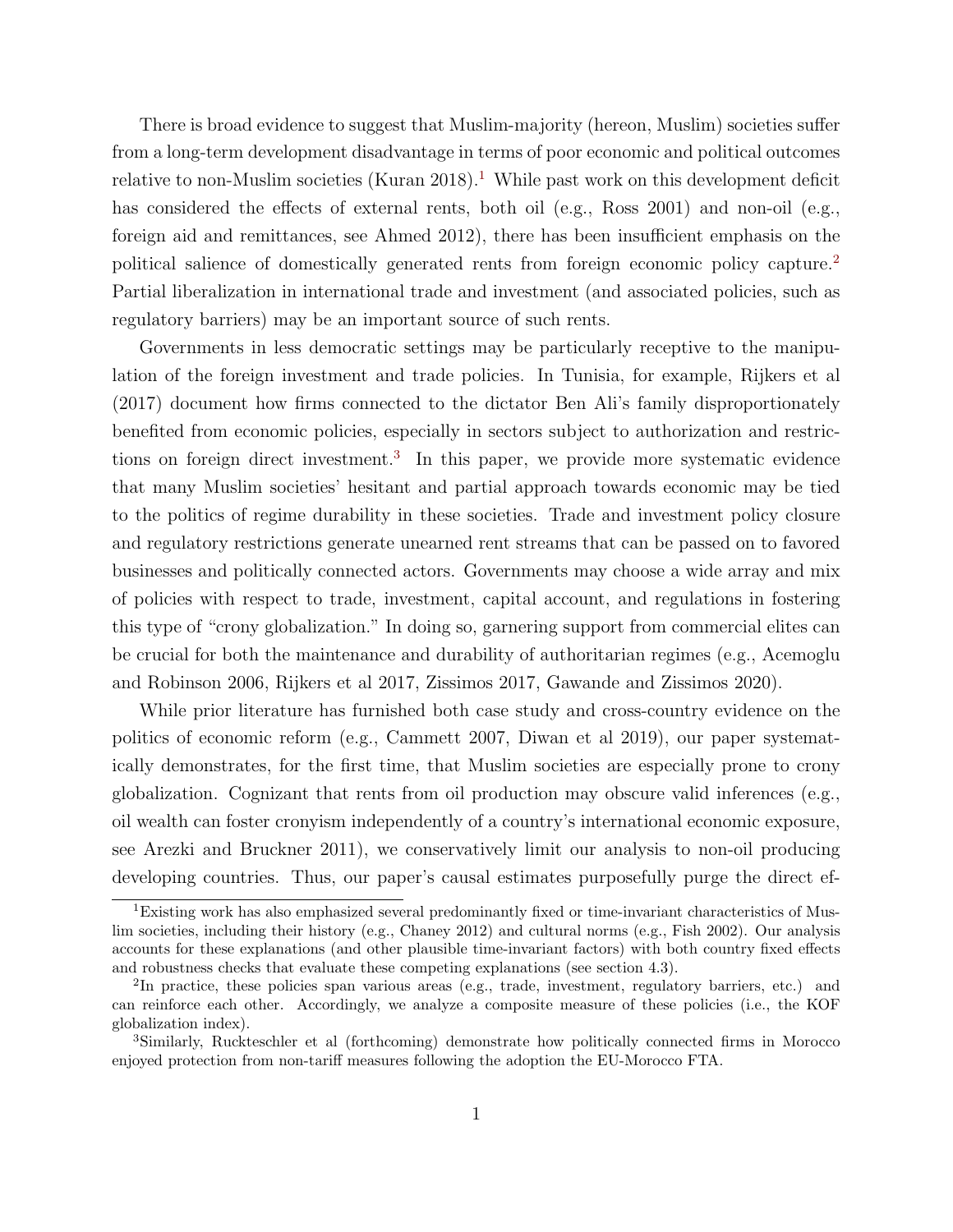fects of oil production on various forms of pernicious political economy (e.g., corruption, rent seeking). We complement our cross-national evidence with novel sector-level data from Egypt and Tunisia to document slower tariff liberalization in sectors penetrated by political cronies.



Figure 1: Average annual level of globalization in Muslim and non-Muslim countries

Notes: Annual group average of KOF globalization index across Muslim and non-Muslim non-oil producing countries.

Since governments may choose a mix of policies in trade, investment, and regulations to protect elite interests, our main analysis focuses on a broad measure of globalization that captures the multifaceted scope of international economic policies.[4](#page-0-0) To motivate our analysis, Figure 1 plots the evolution of the de jure component of the KOF Index of Economic Globalization between Muslim and non-Muslim countries. The figure highlights two stylized features. First, throughout the sample period, Muslim countries have always lagged behind their non-Muslim comparators in terms of their regulatory approach to economic globalization. Second, since 1995 there has been a greater divergence in the evolution of KOF index between Muslim and non-Muslim countries.<sup>[5](#page-0-0)</sup> Prior to 1995, the KOF index was about

<sup>&</sup>lt;sup>4</sup>In section 5, we also study various components of globalization, including a country's overall restrictiveness to trade, "depth" of trade agreements, and sector-specific tariff levels (the latter in Egypt and Tunisia).

<sup>&</sup>lt;sup>5</sup>First developed and introduced in Dreher (2006), the KOF index is the most widely used measure of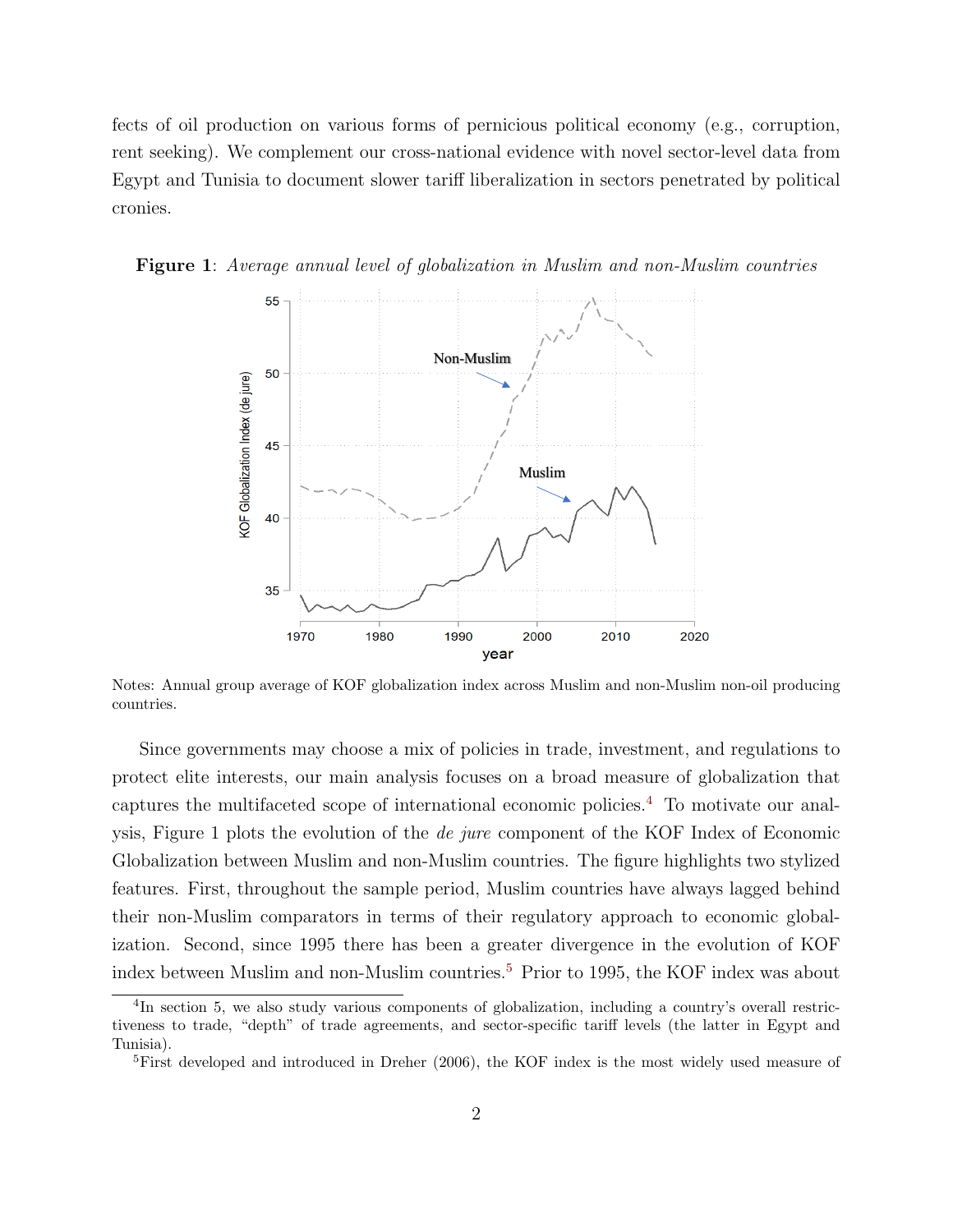7 index points (on average) lower in Muslim countries compared to non-Muslim countries. After 1995, this difference has nearly doubled to around 15 index points. Together, these patterns provide suggestive evidence that Muslim countries seem to have fallen behind their non-Muslim counterparts in terms of their *de jure* engagement with economic globalization. Our paper presents more systematic evidence of this divergence and provides evidence of a plausible channel via political cronyism.

Cognizant that omitted variables and endogeneity may unduly bias the pattern in Figure 1, we leverage the timing of the World Trade Organization's (WTO) creation as a natural experiment and employ a difference-in-differences (DD) research design to draw causal inferences. Our identification strategy leverages the timing of the WTO's establishment in 1995 as an exogenous "shock" to economic liberalization, and investigate whether Muslim countries' (our treatment group) engagement with processes of economic globalization differed substantively after WTO's establishment relative to the non-Muslim cohort (our control group).

The establishment of WTO was a fairly universal shock, since it similarly affected both Muslim and non-Muslim recipients (the average year of joining the WTO was the same for Muslim and non-Muslim recipients, i.e. 1995). The WTO's founding ushered a period of regulatory harmonization, proliferation of preferential trade agreements (PTAs) and investment treaties, and the push for "deeper" reforms (e.g., Preeg 2012). Using the KOF index of economic globalization developed by Dreher (2006) and Gygli et al (2019) and controlling for country and year fixed effects, our empirical analysis suggests substantial divergence since 1995 between Muslim and non-Muslim countries in terms of their engagement with globalization. Specifically, Muslim countries have systematically lagged behind in relative terms on measures of de jure globalization capturing various economic restrictions expressed through tariffs, hidden import barriers, taxes on international trade, and investment and capital account restrictions. Our statistical analysis is careful to account for the determinants of a country's decision to join the WTO and other potential confounding factors (e.g., measures of market potential, geographic determinants of globalization, historical and institutional factors).

There are two threats to our inferences: violation of the parallel trends assumption and selection on unobservables. On the former, we perform several exercises to assuage this concern. We decompose our main DD estimates with a flexible specification that regresses our

globalization in the academic literature. We employ the revised (second) version of the index from Gygli et al (2019), which has separate measures of de facto and de jure globalization. See section 3 for further discussion.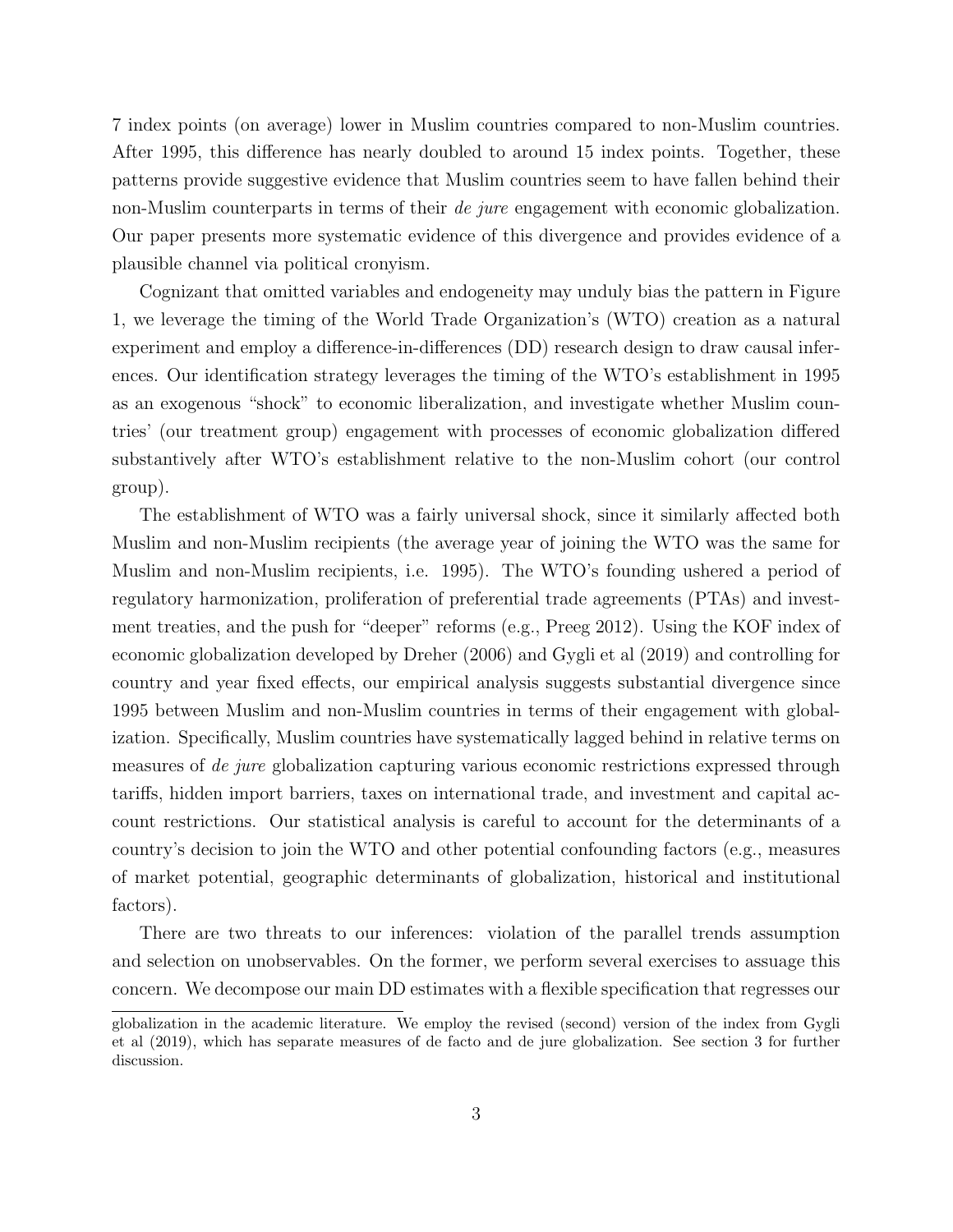treated variable (i.e., whether a country is Muslim) on each year fixed effect. Our estimates (see Figure 2) reveal that Muslim countries were no different from non-Muslim countries in their level of de jure globalization prior to the WTO's creation. We further demonstrate that Muslim countries did not differ in their trends prior to the WTO shock based on an approach advanced in Kahn-Lang and Lang (2020) and show our main DD estimates hold in specifications that control for group-specific time trends. On the latter, we employ a test statistic developed by Altonji et al (2005) to demonstrate that (potential) selection on unobservables is unlikely to bias our inferences. Together, these exercises reassure our finding that a globalization deficit emerged in Muslim countries (relative to non-Muslim countries) after the WTO's creation.

We then study channels and present two sets of results. First, we probe why Muslim societies seem to be distinctive from non-Muslim societies by unpacking the institutional and policy characteristics that may drive the differential patterns of de jure globalization after the WTO's establishment. We show that Muslim countries tend to exhibit autocratic politics, are reliant on foreign rents (e.g., foreign aid), exhibit greater restrictions on trade (based on composite measures from the World Bank) and have adopted fewer preferential trade agreements that lack strong commitments to liberalization (i.e., less depth). These characteristics in Muslim societies are consistent with our conceptual framework where governments in nondemocracies reward regime supporters with rents via partial trade liberalization (see section 2). As we document, in these settings, governments are likely to implement regulatory barriers and engage in shallower PTAs (i.e., those with less stringent commitments) in order to protect politically connected actors (cronies).

Our second set of results provides novel within country evidence from Egypt and Tunisia tying slower tariff liberalization in sectors penetrated by cronies. Our analysis reveals that crony sectors benefit from higher levels of tariff protection than non-crony sectors − on both the extensive and intensive margins − and, importantly, these differences have persisted after the WTO's creation. Together, our cross-national and within-country evaluation of channels provides evidence that partial liberalization may stem from policy decisions to protect politically connected and important regime supporters in many Muslim societies.

In addition to introducing a globalization deficit as a potential source of economic and political underperformance in Muslim societies (Kuran 2018), our paper contributes to broader literatures in political economy. Our paper speaks to scholarship on the political economy of dictatorship (Wintrobe 1998, Acemoglu and Robinson 2006). While much of this literature has focused on domestic economic and political factors, recent work suggests that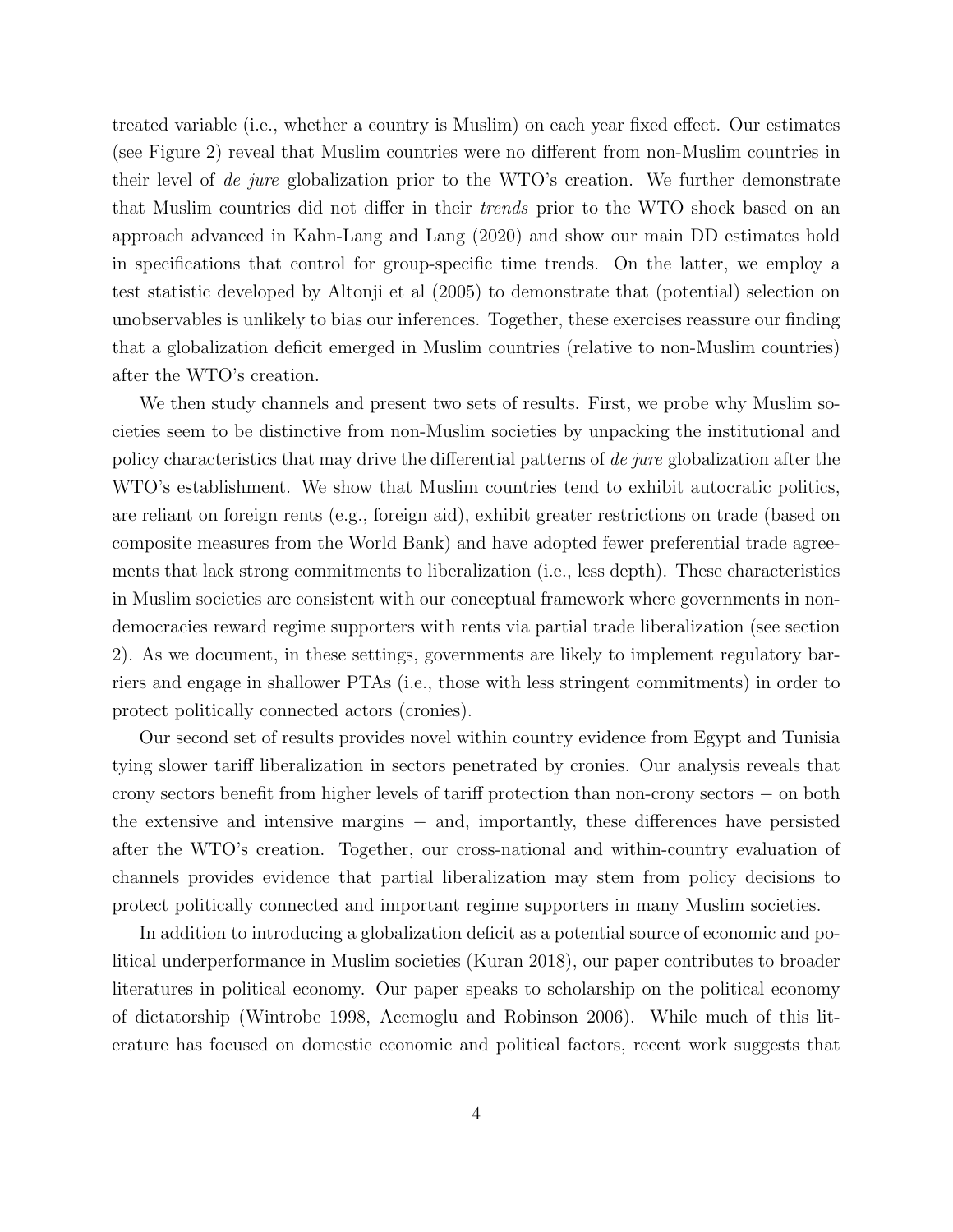international economic integration, particularly capital flows, can affect the stability of nondemocratic governance (Ahmed 2020, Gao forthcoming). Our findings suggest that policies related to international trade may also affect regime stability in nondemocracies.<sup>[6](#page-0-0)</sup>

Our paper relates to recent work highlighting how distortions may undermine trade liberalization, particularly in developing countries (Atkin and Khandewal 2020, Arezki et al 2021). Our findings emphasize how foreign economic policies can be manipulated to generate rents for elites, and these elites in turn are more inclined to support the regime. Based on prior work this connection between the commercial interests of elites and their support for the regime may be particularly relevant in many Muslim-majority societies, such as Indonesia (Fisman 2001), Pakistan (Khwaja and Mian 2005) and those in the Middle East and North Africa (Cammett 2007). Notably, our analysis shows how cronyism extends beyond Middle Eastern countries. Finally, our paper contributes to scholarship documenting how trade agreements and international organizations more broadly can affect economic and political reforms (e.g., Pevehouse 2005, Lui and Ornelas 2014, Baccini and Urpelainen 2014, Baccini 2019).

### 2 Conceptual framework

Our paper's central argument is predicated on the idea that governments may have an incentive to strategically and partially liberalize international economic policy to protect the economic interests of elites.[7](#page-0-0)

#### 2.1 Elite defection and political transitions

Prominent theories of democracy/dictatorship model the interaction of two actors − the masses ("poor") and elites – as guiding the dictator's choice of policies to remain in power (e.g., Wintrobe 1998, Bueno de Mesquita et al 2003, Acemoglu and Robinson 2006, Svolik 2012). These policies typically entail some (optimal) combination of state repression and the provision of targeted benefits (patronage). In dictatorships, the latter tends to be targeted to the elite.<sup>[8](#page-0-0)</sup> Depending on the context, elites may comprise members of the same class (e.g.,

 ${}^{6}$ As we discuss in the next section, Zissimos (2017) provides a formal treatment for how endogenous trade policy can affect authoritarian stability.

<sup>7</sup>This strategy is not exclusive to dictatorships. Governments in democracies may also protect specific private interests (industries, firms, etc.) to strengthen their electoral prospects (Grossman and Helpman 1994).

<sup>&</sup>lt;sup>8</sup>In more democratic settings, these theories formally show that patronage is increasingly targeted to the masses through the distribution of a variety of economic and political goods, such as welfare payments and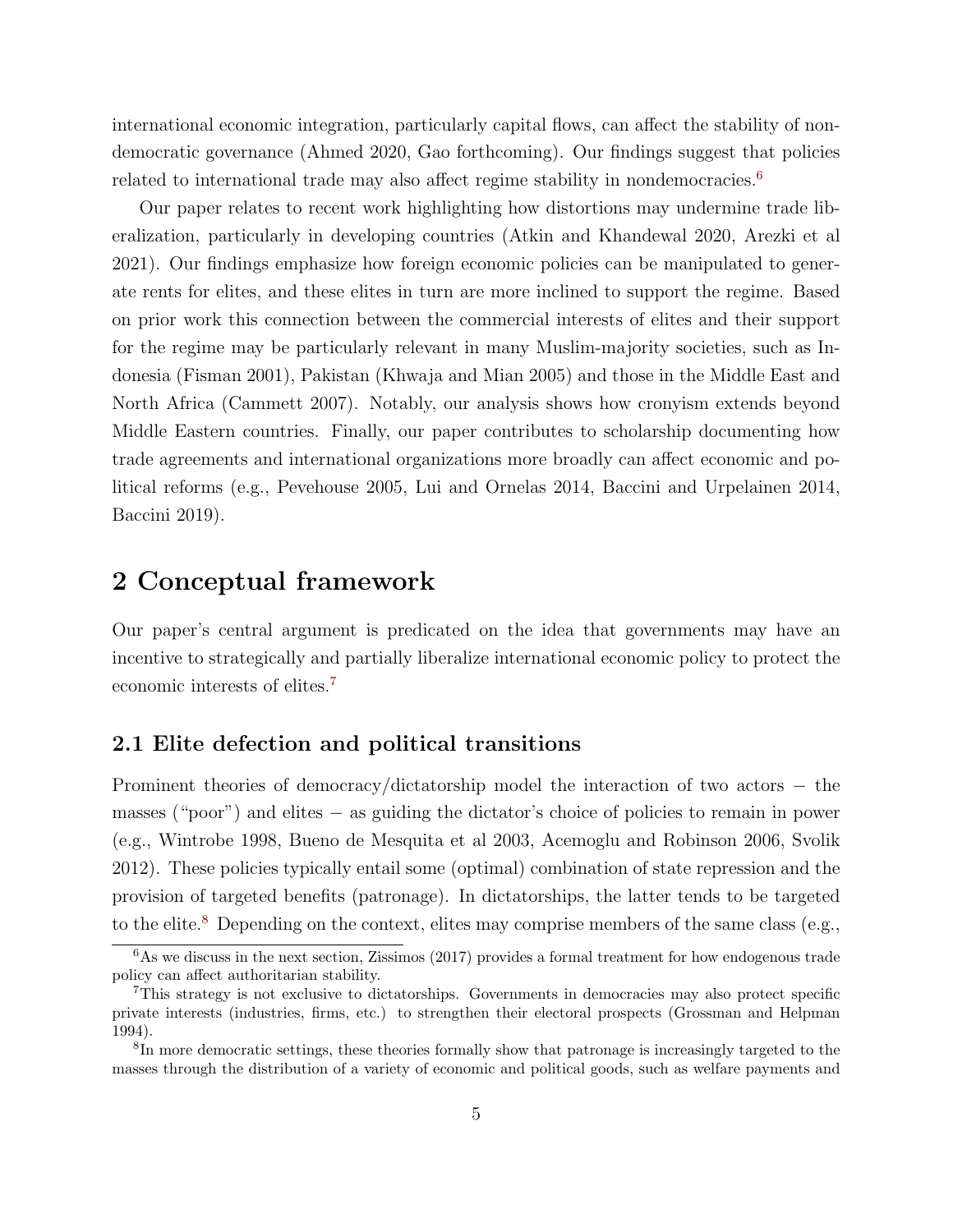landholders, industrialists), occupations (e.g., the military), ethnic, and/or religious groups.

In these accounts, elite cohesion is crucial to authoritarian resilience. Without it, elite defection comprises a plausible and empirically prevalent pathway from dictatorship to (more) democracy. For example, O'Donnell and Schmitter (1986) and Collier (1999) emphasize conflict among elites as a potential source of political liberalization. Democracy arises when some subset of the authoritarian coalition (the "soft-liners") joins with the disenfranchised (masses). In selectorate theory, Bueno de Mesquita et al (2003) articulate a model that explicitly connects elite defection to the dictator's ability to supply targeted economic and political benefits to members in his "winning coalition." The model's comparative statics show that a reduction in targeted benefits (e.g., imposition of tariffs to protect sectors important to elite interests) weakens the loyalty of elites to the autocrat; which in turn, heightens the likelihood of defection to another challenger. This challenger may be another would-be dictator or could be possibly be a more representative government that can credibly supply benefits to the defecting elite.<sup>[9](#page-0-0)</sup> More recently, Svolik's (2012) theory of authoritarian politics starts with the empirical observation that elite defection (coups) comprises more than two out of every three regime transitions since World War II.[10](#page-0-0)

#### 2.2 Partial liberalization in dictatorships

The importance of elite cohesion in dictatorships suggests the manipulation of foreign economic policy may be a prudent political strategy to protect the income (or "rents") of elites.<sup>[11](#page-0-0)</sup> This protection – which, we refer to as partial liberalization – could entail various instruments, including trade taxes (tariffs), non-tariff barriers, export subsidies, regulatory barriers, exchange rate controls, investment restrictions, among many others.<sup>[12](#page-0-0)</sup> Partial liberalization may also forestall democratization by dampening revolutionary threats from the masses. Zissimos (2017), for example, endogenizes trade policy in a model of regime formation and transitions. The model combines a Heckcher-Ohlin model of international trade and trade policy with Acemoglu and Robinson's (2000) model of regime formation to delineate

political freedoms/rule of law.

<sup>&</sup>lt;sup>9</sup>In a potential transition to a democratic regime, the provision of benefits may not be targeted exclusively to elites. Rather, the benefits could be a strengthening in property right protections that improves the economic welfare of the elites and masses (e.g., by spurring more private investment and innovation).

<sup>10</sup>This empirical pattern in turn shapes Svolik's formal theory detailing how autocrats maintain elite cohesion.

<sup>&</sup>lt;sup>11</sup>Dictators may also want to manipulate policies regarding foreign capital (Ahmed 2020, Gao forthcoming).

 $12\text{As}$  we describe in the next section, our measure of (*de jure*) globalization strives to capture these multiple dimensions of protection.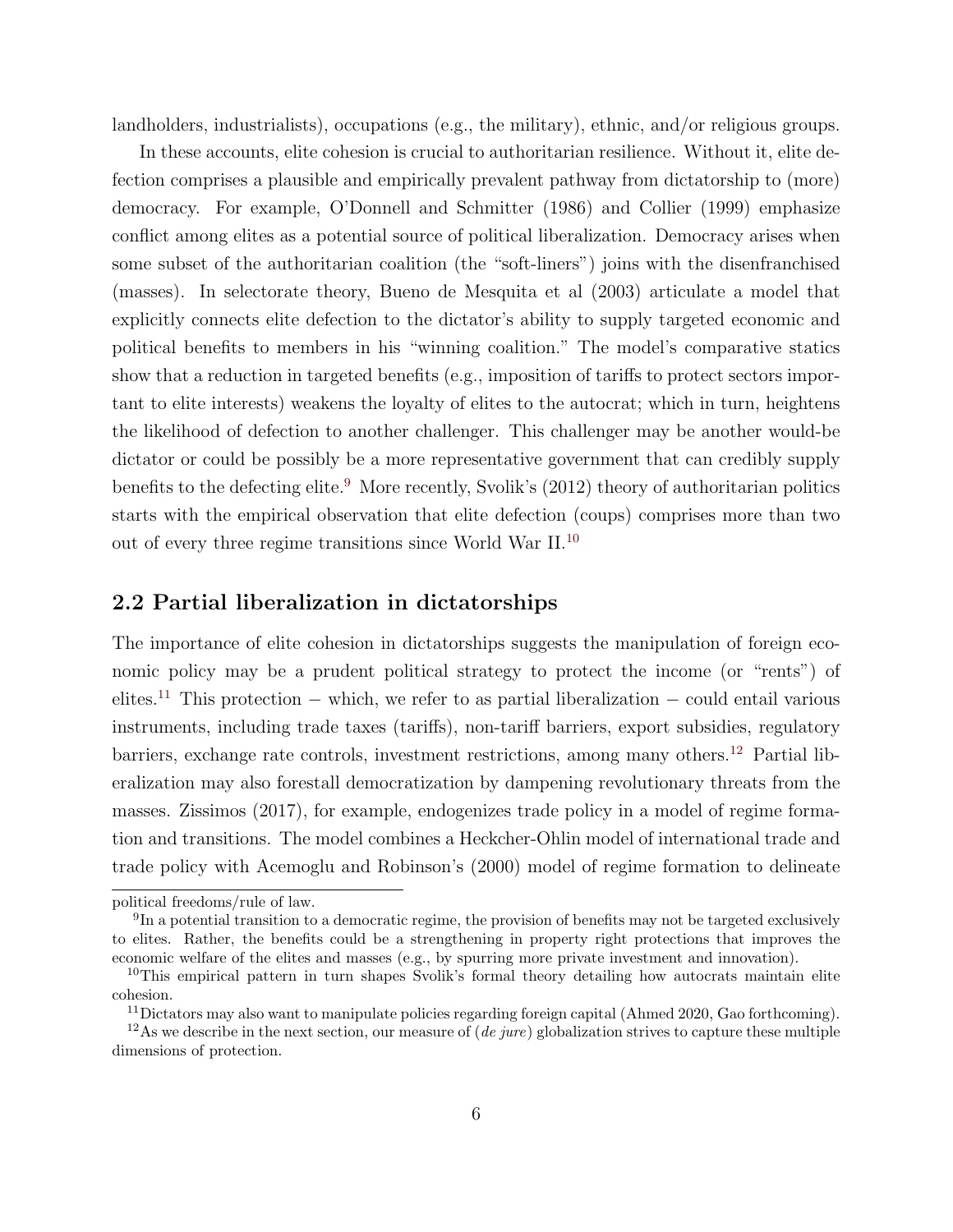conditions under which elites (the dictator) may pursue protectionist policies to prevent a political transition.[13](#page-0-0) In equilibrium, various policy options are viable. One policy entails directly protecting the economic interests of elites (e.g., via trade taxes on products from sectors controlled by the elites), thus lowering the likelihood of elite defection. This is consistent with our arguments above. Another policy choice considers a country's (relative) factor endowments and their owners. This can affect the incidence and strength of revolutionary threats: if the masses own the scarce factor, the elites (dictator) may opt to protect sectors employing these scarce factors in order to reduce the incentives to mount a revolution.<sup>[14](#page-0-0)</sup>

Governments have a menu of policy instruments available for protection. Historically, for most developing countries with limited fiscal capacity, trade taxes (or tariffs) comprised the main instrument (Besley and Persson 2011).<sup>[15](#page-0-0)</sup> However, as the multilateral trading system has strengthened since World War II, tariff levels around the world have fallen precipitously. In response, governments often to resort non-tariff barriers and various types of regulations (e.g., domestic content requirements, voluntary export restraints) as a means to protect (certain) economic interests in-lieu of tariffs.

In an effort to counteract these policies from their trading partners, governments increasingly sign and implement preferential (free) trade agreements (PTAs) (Maggi and Rodriguez-Clare 2007). According to Baccini (2019, 76), "the most important change is that modern PTAs not lonely reduce tariffs but also regulate investment, intellectual property rights, competition policy, government procurement, and many other matters. In other words, PTAs remove barriers not only at the border but also behind the border, producing what has been referred to as deep integration between countries." As a consequence, PTAs often help introduce and consolidate broader economic and political reforms (e.g., Pevehouse 2005, Baccini and Urpelainen 2014, Liu and Ornelas 2014).

In this regard, governments in nondemocracies may approach PTAs with caution. Liu and Ornelas (2014) develop a model of endogenous changes in political regime in which

<sup>13</sup>Acemoglu and Robinson (2006, Chapter 10) do present a model of globalization and trade liberalization and political transitions. However, since globalization is exogenous in their model, they do not consider the choice by governments over trade policy.

<sup>&</sup>lt;sup>14</sup>While analytically distinct, these strategies could overlap: a dictator could protect (certain) tradeable sectors tied to elites (e.g., steel) and the masses (e.g., textiles).

<sup>15</sup>Countries at an early stage of development tend not to invest in domestic fiscal capacity. As Besley and Persson (2011, 41-43) state: "Arguably, trade taxes and income taxes are two polar opposite cases. To collect trade taxes requires being able to observe trade flows at major shipping ports. Although such tax allocations may encourage smuggling, it is a much easier proposition than collecting income taxes. The latter requires major investments in enforcement and compliance structures throughout the economy. ... High-income countries tend to depend more on income taxes, whereas middle- and, in particular low-income countries depend more on trade taxes."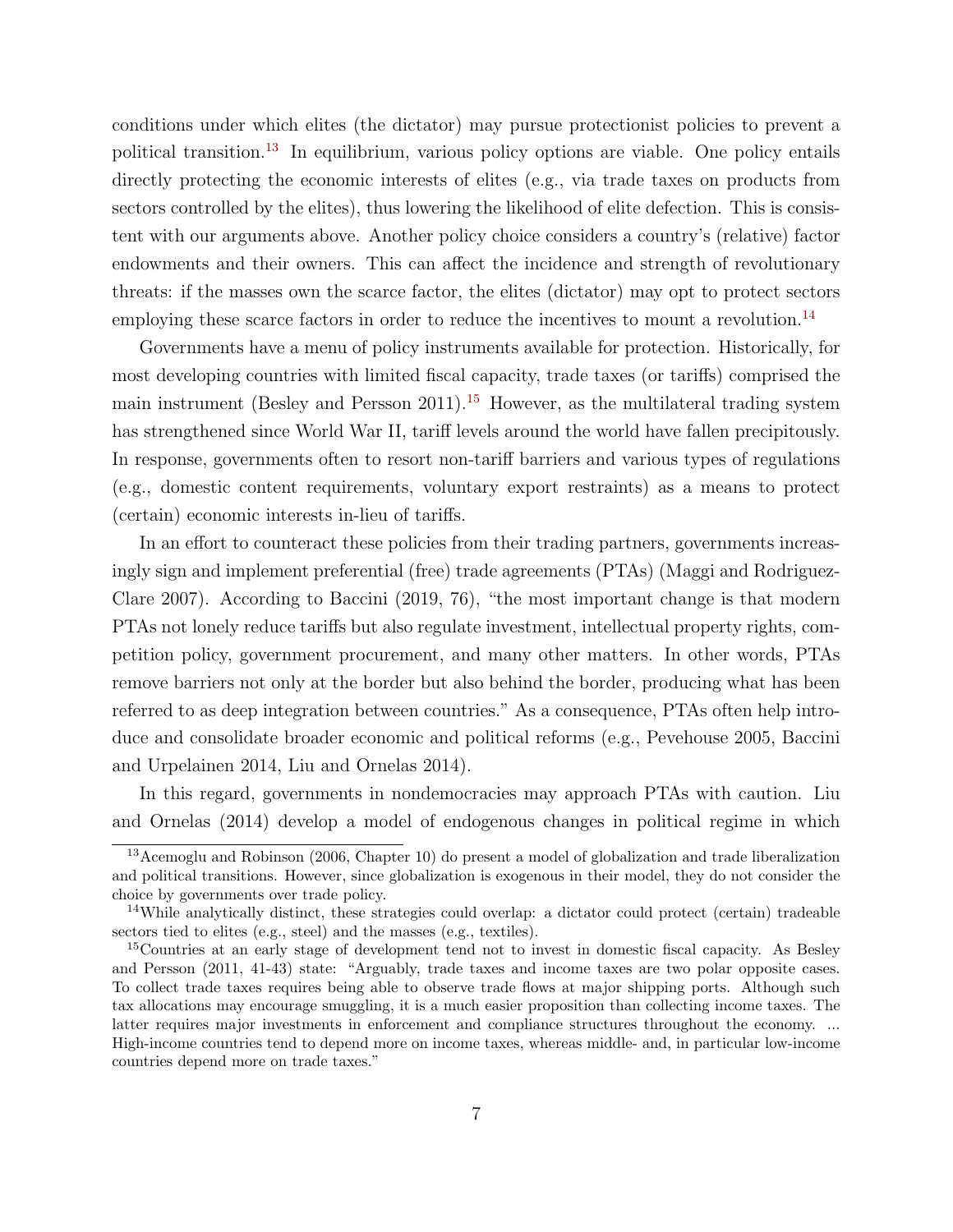participation in PTAs can serve as a commitment device to destroy future protectionist rents. Since such rents are attractive to autocratic groups, PTAs lower their incentives to seek power. In nascent (or unstable) democracies this dynamic can incentivize an incumbent (democrat) to participate in FTAs as a means to consolidate democracy. A corollary to this conjecture portends that dictatorships may opt to adopt fewer FTAs, and if they do, ratify those with shallower provisions. Baccini and Chow (2018) provide some empirical support, finding that autocracies sign PTAs with less depth (i.e., strength of their commitments).

Dictatorships may also have incentive to strategically restrict their foreign investment. As with trade policy formation (e.g., Zissimos 2017, Gawande and Zissimos 2020), autocrats may also weigh the economic and political interests of the masses and elites. For example, Gao (forthcoming) develops a model of oligopolistic competition linking globalization in form of increasing potential foreign direct investment (FDI) to democratization. Rising wages associated with FDI liberalization encourage workers to support democratization, while capitalists (elites) become less willing to support democratization because with increased competition (from inward FDI) they seek protection from the dictator in the form of FDI restrictions. To the extent that elite cohesion is important for autocratic stability, dictators are inclined to restrict FDI, particularly in politically connected industries.

#### 2.3 Empirical implications

Our conceptual framework suggests that partial economic liberalization may be a viable strategy for nondemocratic regimes to generate rents for politically connected (relevant) elites. In doing so, these governments are in stronger position to limit elite defection and stay in power. Applied to Muslim societies, this generates several empirical implications. First, liberalization is likely to be partial in Muslim countries, which can be characterized as being slower and potentially divergent relative to non-Muslim countries. Second, the presence of partial liberalization may stem from several channels: (a) the prevalence of (pre-existing) rentier structures in Muslim societies; (b) the adoption of fewer and shallower trade agreements; and (c) the differential (greater) protection of politically connected firms (cronies).

## 3 Empirical strategy

Attempts to empirically evaluate the causal relationship between international economic policy and domestic politics and how it might differ across Muslim and non-Muslim countries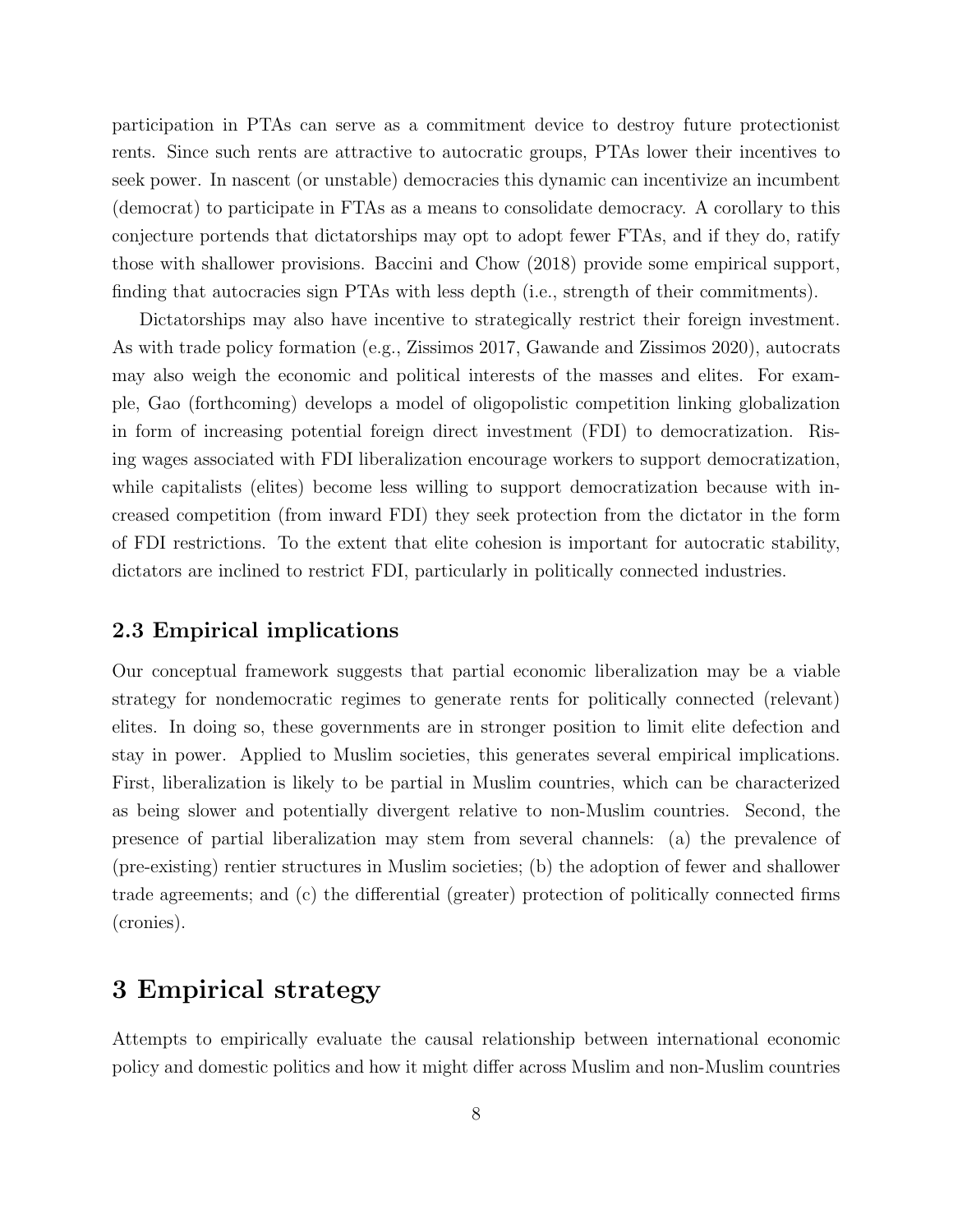is challenging, particularly from omitted variables and/or reverse causality.<sup>[16](#page-0-0)</sup> To address these concerns, we employ a difference-in-differences (DD) research design that leverages the timing of the World Trade Organization's (WTO) creation in 1995 as an exogenous and common shock to trade liberalization and economic liberalization more broadly (we elaborate below). We then study whether patterns of economic globalization differed substantively across Muslim and non-Muslim countries after the WTO's establishment.

#### 3.1 An exogenous shock to globalization: The WTO's creation

A crucial component of our empirical strategy is the exogeneity of the WTO's creation to political and economic conditions in Muslim countries. The successful completion of the 1986 Uruguay Trade Round ushered in the creation of the WTO in 1995. As Preeg (2012) describes the negotiation process tackled many issues, including those related to agricultural subsidies, investment protections, phasing out of various export quotas (e.g., in textiles), and concerns with state sovereignty (initially, a concern of the United States).[17](#page-0-0) Importantly, the motives and decisions underlying the WTO's creation was largely orthogonal to economic and political developments in Muslim countries. Second, after the WTO's creation, the Muslim and non-Muslim countries (in our sample of non-oil producing developing countries) have not differed in their propensity to join the organization.<sup>[18](#page-0-0)</sup> In the context of our research design, this suggests the WTO may be viewed as a common shock that has not necessarily differentially targeted non-Muslim countries (relative to Muslim countries).

The WTO's creation can also be viewed as a broader movement towards economic liberalization. Like its predecessor, the General Agreement on Trade and Tariffs (GATT), the WTO strives to reduce tariffs among member countries. However, unlike the GATT, the WTO introduced several provisions – most notably, its dispute settlement body (DSB) – that allows member countries to challenge policies in other countries that discriminate in trade (e.g., regulatory barriers, export subsidies, "dumping" of products, etc.).<sup>[19](#page-0-0)</sup> Relatedly, even after the WTO's creation, many countries have continued to participate and join preferential trade agreements (PTAs) and bilateral investment treaties (BITs). For example,

<sup>16</sup>On the former, an omitted variable, perhaps culture, could affect both a country's domestic politics and trade policy preferences.

<sup>&</sup>lt;sup>17</sup>This list is not exhaustive of the issues during the negotiation process. See Preeg (2012) for further details.

<sup>&</sup>lt;sup>18</sup>We tested this formally by regressing a country's year of accession to the WTO on a Muslim dummy. The dummy was statistically insignificant.

<sup>&</sup>lt;sup>19</sup>Several verdicts from the WTO's DSB has compelled member governments to change their domestic laws.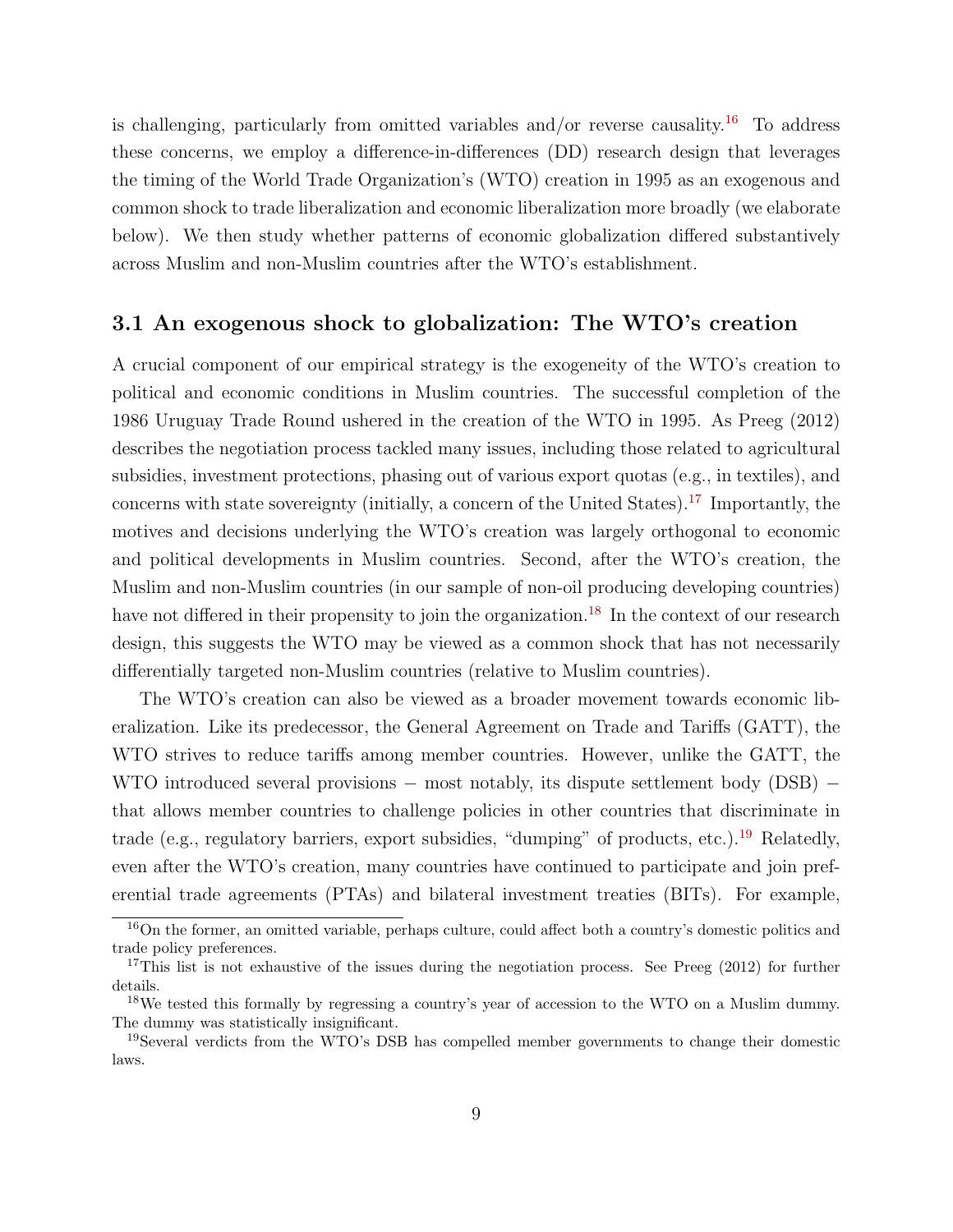Mansfield and Pevehouse (2013, Figure 1) show the number of PTAs worldwide grown and at a faster rate after the WTO's creation. The provisions to liberalize trade and investment in these treaties tend to be more expansive than those contained in the WTO. In short, the period after the WTO's creation (i.e., post 1995) embodies a general, global movement towards economic liberalization.

#### 3.2 Specification

To examine why Muslim societies may be prone to crony globalization (as suggested by Figure 1), we follow an estimation strategy that is similar to the difference-in-differences (DD) approach. We compare differences in globalization in the post-WTO period relative to the pre-WTO period between Muslim and non-Muslim countries. Our baseline specification is:

$$
G_{it} = \alpha + \beta(Muslim_{i} \times Post_{t}) + X_{it}\theta + Y_{t} + C_{i} + \epsilon_{it} (1)
$$

In equation (1),  $G_{it}$  is the level of globalization in country i in year t. Muslim<sub>i</sub>  $\times Post_t$  is the interaction between an indicator variable equal to 1 if the country is Muslim-majority (and zero if otherwise) and a post-WTO "shock" dummy that take a value equal to 1 from 1995 onwards.  $X_{it}$  is a vector of time-varying country characteristics, such as log GDP per capita and population. In several specifications − particularly in our evaluation of competing explanations – we also include the interaction of various initial country characteristics,  $X_i$ (e.g., timing since the Neolithic Revolution, fixed geographic drivers of trade, etc.) and our post-WTO dummy.  $C_i$  are country fixed effects that account for any time-invariant differences across countries.  $Y_t$  are year fixed effects that account for any perturbations that apply to all countries in a given year (e.g., world interest rates, oil prices). Importantly, as long as we control for year and country fixed effects, we automatically control for any independent effects of a country being Muslim (or not) and the timing of the WTO's creation. Finally, we conservatively cluster our standard errors at the country level. The coefficient of interest,  $\beta$ , measures the observed change in globalization in Muslim countries (relative to non-Muslim countries) after the WTO shock (relative to before).

Our identification strategy relies on the interaction effect,  $Muslim_i \times Post_t$ , being exogenous with respect to globalization  $(G_{it})$ . There are two specific challenges we confront in relying on this assumption. First, if there are country characteristics that influence globalization and also shape the relationship between the WTO shock and globalization then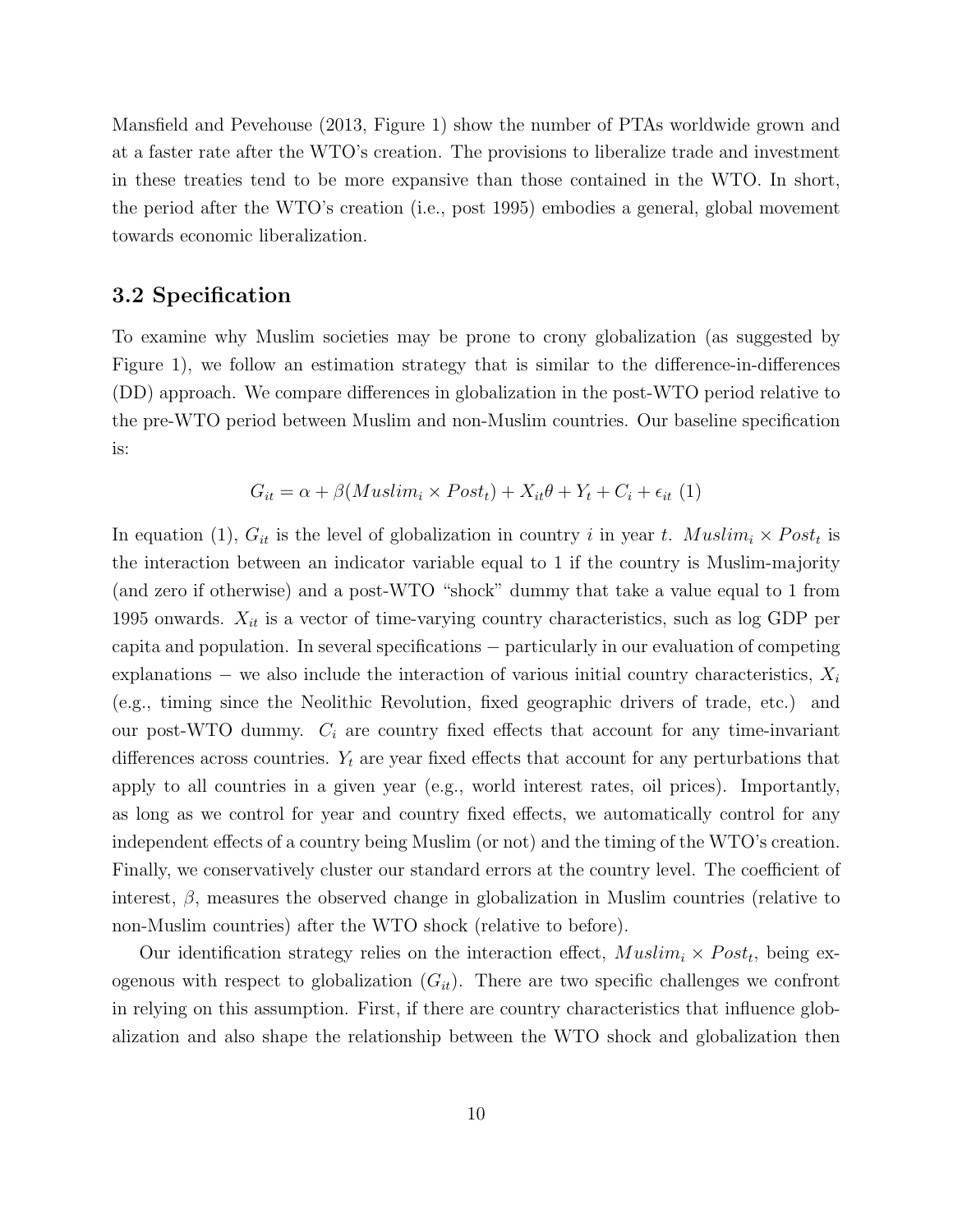this would violate the exogeneity assumption. Second, if Muslim countries were on a different trend in terms of their globalization prior to the WTO shock (relative to non-Muslim countries) then the assumption would be violated. We address the first concern by including country and year fixed effects in our benchmark specifications. Furthermore, we evaluate (and discount) several country characteristics that may be both correlated with a country's level of globalization and the WTO shock, such as market potential and fixed geographic and historical characteristics.

To address the second challenge, we estimate the fully flexible specification given by:

$$
G_{it} = \alpha + \Gamma_t(Muslim_i \times Year_t) + X_{it}\theta + Y_t + C_i + \epsilon_{it} (2)
$$

This specification allows us to investigate whether Muslim countries were trending differently in terms of levels of globalization relative to non-Muslim countries prior to the WTO shock. In equation (2),  $G_{it}$  is the level of globalization in country i in year t. Muslim<sub>i</sub>  $\times$  Year<sub>t</sub> are interactions between year fixed effects and a Muslim indicator variable  $(Muslim_i)$ .  $C_i$ and  $Y_t$  are country and year fixed effects, respectively. The vector of estimated interaction coefficients,  $\Gamma_t$ , shows the relationship between being a Muslim country and its level of globalization in each year  $(t)$  of our panel. If, for example, Muslim countries were not on a different trend in terms of their level of globalization prior to the WTO shock then we would expect the coefficients to be more or less constant and statistically indistinguishable from zero for the years prior to 1995. Moreover, if Muslim countries engaged in partial liberalization after the WTO shock, then we would expect the coefficients to become more negative as we move further into the post-shock period.

#### 3.3 Data

Sample. Our research design exploits panel data to compare the level of globalization across Muslim and non-Muslim non-oil producing countries before and after the WTO's creation in 1995 (our shock variable). Based on existing studies, we categorize a country as being Muslim if at least 75 percent of its population identifies with the Islamic faith (e.g., Ahmed [20](#page-0-0)12, Campante and Yanagizawa-Drott  $2015$ .<sup>20</sup> Notably, we exclude oil producing Muslim countries (e.g., Saudi Arabia, Kuwait, etc.) from our analysis. We do so because these countries tend to suffer from the well-known resource curse and exhibit pervasive cronyism (Arezki and Bruckner 2011), independent of concerns with protecting connected elites in

 $20$ Our results remain robust if we use different percentage cutoffs.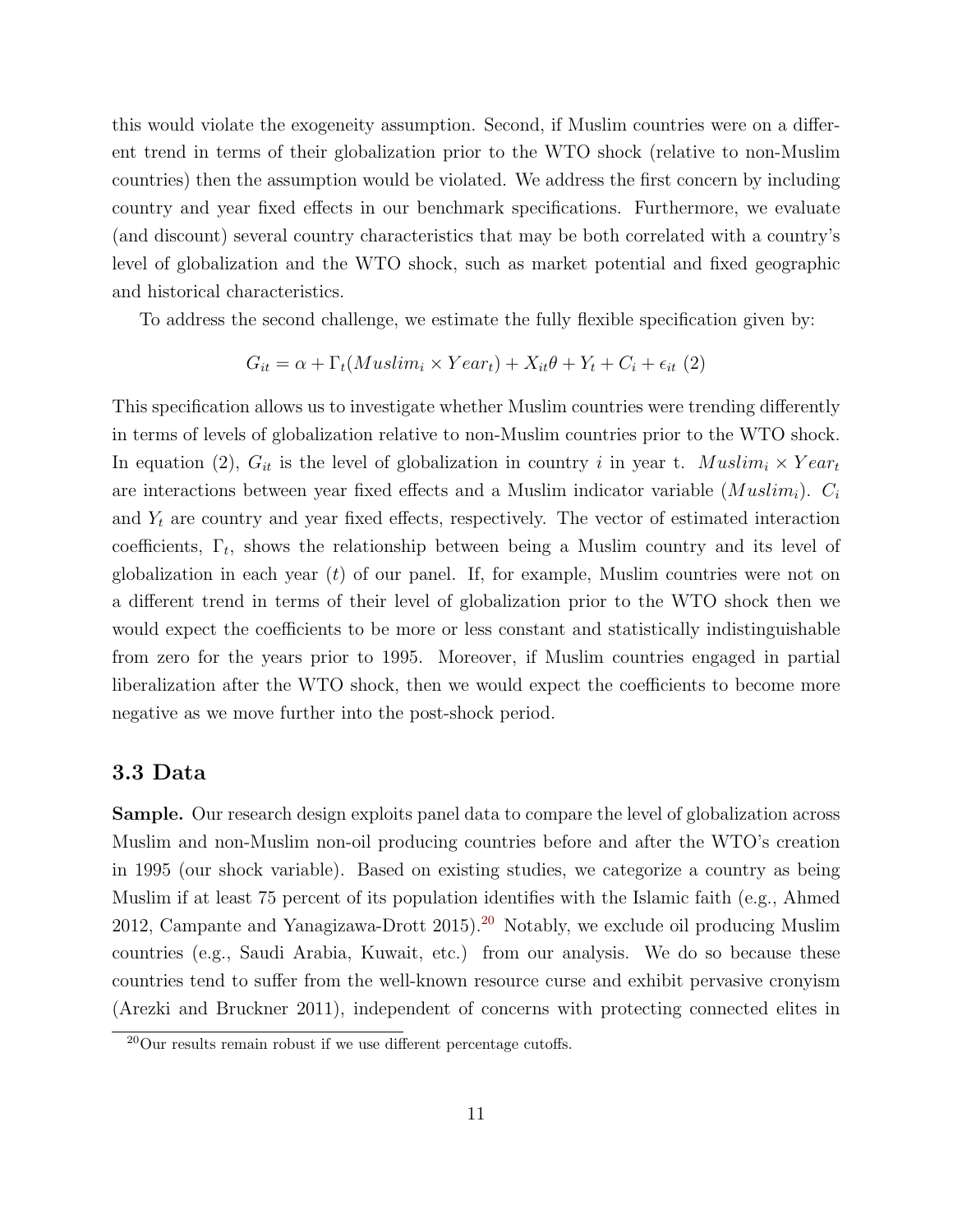tradeable sectors. Thus, by restricting our analysis to non-oil producing countries our estimated effects are unlikely to be biased in our favor. Moreover, since our treatment group of non-oil producing Muslim countries are all developing countries, we only include non-oil producing non-Muslim countries (our control group) that are developing countries as well.[21](#page-0-0) Our resulting sample, therefore, is a panel of 56 non-oil producing developing countries from 1970 through 2015.

De jure globalization. Our conceptualization of partial liberalization emphasizes the variety of protectionist policies governments may pursue (e.g., trade taxes, non-tariff measures, capital account restrictions, regulatory barriers, etc.) in an increasingly globalized world economy. Thus, studying one particular measure of liberalization (e.g., trade as a share of GDP) is unlikely to capture this multifaceted process. Cognizant of this, we utilize a composite variable − the KOF Index of Globalization (Dreher 2006) − which carefully measures globalization along its economic, social, and political dimensions for almost every country in the world since 1970.<sup>[22](#page-0-0)</sup> Its comprehensive country, temporal, and topic coverage has made the KOF index the most widely used measure of globalization in the academic literature (see Potrafke 2015 for a discussion).

To hone in on the policy dimension, we focus our analysis on de jure economic globalization (hereon, de jure globalization). Here, we employ a revised version of the KOF Globalization Index, constructed by Gygli et al (2019), that distinguishes between de facto globalization and *de jure* globalization.<sup>[23](#page-0-0)</sup> While *de facto* globalization measures actual international flows and activities, de jure globalization measures policies, and conditions that, in principle, enable, facilitate and foster flows and activities.<sup>[24](#page-0-0)</sup> Our measure of de jure glob-

<sup>&</sup>lt;sup>21</sup>We also verified that our control group of nonoil producing non-Muslim countries were "similar" to our treatment group on various observable characteristics (e.g., per capita GDP, political institutions) prior to the start of our sample period.

 $22$ We follow Dreher (2006) and Gygli et al (2019) in conceptualizing globalization as a "process of creating networks of connections among actors at intra- or multi-continental distances, mediated through a variety of flows including people, information and ideas, capital, and goods. Globalization is a process that erodes national boundaries, integrates national economies, cultures, technologies and governance, and produces complex relations of mutual interdependence."

 $^{23}$ This distinction has substantive economic implications. Gygli et al (2019, Table 5), for example, show that de jure economic globalization is robustly associated with economic growth, while de facto economic globalization exhibits a weaker association.

<sup>&</sup>lt;sup>24</sup>In practice, *de jure* globalization is often a prerequisite for de facto globalization. As Gygli et al  $(2019, 0.000)$ 564) observe "tariffs need to be reduced or abolished to promote international trade. Infrastructure such as internet access needs to be available to exchange information and ideas. International agreements need to be signed and embassies built to enable political collaboration. When de jure globalization has occurred, de facto globalization proceeds. Goods and services need to be traded, information exchanged, and policies in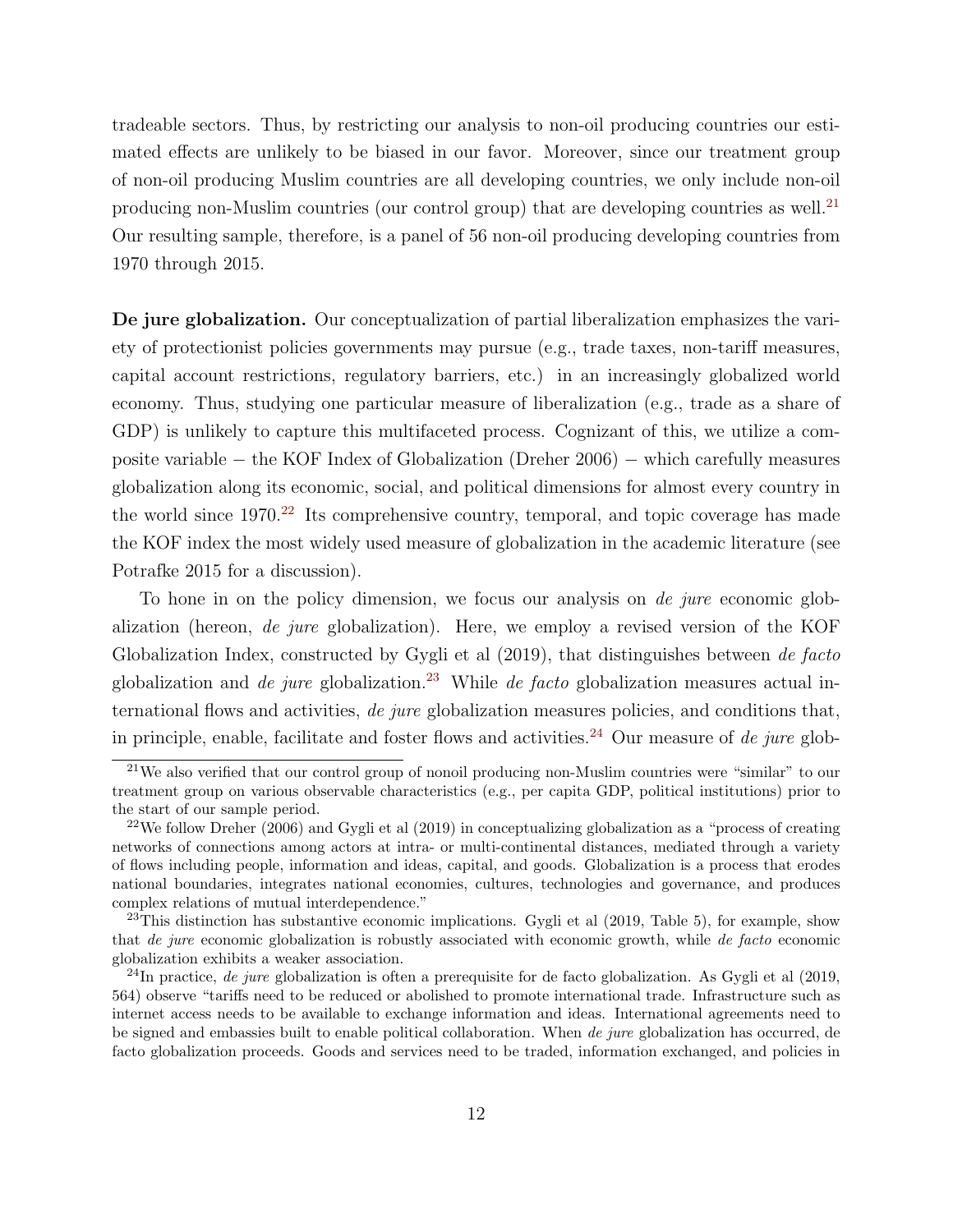alization compiles information on trade (regulatory barriers, tariff rates, and membership in trade arrangements) and finance (openness of the capital account, investment restrictions) from a variety of sources and ranges from 0 to  $100^{25}$  $100^{25}$  $100^{25}$  An index value closer to 100 implies fewer restrictions on policies and conditions that facilitate cross-border economic exchange. An attractive feature of the index's construction is the ability to make comparisons across countries and over time (see Gygli et al 2019 for further details).

## 4 Results

#### 4.1 Baseline estimates

Table 1 reports estimates from our baseline specification in equation (1). In column (1) we estimate a parsimonious model that only includes country and year fixed effects. The coefficient on  $Muslim_i \times Post_t$  is negative and precisely estimated and suggests that Muslim countries experienced smaller increases in de jure globalization (relative to non-Muslim countries) after the WTO's creation (relative to before). In the remaining columns in Table 1, we successively control for factors that might affect patterns of globalization. In column (2), we control for a country's "timing since the Neolithic Revolution" interacted with  $Post<sub>t</sub>$  to capture the potential long-run effect of state development on globalization. Prior studies find that longer state histories (associated with an earlier transition to settled agriculture) can affect long-run economic development and political institutions (e.g., Hariri 2015, Borcan et al 2018).[26](#page-0-0) Adding this control both increases the coefficient size and statistical significance

<sup>26</sup>The long-run effect of state history may be particularly important for many of the countries in our treatment group. For instance, Hariri (2015) shows the longer state histories of many Muslim states in

line with international agreements implemented."

<sup>&</sup>lt;sup>25</sup>The trade dimension uses variables on trade regulation, trade taxes, tariff rates and free trade agreements. Trade regulation includes the average of two subcomponents: prevalence of non-tariff trade barriers and compliance costs of exporting. The variable trade taxes measures the income of taxes on international trade as a share of total income in a country. The variable tariff rates refers to the unweighted mean of tariff rates. The variables trade regulation, trade taxes and tariff rates are calculated as the inverse of the normalized values such that higher values relate to a higher level of de jure trade globalization. Free trade agreements refer to the stock of multilateral and bilateral free trade agreements. The finance dimension uses measures the openness of a country to international financial flows and investments. The IMF's Annual Report on Exchange Arrangements and Exchange Restrictions (AREAER) is the primary source for most measures of de jure financial globalization. It measures the openness of the capital account of a country using the most widely used index based on the AREAER reports: the Chinn-Ito index. The second variable measures investment restrictions based on the WEF Global Competitiveness Report. To account for policies that are potentially favorable to capital flows, the index also includes the number of international treaties which covers bilateral investment agreements and treaties with investment provisions. It does not include information on the strength of treaty commitments ("depth").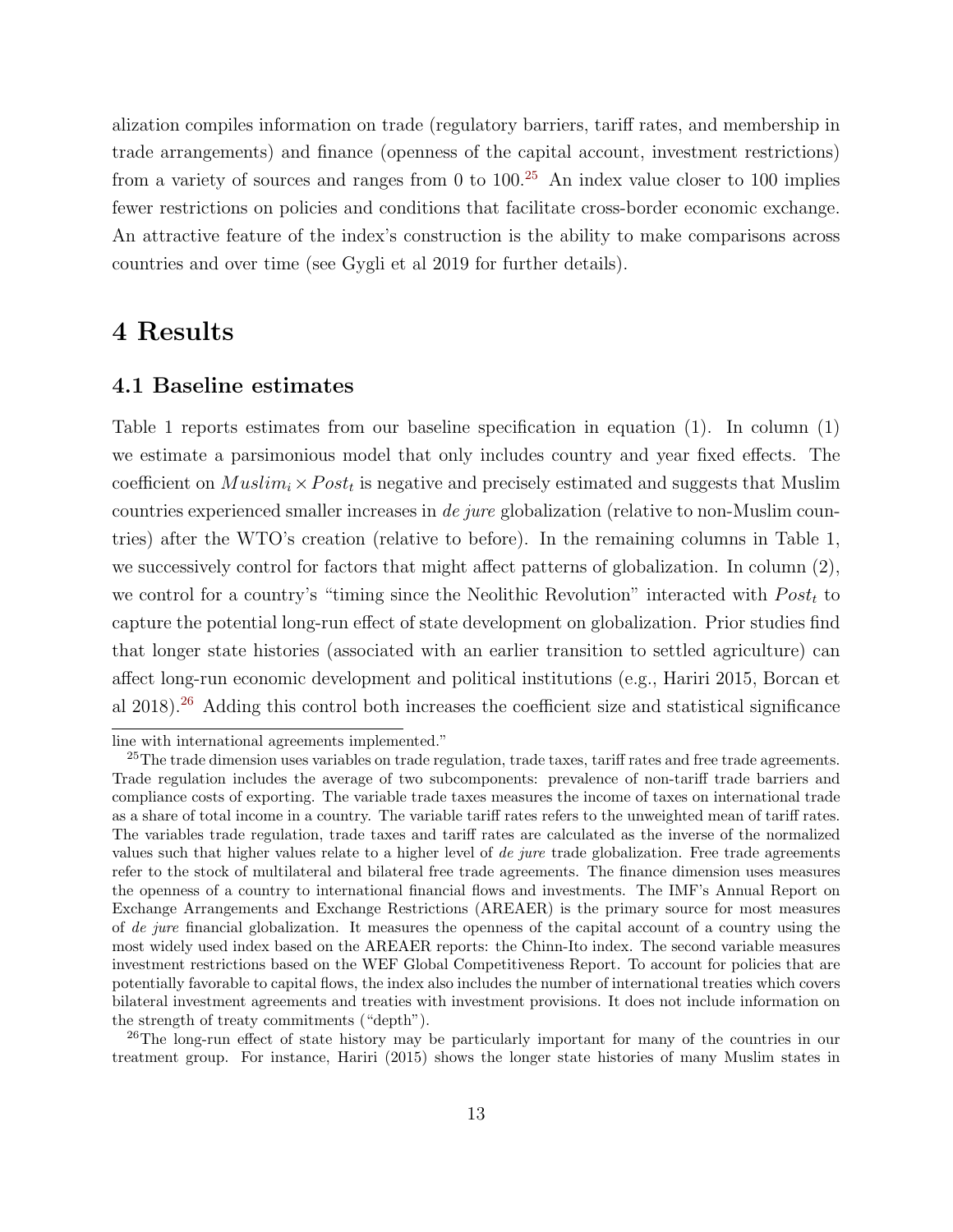of  $Muslim_i \times Post_t$  on de jure globalization compared to our benchmark estimate in column (1).

Our main DD effect remains robust when accounting for several (potential) confounding factors. In columns (3) and (4) we control for two standard time-varying country characteristics. Column (3) controls for a country's GDP per capita (in log units), which captures the potential role of economic development and market size on *de jure* globalization.<sup>[27](#page-0-0)</sup> Accounting for this variable may be considered "dirty" since its likely post-treatment. In column (4) we control for a country's population size (in log units), which may proxy for market size. While adding this control slightly diminishes the effect on  $Muslimi \times Post_t$ , it remains statistically significant and larger in magnitude (coefficient  $= -7.7$ ) compared to column (1). Finally, in column (5) we control for a confounder specific to Muslim societies: the percentage of a modern country's territory conquered by Arab armies during the expansion of Islam following the death of Prophet Muhammad.[28](#page-0-0) Recent work suggests Arab conquest introduced governing and economic institutions that set conquered territories on a long-run trajectory of pernicious political economy and less representative political institutions in the contemporary era (Chaney 2012, Blaydes and Chaney 2016, Ahmed 2021); and this in turn may differentially affect each country's economic policies after the WTO shock.

The estimated coefficients on the interaction of Muslim and the post-WTO shock dummy in columns (1) to (5) are consistently negative and statistically significant. Moreover, accounting for confounders strengthens both the estimated effect's magnitude and statistical precision (significance). The coefficient on  $Muslim_i \times Post_t$  is substantively meaningful. For instance, averaging the estimated DD effect across columns 2-5 suggests that Muslim countries experienced smaller increases (about 8.2 index points less) in de jure globalization relative to non-Muslim countries after the WTO shock (relative to before). This 8 index point difference is equivalent to 19 percent of the average level of de jure globalization across our sample and has significant welfare implications. Using estimates from Gygli et al (2019, Table 5), an 8 index point reduction in *de jure* globalization is associated with a 0.49 percent decline in annual economic growth.

#### Table 1: Globalization across Muslim and non-Muslim countries

the Middle East and North Africa (MENA) region are robustly correlated with less democratic political institutions.

<sup>&</sup>lt;sup>27</sup>For example, higher income countries may enjoy comparative advantage in industries that benefit from more liberal economic policies (e.g., higher returns to capital from fewer capital and investment controls).

<sup>&</sup>lt;sup>28</sup>Since this percentage is specific to each modern country and time-invariant, we interact it with  $Post<sub>t</sub>$  to capture its differential effect on de jure globalization after the WTO's creation.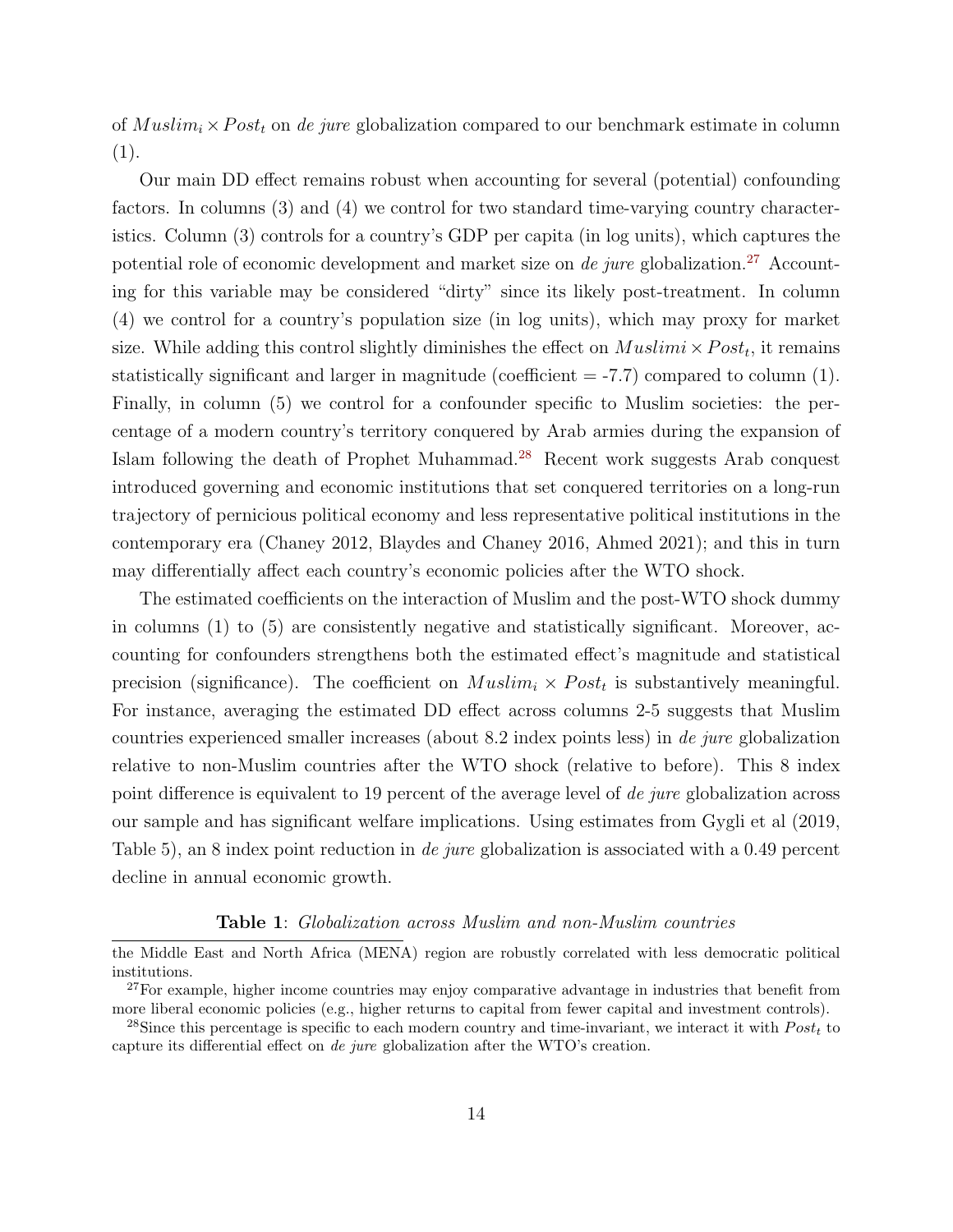|                                              |            |                | KOF Globalization Index, de jure |             |            |
|----------------------------------------------|------------|----------------|----------------------------------|-------------|------------|
|                                              | (1)        | (2)            | (3)                              | (4)         | (5)        |
| Muslim x Post WTO                            | $-5.395**$ | $-8.762***$    | $-8.981***$                      | $-7.716***$ | $-7.359**$ |
|                                              | (2.394)    | (2.349)        | (2.369)                          | (2.344)     | (3.046)    |
| Controls:                                    |            |                |                                  |             |            |
| Years since Agricultural Transition (x Post) | No         | Yes            | Yes                              | Yes         | Yes        |
| GDP per capita, natural log                  | No         | N <sub>o</sub> | Yes                              | Yes         | Yes        |
| Total population, natural log                | $\rm No$   | N <sub>o</sub> | N <sub>o</sub>                   | Yes         | Yes        |
| Arab conquest (x Post)                       | $\rm No$   | N <sub>o</sub> | N <sub>o</sub>                   | No          | Yes        |
| Country fixed effects                        | Yes        | Yes            | Yes                              | Yes         | Yes        |
| Year fixed effects                           | Yes        | Yes            | Yes                              | Yes         | Yes        |
| Observations                                 | 2,176      | 2,176          | 2,176                            | 2,176       | 2,176      |
| R-squared                                    | 0.827      | 0.837          | 0.845                            | 0.849       | 0.849      |

Notes: Estimation via OLS. Robust standard errors, clustered by country reported in parentheses. \*, \*\*, \*\*\* = significant at 10, 5, and 1 percent respectively. The unit of observation is country-year. Years since Agricultural Transition and Arab Conquest vary across country but not year.

Our main finding on  $Muslim_i \times Post_t$  remains robust in specifications that varies the size of the treatment group, for example by increasing and decrease the threshold for qualifying as being Muslim to 60 and 80 percent and dropping individual countries from the treatment group (see Appendix C). The latter addresses concerns that particular outlier countries might unduly drive the main findings. As we discuss shortly, our results are also robust to controlling for a battery of potential confounders associated with being Muslim and/or predispositions towards globalization (e.g., geography).

Flexible specification. To unpack the average effects presented in Table 1, we next provide more fine-grained evidence based on estimating equation (2) that interacts  $Muslim_i$  with each year fixed effect. Performing this exercise is helpful in capturing how the relationship between a country's Muslim status and de jure economic globalization evolves over time and also probes whether the parallel trends assumption is violated. We plot the coefficient estimates and corresponding 95 percent confidence intervals for the interactions in Figure 2. Several important insights emerge from this exercise. As Figure 2 shows, there are no systematic differences in *de jure* globalization between Muslim and non-Muslim countries prior to the WTO shock. It is only after the WTO shock that de jure globalization in Muslim countries experiences smaller increases relative to non-Muslim countries. Noticeably,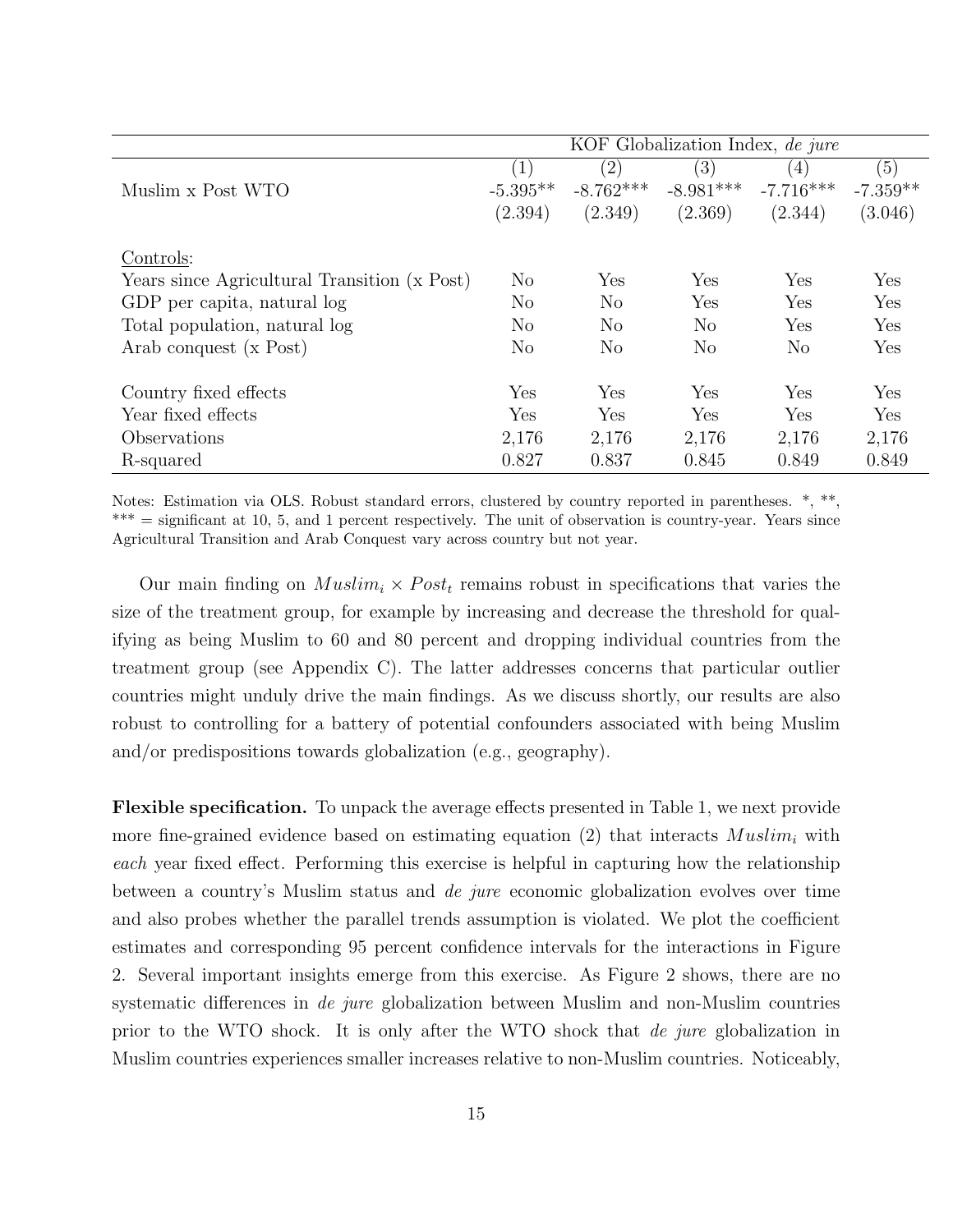the magnitude of the (negative) interaction effects increases for about 7 years after the shock (i.e., through 2002) and is strongly persistent thereafter. This supports our conjecture that governments in Muslim countries have partially liberalized their policies relative to non-Muslim countries after being exposed to the common globalization shock.



**Figure 2:** The difference in de jure economic globalization between Muslim and non-Muslim countries, over time

Notes: Each point refers to the corresponding year fixed effect  $(Y_t)$  interacted with Muslim<sub>I</sub> i on de jure globalization based on estimation of equation (2), with the corresponding 95 percent confidence interval. Standard errors are clustered at the country level. The regression controls for Years since Agricul $tural transition_i \times Post_t,$  the log of GDP per capita, country and year fixed effects.

Competing explanations. It is plausible that our main results may be driven by unaccounted factors associated with differences between Muslim and non-Muslim countries that may differentially affect de jure globalization after the WTO-shock. In Appendix D, we evaluate these explanations by controlling for their interactive effect (with  $Post<sub>t</sub>$ ) in our baseline specification given by equation (1). We consider two broad categories of explanations: geographic determinants of trade (e.g., market potential, distance to ports, etc.) and measures of political stability (e.g., civil unrest) and societal factors (e.g., ethnic fragmentation). Our analysis shows the effect of  $Muslim_i \times Post_t$  remains robust in specifications that account for these (potential) competing explanations.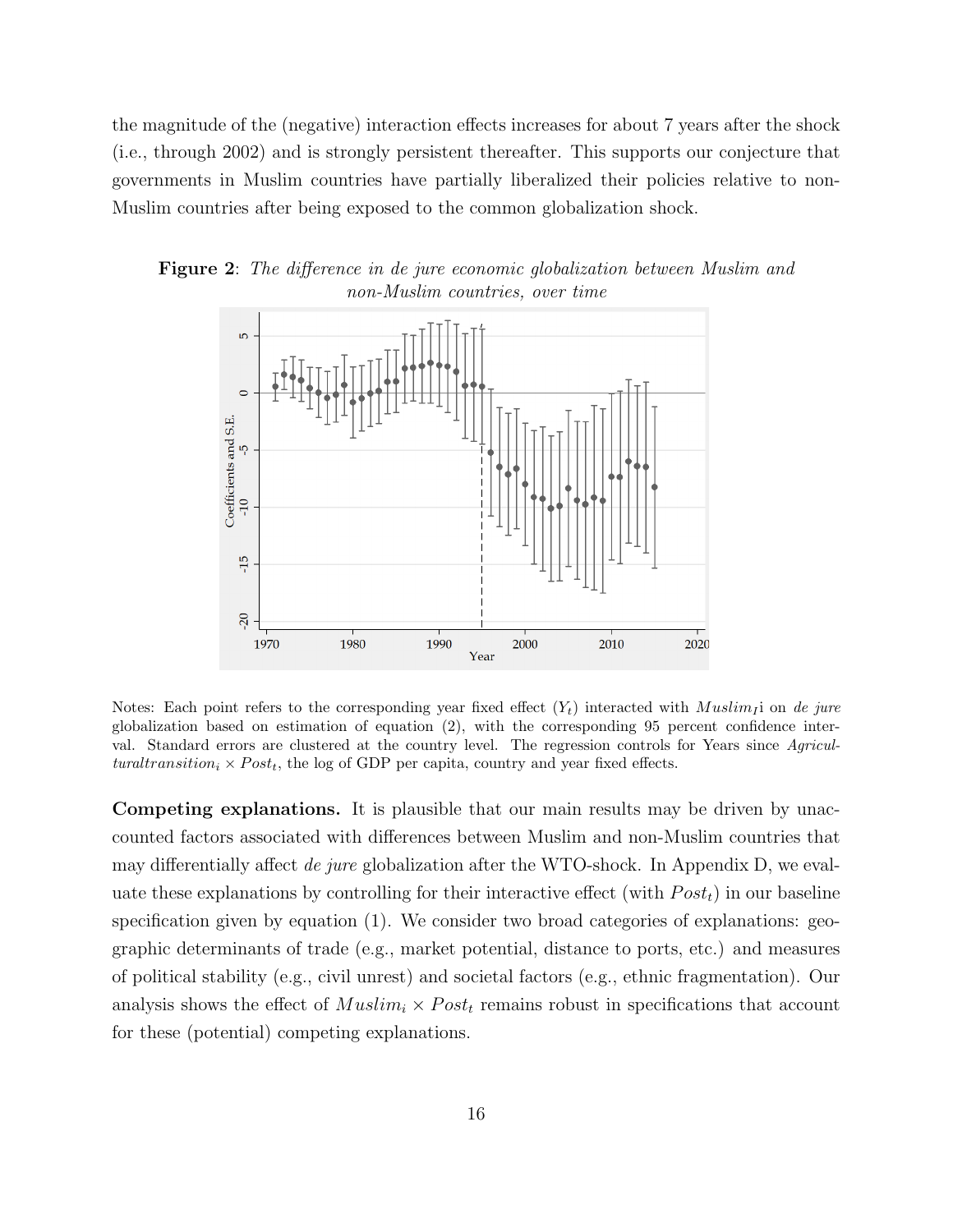#### 4.2 Parallel trends

The causal interpretation of our results is bolstered if the parallel trends assumption is not violated: in the absence of the treatment (WTO-shock), the difference between the treatment (Muslim) and control (non-Muslim) group is constant over time. While there are no formal tests per se for this assumption, there are several specification tests to account for differential trends across treated and non-treated units. We conduct several exercises that reassures us that the parallel trends assumption is unlikely to be violated. First, our flexible specification reveals that Muslim and non-Muslim countries did not differ in their levels of de jure globalization prior to the WTO shock. As Figure 2 shows, while the difference in the de jure globalization index between Muslim and non-Muslim countries is positive, the magnitude is very small (about 1-2 index points) and statistically indistinguishable from zero.

Our second exercise, tests for differences in trends of de jure globalization in the preshock period between Muslim and non-Muslim countries. Following the approach in Kahn-Lang and Lang  $(2020)$ , we use the year prior to the treatment (i.e., in our case 1994) as the base year and estimate the differences between our control (non-Muslim) and treatment (Muslim) groups in each previous year relative to the base year. This allows us to test the null hypothesis that outcomes prior to the treatment year exhibited parallel trends. Conditional on our baseline controls (i.e., log GDP per capita, time since the Neolithic transition, country and year fixed effects), we fail to reject the null of equal trends. (See Figure B1 for a visual inspection.)

Our third approach includes a linear time trend as well as the linear trend interacted with our dummy for the treatment group  $(Muslim_i)$  in our main specification. Including these additional trends does not affect the negative and statistically effect on our main DD interaction (*Muslim<sub>i</sub>*  $\times$  *Post<sub>t</sub>*). Furthermore, the interaction between the linear time trend and  $Muslim_i$  is statistically insignificant. Together, these findings show that even if there was a difference in the pre-trend for Muslim and non-Muslim countries, our main DD effect continues to hold even controlling for this "trend difference" in the pre-WTO shock period in our main specification.

#### 4.3 Selection on unobservables

Despite our attempts to control for many observable factors (e.g., the historical and geographic drivers of globalization, market potential, per capita income, time-invariant charac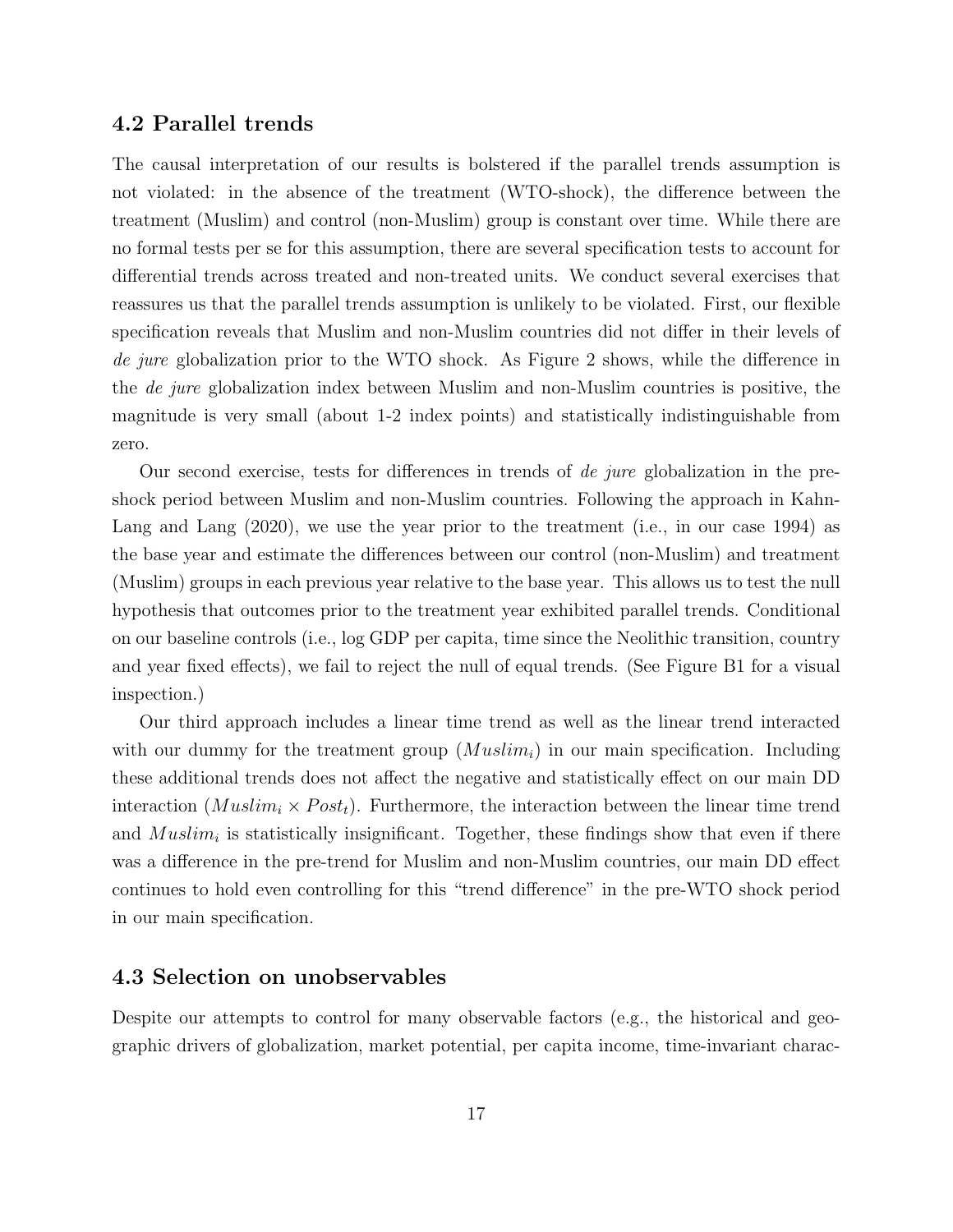teristics with country fixed effects), the estimates in Table 1 may still be biased by unobservable factors correlated with selection into the WTO and subsequent patterns of globalization. To assess the likelihood that selection on unobservables biases our inferences, we calculate a test statistic derived from Altonji et al (2005) that quantifies how much stronger selection on unobservables, relative to selection on observables, must be to explain away the full estimated effect. We follow an empirical application from Nunn and Wantchekon (2011) that "compares" the regression coefficient on  $Muslim_i \times Post_t$  from estimating equation (1) with a restricted set of controls  $(\hat{\beta}^R)$  against another with a full set of controls  $(\hat{\beta}^F)$ . We then calculate the ratio:  $\hat{\beta}^F/(\hat{\beta}^R-\hat{\beta}^F)$ , where a value less than 1 implies selection on unobservables is greater than selection on observables.[29](#page-0-0)

We estimated various restricted regressions and report ratios associated with a parsimonious specification that controls for per capita GDP, the interaction of Years since the Agricultural Transition and *Postt*, and country and year fixed effects (i.e., this corresponds to column 3 in Table 1). We consider two sets of full covariates: the baseline set of controls from equation (1) corresponding to column 5 in Table 1 and a second, adding to this the geographic determinants of trade (e.g., share of a country's territory within 100km of a river or sea, landlock dummy, measure of real market potential) all interacted with  $POST_t$ . Performing this exercise yields two ratios of 4.53 and 5.80 (the latter associated with the second "full covariate" model). Taking the lower value implies that to attribute the entire OLS estimate to selection effects, selection on unobservables would have to be at least four times greater than selection on observables. In our view, this inference makes it less likely that the estimated effect of  $Muslim_i \times Post_t$  is fully driven by unobservables.

### 5 Evaluating channels

Guided by our conceptual framework in section 2, we now probe channels to evaluate why Muslim countries have partially liberalized after the WTO's creation. We first examine the importance of political institutions and rents. We then show that Muslim countries have adopted specific policies, particularly trade agreements with less stringent (shallow) commitments and exhibit higher tariff rates and non-tariff barriers that may provide them

 $^{29}$ In interpreting this ratio, Nunn and Wantchekon (2011, 3238) state: "The intuition behind the formula is straightforward. First, consider why the ratio is decreasing in  $(\hat{\beta}^R \cdot \hat{\beta}^F)$ . The smaller is the difference, the less the estimate is affected by selection on observables, and the stronger selection on unobservables needs to be (relative to observables) to explain away the entire effect. Next, consider the intuition behind  $\hat{\beta}^F$  in the numerator. The larger  $\hat{\beta}^F$ , the greater is the effect that needs to be explained away by selection on unobservables, and therefore the higher is the ratio.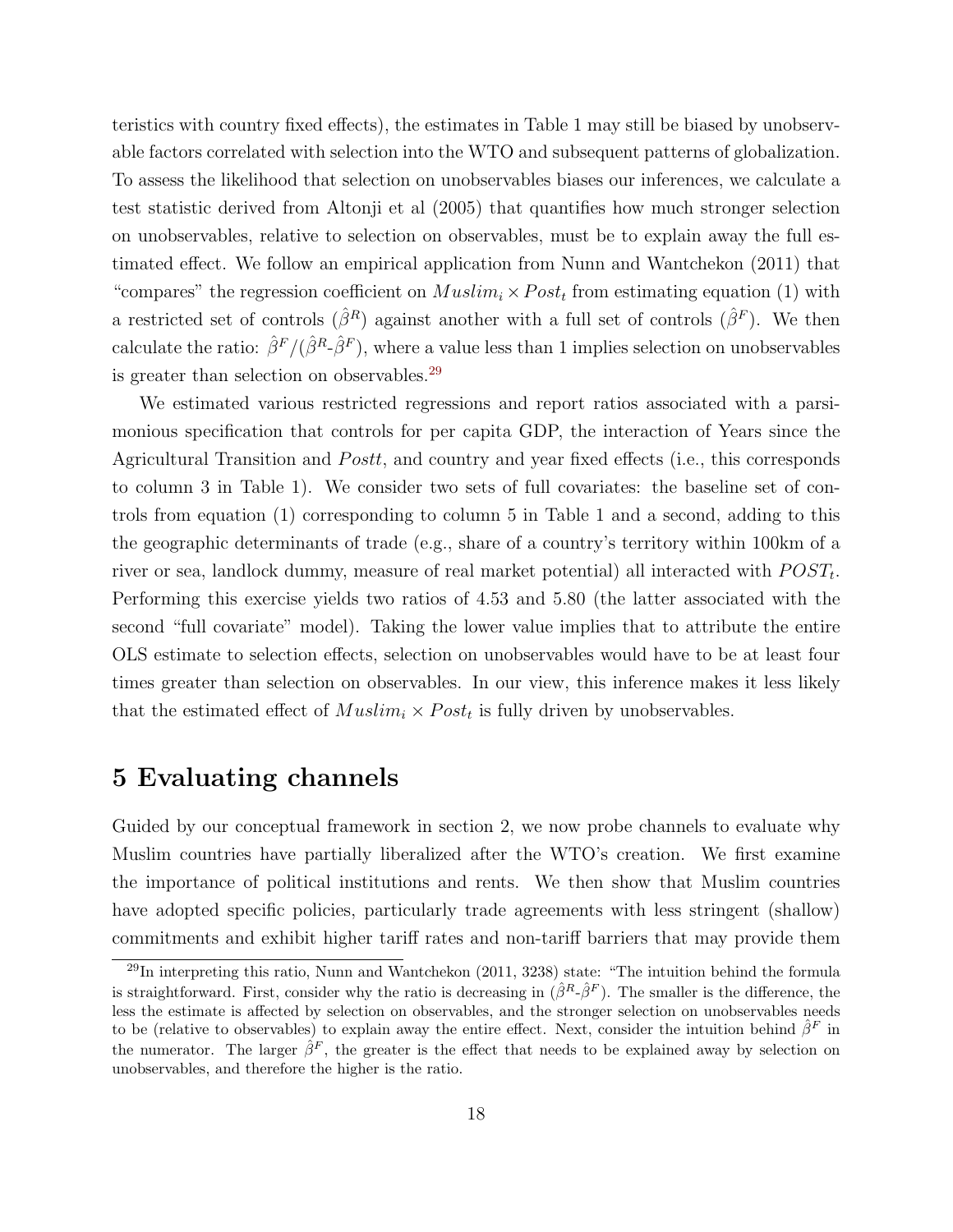greater scope for protectionism after the WTO shock. Building on these insights, we then provide within-country evidence from Egypt, Morocco, and Tunisia that protected (crony) sectors have benefited from protectionist policies in the wake of each country's adoption of free trade agreements. Our findings suggest that societies where foreign rents are pervasive incentivizes their governments to protect connected elites (cronies) with partial globalization. Many Muslim societies feature these characteristics: reliance on rents and crony capitalism.

#### 5.1 Political institutions and rents

Our conceptual framework suggests that partial liberalization may stem from two underlying conditions: (1) the prevalence of nondemocratic institutions and (2) the provision of rents to maintain elite cohesion. Our discussion was broad, with implications that could apply to Muslim and non-Muslim societies. In this section, we probe the veracity of our framework and its relevance in Muslim non-oil producers.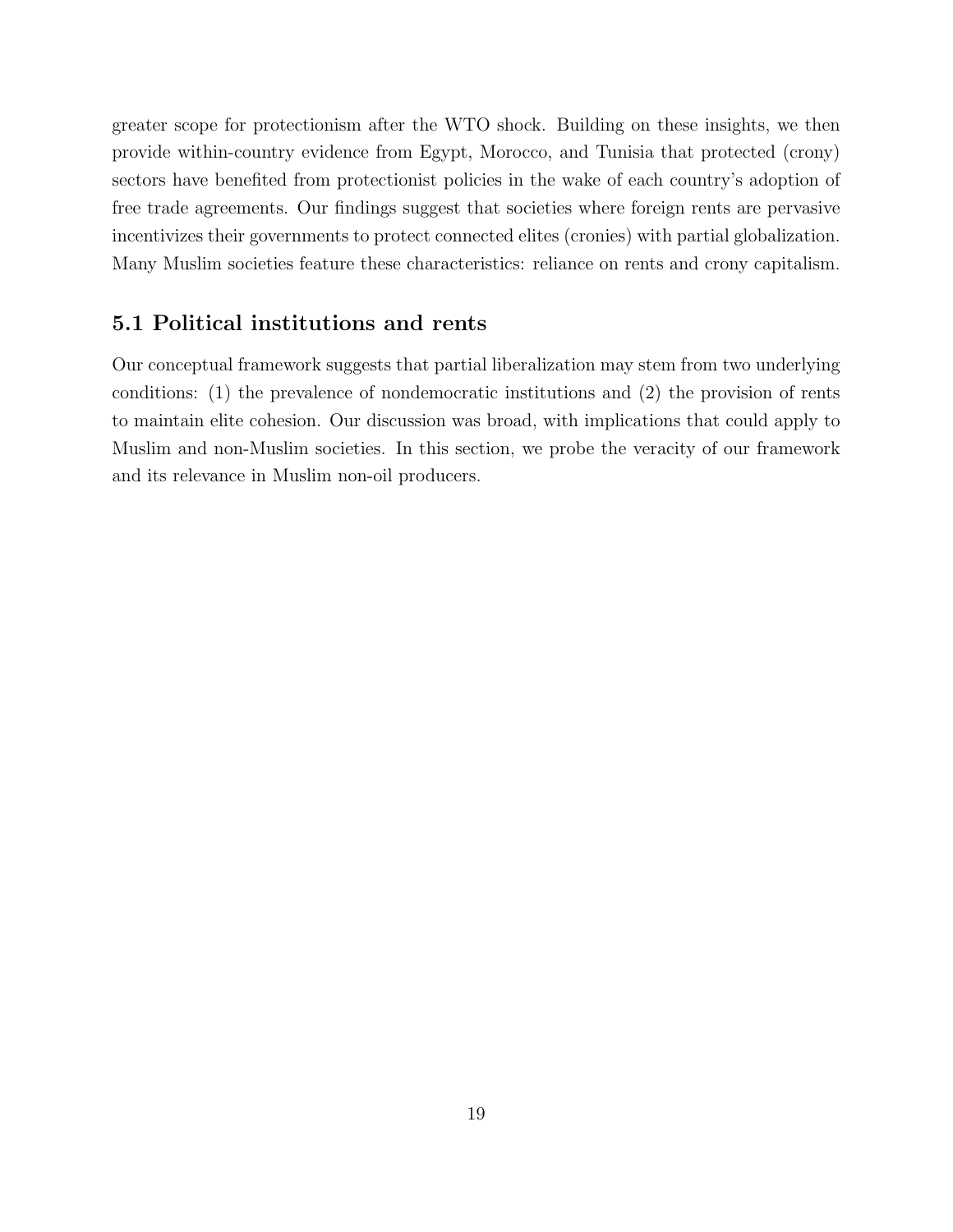|                                |            |            |          |            | KOF Globalization Index, de jure |             |             |             |
|--------------------------------|------------|------------|----------|------------|----------------------------------|-------------|-------------|-------------|
|                                | (1)        | (2)        | (3)      | (4)        | (5)                              | (6)         | (7)         | (8)         |
| Muslim x Post WTO              |            |            |          |            | $-7.098***$                      | $-6.519***$ | $-7.264***$ | $-8.376***$ |
|                                |            |            |          |            | (2.325)                          | (2.284)     | (2.097)     | (2.395)     |
| Controls: (x Post WTO)         |            |            |          |            |                                  |             |             |             |
| Foreign Aid $(\%$ of GDP)      | $-0.285**$ |            |          |            | $-0.220*$                        |             |             |             |
|                                | (0.130)    |            |          |            | (0.128)                          |             |             |             |
| Democracy measure (CGV)        |            | $12.05***$ |          |            |                                  | $10.15**$   |             |             |
|                                |            | (4.419)    |          |            |                                  | (4.080)     |             |             |
| Democracy measure (BMR)        |            |            | $8.300*$ |            |                                  |             | 7.411       |             |
|                                |            |            | (4.641)  |            |                                  |             | (4.520)     |             |
| Measure of checks and balances |            |            |          | $0.0114**$ |                                  |             |             | $0.0169***$ |
|                                |            |            |          | (0.00487)  |                                  |             |             | (0.00610)   |
| Baseline controls              | Yes        | Yes        | Yes      | Yes        | Yes                              | Yes         | Yes         | Yes         |
| Country fixed effects          | Yes        | Yes        | Yes      | Yes        | Yes                              | Yes         | Yes         | Yes         |
| Year fixed effects             | Yes        | Yes        | Yes      | Yes        | Yes                              | Yes         | Yes         | Yes         |
| Observations                   | 2,176      | 2,176      | 2,176    | 2,176      | 2,176                            | 2,176       | 2,176       | 2,176       |
| R-squared                      | 0.842      | 0.848      | 0.844    | 0.839      | 0.851                            | 0.856       | 0.854       | 0.852       |

**Table 2:** The mediating role of political institutions and rents

Notes: Robust standard errors, clustered by country in parentheses. \*, \*\*, \*\*\* = significant at 10, 5, and 1 percent respectively. The control variables are the pre-period (i.e., before 1995) average value interacted with  $Post~WTO_t$ .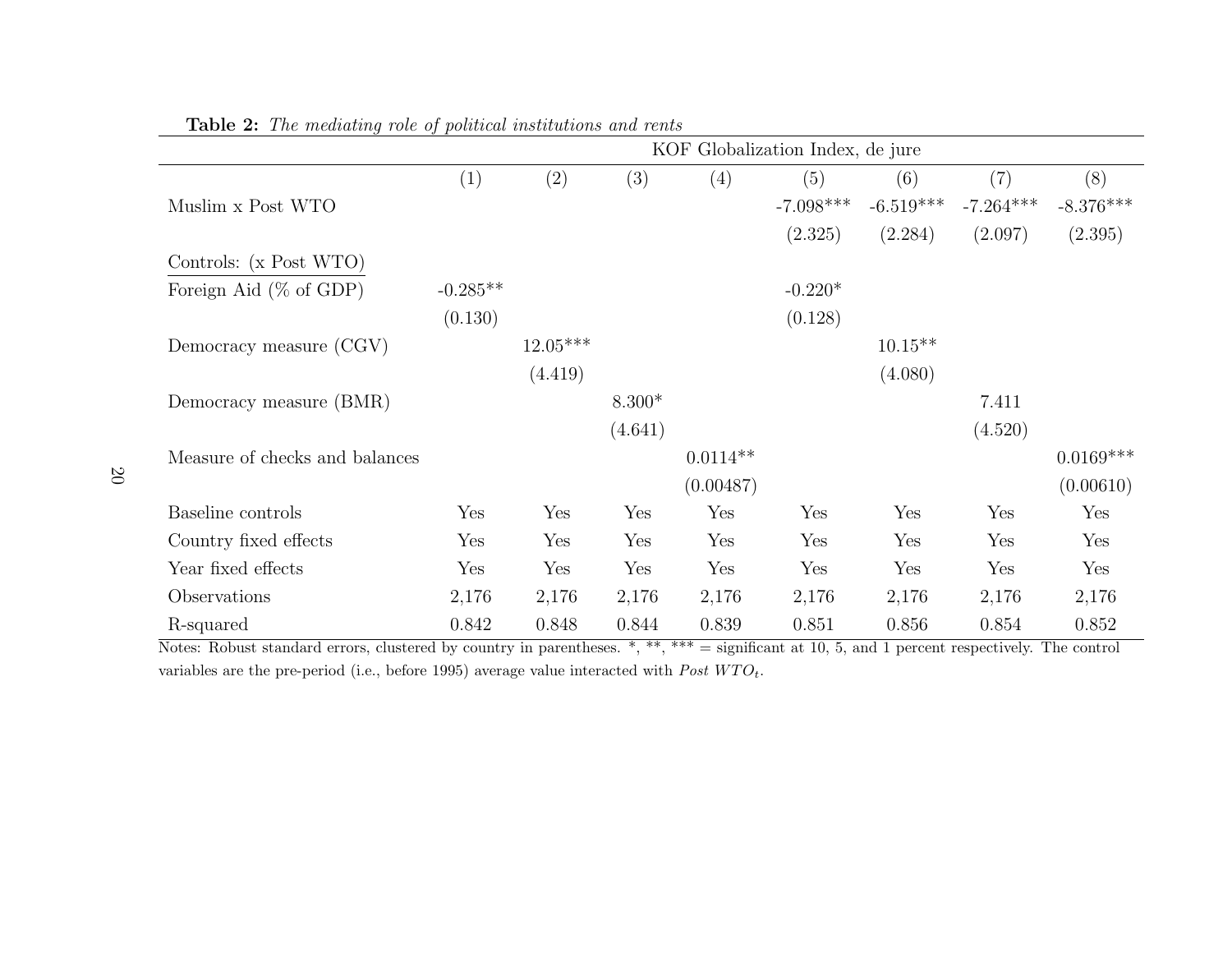We first explore the relationship between rents and *de jure* globalization. Since our sample is comprised of non-oil producing countries, we use a country's dependence on foreign aid (as a share of GDP) to proxy for its reliance on rents.<sup>[30](#page-0-0)</sup> We interpret a greater reliance on foreign aid as an indicator of robust rentier structures; an inference that is applicable in many non-oil producing Muslim societies (Ahmed 2012). Column (1) in Table 2 shows that countries more reliant on foreign aid have experienced smaller gains in de jure globalization after the WTO shock compared to less aid dependent countries (after the WTO shock).<sup>[31](#page-0-0)</sup> With respect to political institutions, columns (2) to (4) employ several different measures of democracy to show that countries with a higher quality of democratic institutions experienced larger gains in *de jure* globalization after the WTO's creation.<sup>[32](#page-0-0)</sup>

Together, the results in columns (1) to (4) suggest that countries more reliant on rents and those with less democratic institutions have exhibited smaller improvements in de jure globalization after the WTO-shock (compared to before). This is consistent with our conceptual framework emphasizing how autocracy and reliance on rents can be conducive for partial liberalization. However, the greater prevalence of dictatorship and rentier structures in many Muslim countries may affect our inferences. To investigate this, we introduce  $Muslim<sub>i</sub> \times Post<sub>t</sub>$  as an additional control in these specifications. The results in columns (5) to (8) are informative.

First, while foreign aid exerts a strong negative impact on the trajectory of de jure globalization after the WTO's creation (column 1), this effect is substantially weakened with the inclusion of  $Muslim_i \times Post_t$  (column 5). This suggests  $Muslim_i \times Post_t$  is partly capturing the impact of these countries greater reliance on foreign aid. This is consistent with Ahmed's (2012) findings that surges in foreign aid during the 1970s and 1980s generated a rentier political economy in many non-oil producing Muslim countries. As part of this new political equilibrium, governments increasingly distributed rents to buy political stability.<sup>[33](#page-0-0)</sup>

<sup>33</sup>Indeed, when the level of foreign aid declined, many of these Muslim recipients experienced political

<sup>30</sup>Our measure of aid is the pre-shock country average.

 $31$  For example, the coefficient estimate implies that countries where foreign aid comprises 10 percent of its national income exhibit a level of de jure globalization that is nearly 3 index points lower after the WTO's creation than countries that do not receive any aid.

 $32$ Our measures of democracy are the pre-treatment period average for each country. In column  $(2)$ , we use a dichotomous measure of democracy constructed by Chiebub, Ghandi, and Vreeland (2010). This variable is based on four key dimensions: (a) elected chief executive; (b) elected legislature; (c) presence of more than one party in competition for major offices; (d) alternation in power under electoral rules identical to the ones that brought the incumbent to office. In column (3), we use Boix, Miller, and Rosato's (2012) continuous measure of democracy. BMR rely on a variety of sources to measure two central dimensions for democracy: contestation and participation (and involves a minimal suffrage requirement). In column (4), we use a measure of checks and balances from the Database of Political Institutions compiled by the World Bank (available at: https://datacatalog.worldbank.org/dataset/wps2283-database-political-institutions).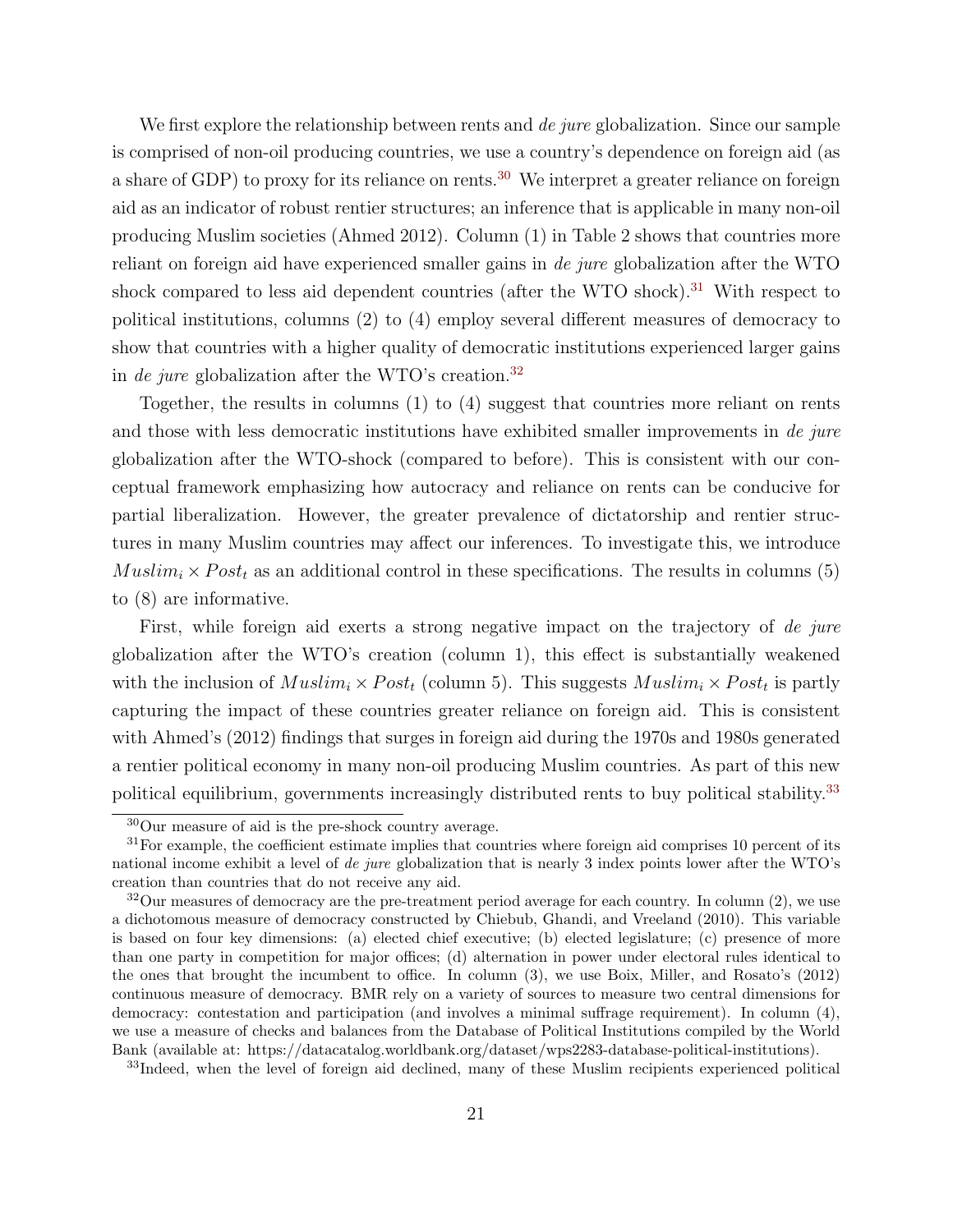Thus, in the wake of pressures to liberalize their economies (from the WTO's creation), it seems plausible that governments in Muslim countries might pursue partial and selective international economic policies (e.g., tariff reductions, removal of regulatory barriers and capital controls) to continue supplying rents.

Second, the interpretation of political institutions is more nuanced. Columns (6) to (8) show that democracy does not trump the Muslim effect. While the coefficient on  $Muslim_i \times$  $Post<sub>t</sub>$  is slightly weakened with the CGV measure of democracy (column 6), it remains robust to the inclusion to all three measures (CGV, BMR, and checks and balances) and those not reported in table (e.g., POLITY, an "aggregate measure" constructed by Acemoglu et al 2019). That said, the measures of democracy generally remain strong predictors of de jure globalization but are unable to dislodge the Muslim effect. On balance, the results in columns (6) to (8) do not understate the importance of politics but they also suggest the well-known democratic of Muslim societies does not offer a complete explanation for their globalization deficit. Moreover, the results in columns (1) and (5) suggest that rents may also matter in explaining the globalization deficit. For instance, if Muslim societies are mostly "limited access societies" (North et al 2012), our findings may be capturing the importance of role of rents in sustaining these political orders, whether they are democratic or dictatorial. In short, politics might still be important in (partially) explaining the prevalence of partial liberalization in Muslim societies, but for reasons that are not easily explained away by democracy-autocracy measures.

#### 5.2 Policy choices

Our conceptual framework also identified choices over policies as plausible pathways for governments to partially liberalize. One policy dimension is a country's overall stance on tariffs. To capture this, we use the overall trade restrictiveness index (OTRI) in manufacturing and all sectors compiled by the World Bank, where a higher index corresponds to a greater com-mitment to reduce tariffs.<sup>[34](#page-0-0)</sup> Another policy dimension relates to the number and strength of commitments (depth) of preferential trade agreements (PTAs) adopted by governments. If governments are hesitant to liberalize, they may opt for fewer PTAs and those with less

instability (Ahmed et al 2021).

<sup>&</sup>lt;sup>34</sup>The Overall Trade Restrictiveness Index (OTRI) summarizes the trade policy stance of a country by calculating the uniform tariff that will keep its overall imports at the current level when the country in fact has different tariffs for different goods. In a nutshell, the OTRI is a more sophisticated way to calculate the weighted average tariff of a given country, with the weights reflect the composition of import volume and import demand elasticities of each imported product.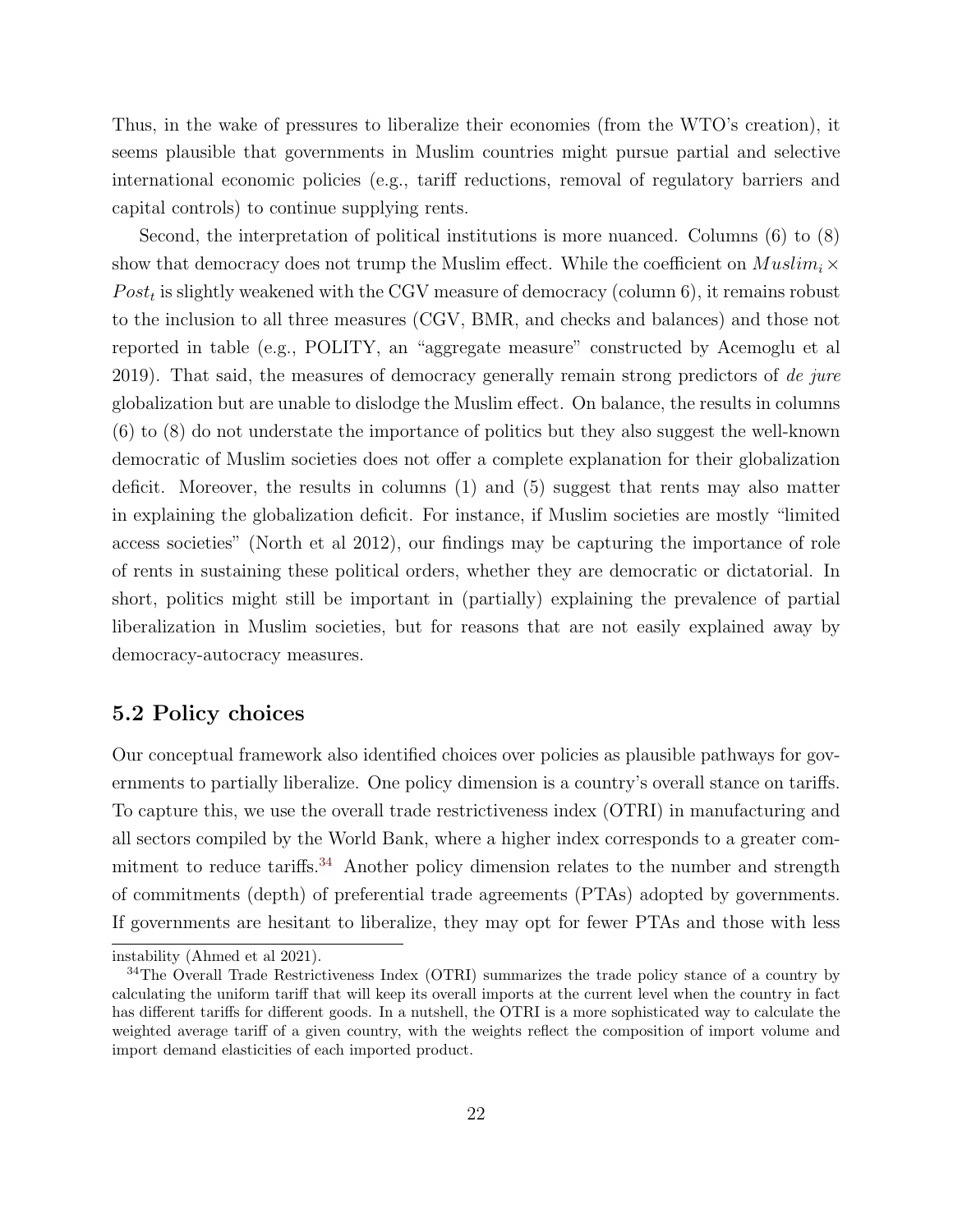depth. To measure these aspects of PTA adoption, we draw on information from the DESTA database (Dur et al 2014).

Table 3 evaluates whether these policy choices shaped a country's *de jure* globalization after the WTO shock. To capture this differential effect, we interact a country's average value on these measures in the pre-shock period (i.e., prior to 1995) and our post-WTO shock, Post<sub>t</sub>. We re-estimate our baseline specification given by equation (1) with these interactive policy measures as additional controls. Two important patterns emerge. First, countries that adopted more favorable policy stances towards trade liberalization (e.g., signed more PTAs) experience larger gains in *de jure* globalization after the WTO shock (compared to before). Second, the estimated effect on  $Muslim_i \times Post_t$  weakens, both in magnitude and statistical significance. For instance, the coefficient estimate on  $Muslim_i \times Post_t$  in column (4) is 40 percent smaller compared to our benchmark estimate in column (1) that does not control for policy choices. Moreover,  $Muslimi \times Post_t$  is no longer statistically significant.

Together, these two patterns suggest that policy choices may be important mediating factors. Substantively, it implies that our "Muslim effect" is likely capturing the differential policy choices these governments chose (relative to non-Muslim countries) in the pre-WTO period and the subsequent effect it had after the WTO's creation. Table 4 provides additional evidence that governments in Muslim countries pursued PTAs with less stringent commitments towards liberalization prior to the WTO's creation. We regress the average depth of a country's PTAs in the pre-WTO period on a Muslim dummy and control for a series of confounding factors (e.g., geographic factors, average receipts of rents, per capita GDP, a democracy indicator). Across these specifications, the coefficient on Muslim is negative, quite stable, and statistically significant.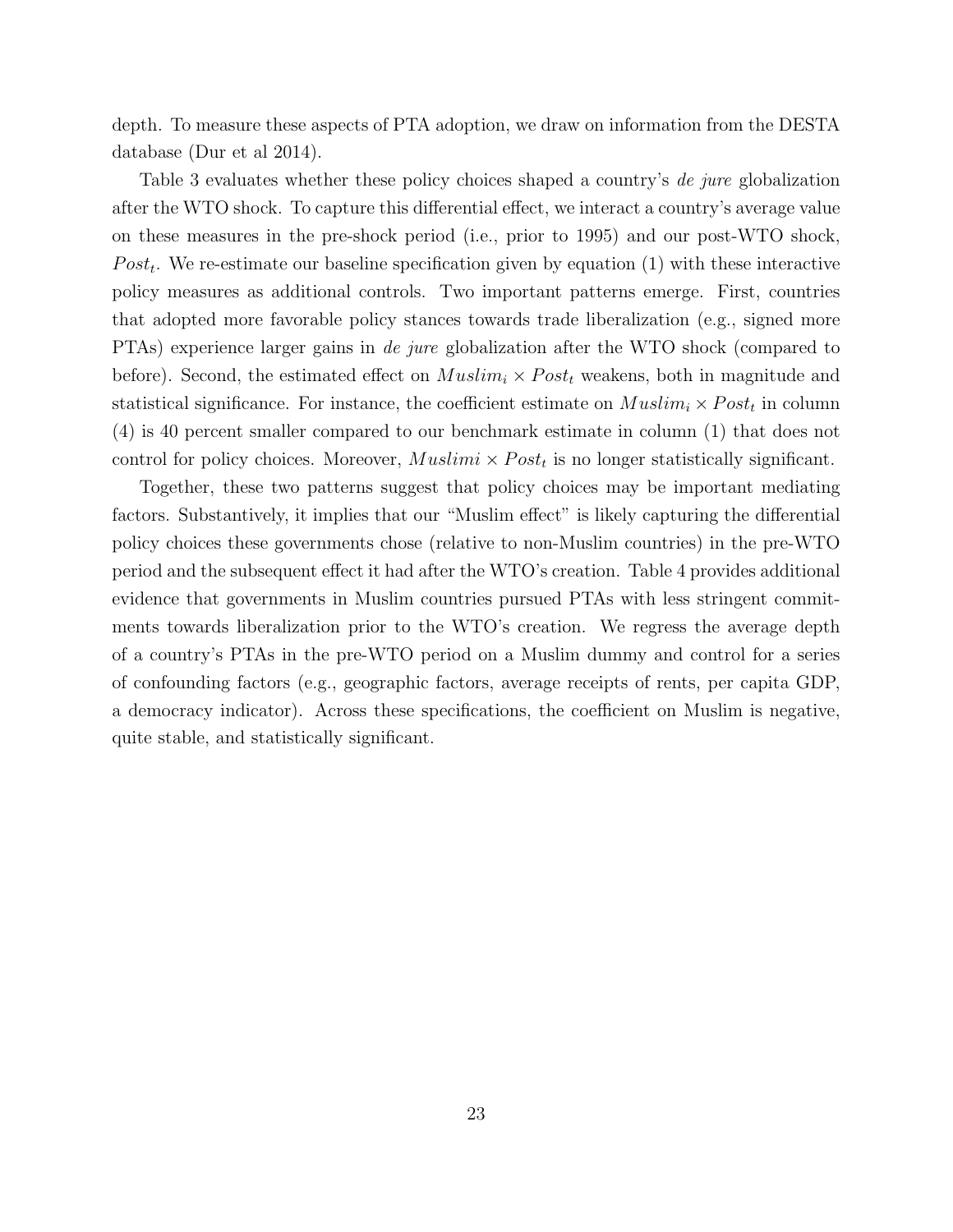24

|                                                                     |             |                                                                              |                   | KOF Globalization Index, de jure |            |            |                   |
|---------------------------------------------------------------------|-------------|------------------------------------------------------------------------------|-------------------|----------------------------------|------------|------------|-------------------|
|                                                                     | (1)         | (2)                                                                          | (3)               | (4)                              | (5)        | (6)        | $\left( 7\right)$ |
|                                                                     |             |                                                                              | Consistent sample |                                  |            |            | Full sample       |
| Muslim x Post WTO                                                   | $-7.772***$ | $-5.864***$                                                                  | $-5.094*$         | $-4.902*$                        | $-4.163$   | $-4.803*$  | $-3.824$          |
|                                                                     | (2.442)     | (2.128)                                                                      | (2.649)           | (2.684)                          | (2.631)    | (2.661)    | (2.576)           |
| Controls: (x Post WTO)                                              |             |                                                                              |                   |                                  |            |            |                   |
| Overall Trade Restrictiveness, manufacturing                        |             | $58.70***$                                                                   |                   |                                  |            |            |                   |
|                                                                     |             | (13.07)                                                                      |                   |                                  |            |            |                   |
| Overall Trade Restrictiveness, all sectors                          |             |                                                                              | $42.07**$         |                                  |            |            |                   |
|                                                                     |             |                                                                              | (16.80)           |                                  |            |            |                   |
| Number of deep FTAs, maximum                                        |             |                                                                              |                   | $2.660***$                       |            | $2.401***$ |                   |
|                                                                     |             |                                                                              |                   | (0.802)                          |            | (0.800)    |                   |
| Depth of FTAs, average                                              |             |                                                                              |                   |                                  | $7.004***$ |            | $5.676***$        |
|                                                                     |             |                                                                              |                   |                                  | (1.672)    |            | (1.733)           |
| Baseline controls                                                   | Yes         | Yes                                                                          | Yes               | Yes                              | Yes        | Yes        | Yes               |
| Country fixed effects                                               | Yes         | Yes                                                                          | Yes               | Yes                              | Yes        | Yes        | Yes               |
| Year fixed effects                                                  | Yes         | Yes                                                                          | Yes               | Yes                              | Yes        | Yes        | Yes               |
| Observations                                                        | 2,089       | 2,089                                                                        | 2,089             | 2,089                            | 2,089      | 2,176      | 2,176             |
| R-squared                                                           | 0.850       | 0.868                                                                        | 0.857             | 0.863                            | 0.866      | 0.859      | 0.861             |
| Notes: Robust standard errors, clustered by country in parentheses. |             | *, **, *** = significant at 10, 5, and 1 percent respectively. Overall Trade |                   |                                  |            |            |                   |

 restrictiveness (manufacturing, all sectors), and the number and depth of FTAs are country averages prior to the WTO's creation. The controlvariables are the pre-period (i.e., before 1995) average value interacted with  $Post WTO_t$ . In columns 1-4, the sample is held constant. We refer to this as <sup>a</sup> consistent sample.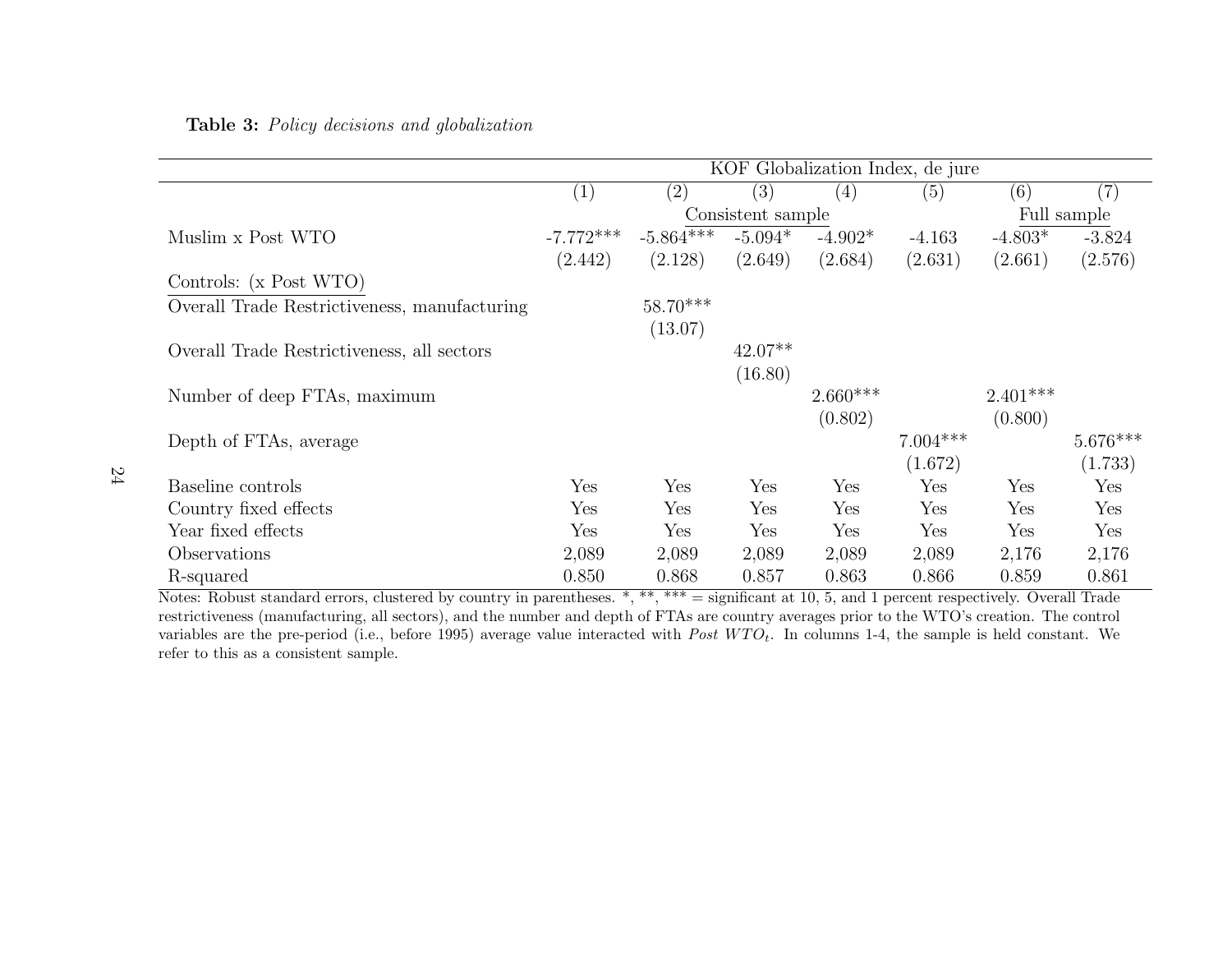|                            |                  |                   | Depth of Free Trade Agreements |            |                |            |
|----------------------------|------------------|-------------------|--------------------------------|------------|----------------|------------|
|                            | $\left(1\right)$ | $\left( 2\right)$ | (3)                            | (4)        | (5)            | (6)        |
| Muslim                     | $-0.607**$       | $-0.718**$        | $-0.714**$                     | $-0.714**$ | $-0.714**$     | $-0.670**$ |
|                            | (0.276)          | (0.312)           | (0.325)                        | (0.313)    | (0.318)        | (0.291)    |
| Controls                   |                  |                   |                                |            |                |            |
| Latitude                   | Yes              | Yes               | Yes                            | Yes        | Yes            | Yes        |
| Longitude                  | Yes              | Yes               | Yes                            | Yes        | Yes            | Yes        |
| Regional fixed effect      | N <sub>o</sub>   | Yes               | Yes                            | Yes        | Yes            | Yes        |
| Foreign Aid $(\%$ of GDP)  | $\rm No$         | $\rm No$          | Yes                            | Yes        | Yes            | Yes        |
| Remittances ( $\%$ of GDP) | N <sub>o</sub>   | $\rm No$          | Yes                            | Yes        | Yes            | Yes        |
| Log of GDP per capita      | N <sub>o</sub>   | $\rm No$          | $\rm No$                       | Yes        | Yes            | Yes        |
| Democracy indicator        | $\rm No$         | N <sub>o</sub>    | No                             | $\rm No$   | Yes            | Yes        |
| Total trade $(\%$ of GDP)  | N <sub>o</sub>   | $\rm No$          | $\rm No$                       | $\rm No$   | N <sub>o</sub> | Yes        |
|                            |                  |                   |                                |            |                |            |
| Countries                  | 56               | 56                | 56                             | 56         | 56             | 56         |
| R-squared                  | 0.208            | 0.333             | 0.396                          | 0.396      | 0.397          | 0.407      |

Table 4: Depth of trade agreements in Muslim and non-Muslim countries prior to 1995

Notes: Robust standard errors in parentheses.  $** =$  significant at 5 percent. Foreign aid (% GDP), remittances (% GDP), log GDP per capita, democracy indicator (CGV) and total trade (% GDP) are country averages. The dependent variable, "Depth of trade agreements", is drawn from Dur et al (2014) and where a higher value corresponds to more depth (i.e., stricter PTA commitments).

#### 5.3 Within-country evidence

Our analysis in the previous sub-sections suggests the adoption of shallower trade agreements and prevalence of greater trade barriers may (partially) explain why Muslim countries have experienced a smaller increase in de jure globalization (relative to non-Muslim countries) after the WTO's creation (compared to before). We draw on these insights to study how trade liberalization (after the adoption of a new PTA) affects cronyism at a more fine-grained within-country level. We compile and map information on trade protectionist measures and political connections across sectors. Discerning the latter can be particularly challenging as political connections are not as readily apparent in countries with less transparent reporting practices and greater informalities in economic transactions.

To address these challenges, we draw on novel data from Egypt and Tunisia that varies at the sector-level and crucially identifies political connections (cronies). Our analysis focuses on studying patterns of protection across crony and non-crony firms/sectors following the adoption of PTAs with the European Union after the WTO's creation. This therefore offers us an opportunity to study patterns of trade protectionist measures following a post-WTO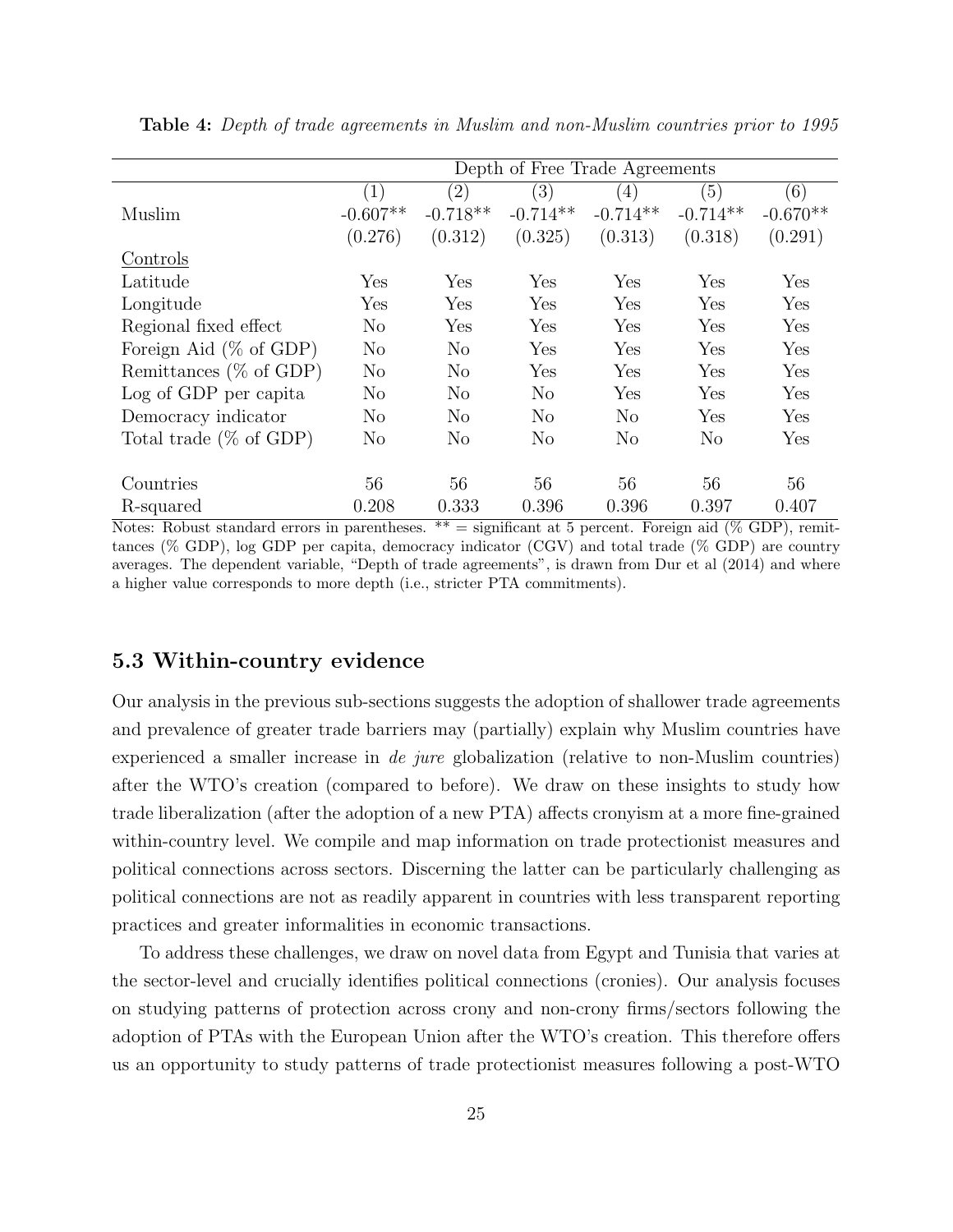"PTA shock."

#### 5.3.1 Data

Our main analysis focuses on politically connected actors in Egypt, drawing on data compiled by Eibl and Malik (2016). Construction of this data involved a three-step procedure. First, crony firms are identified from Roll's (2010) list of Egypt's financial and economic core elites and supplemented with addition information guided by the commonly used definition of politically connected firms proposed by Faccio (2006). More specifically, a firm is classified as being politically connected if the owner or top manager is a member of parliament, cabinet official (minister), head of state, or connected with regime insiders through marital ties and business interests. This approach is conservative as it only identifies firms as politically connected if there is a clear and documented link. Second, this information on crony firms is combined with detailed information on the list of products manufactured by these companies. Unfortunately, this information is not compiled by any statistical agency and required gathering data from a number of sources, including company websites, press archives and Orbis. Third, each product was then assigned to its respective sector using the most detailed 4-digit International Standard Industrial Classification (ISIC) developed by UNCTAD. Together, this three step procedure allows us to generate an ordinal variable, Crony Activity, which increases by one unit for every additional politically connected actor in a sector.[35](#page-0-0) Figure E1 in Appendix E illustrates our data construction.

Our data begins after the WTO's creation, which precludes us from studying how the WTO shock affected patterns of protection (tariff rates) across crony and non-crony firms. Instead, we exploit each country's adoption of its trade agreement with the EU as a plausibly shock to liberalization that was largely orthogonal to its domestic political economy. For example, the impetus for the EU to sign a PTA with Egypt was determined outside of Egypt's domestic political arena and was an outcome of high-level geopolitical concerns that linked trade and security in the post-9/11 period (Adly 2019).<sup>[36](#page-0-0)</sup>

<sup>35</sup>Our data from Tunisia is constructed in similar manner, albeit from different sources.

<sup>36</sup>"Exogenous" reasons also affected the EU's decision to sign FTAs with Morocco and Tunisia. For example, the main impetus for the EU to sign a PTA with Morocco stemmed from geo-political objectives to link security and stability in the Mediterranean with trade cooperation as part of the Barcelona process (Al-Khouri 2008).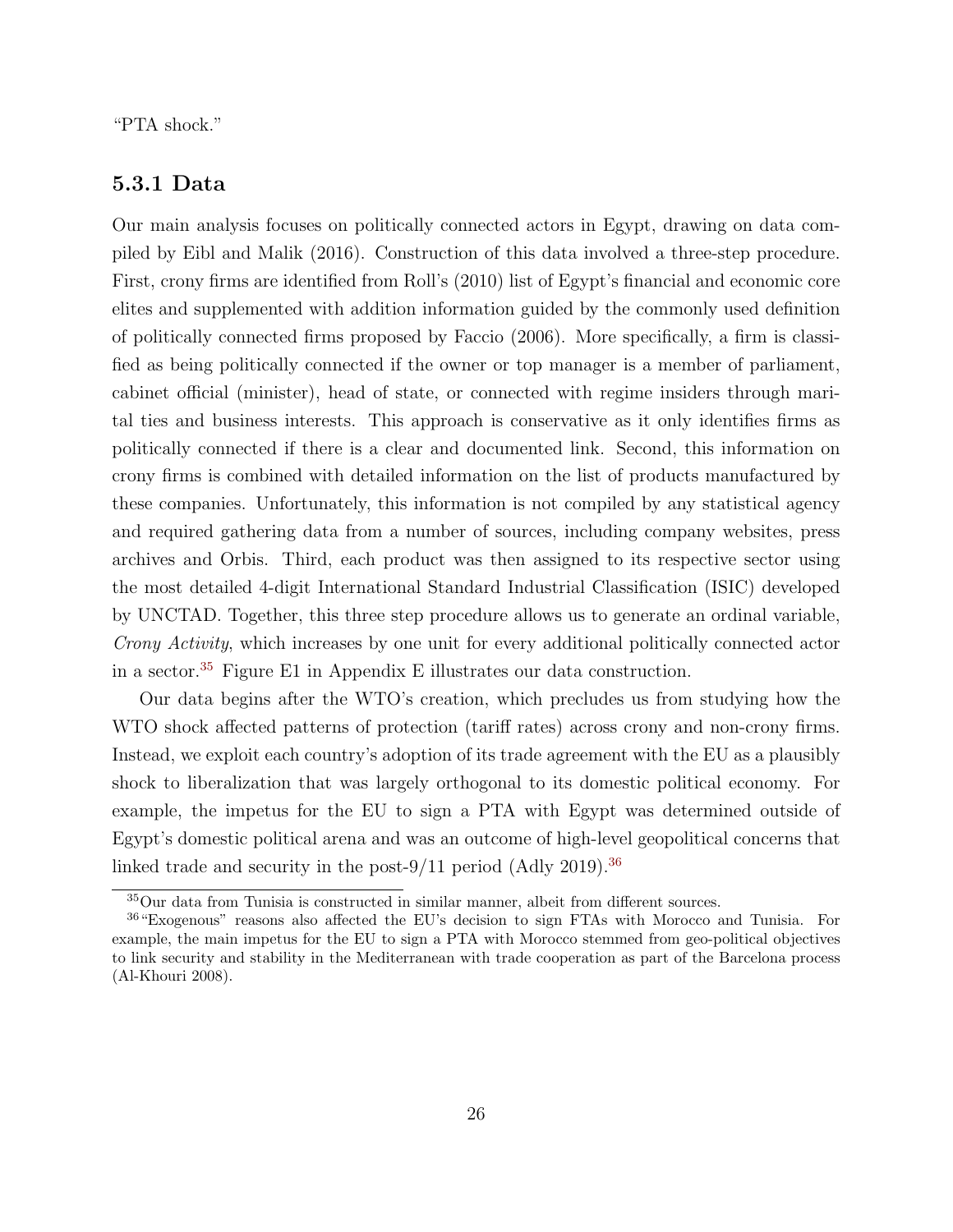#### 5.3.2 Protection in politically connected sectors

We begin our analysis by examining patterns in tariff rates across crony and non-crony sectors in Egypt. In Figure 3, we first plot the average tariff rates across sectors that have at least one crony firm (*crony sector*) and those without any. The figure suggests that crony sectors tend to enjoy higher tariff protection, and notably this favoritism continued after the implementation of the Egypt-EU PTA in 2004. While suggestive, the pattern in Figure 3 could be driven by unobserved heterogeneity and omitted variables. Moreover, the figure does not necessarily reveal any information about the intensive margin: whether sectors with more intensive penetration by cronies exhibit greater tariff protection. To address these concerns, we probe whether sectors with more active cronies predicts higher tariff levels over time while controlling for a number of sectoral characteristics.



Figure 3: MFN tariff rate in Egypt in crony and non-crony sectors

Notes: Annual average tariffs in sectors with any crony activity ("crony") and those without any.

To evaluate the effect of political connections on tariffs, we estimate a Prais-Winston specification with an AR1 error structure, estimated using OLS and robust standard errors clustered by sector. As tariff levels are likely to be affected by their level in the previous period, the adjustment of the error structure is important to control for this serial correlation. Given the limited number of time periods in our data, we prefer the Prais-Winsten specification to a lagged dependent variable. Moreover, considering the downward trend of tariffs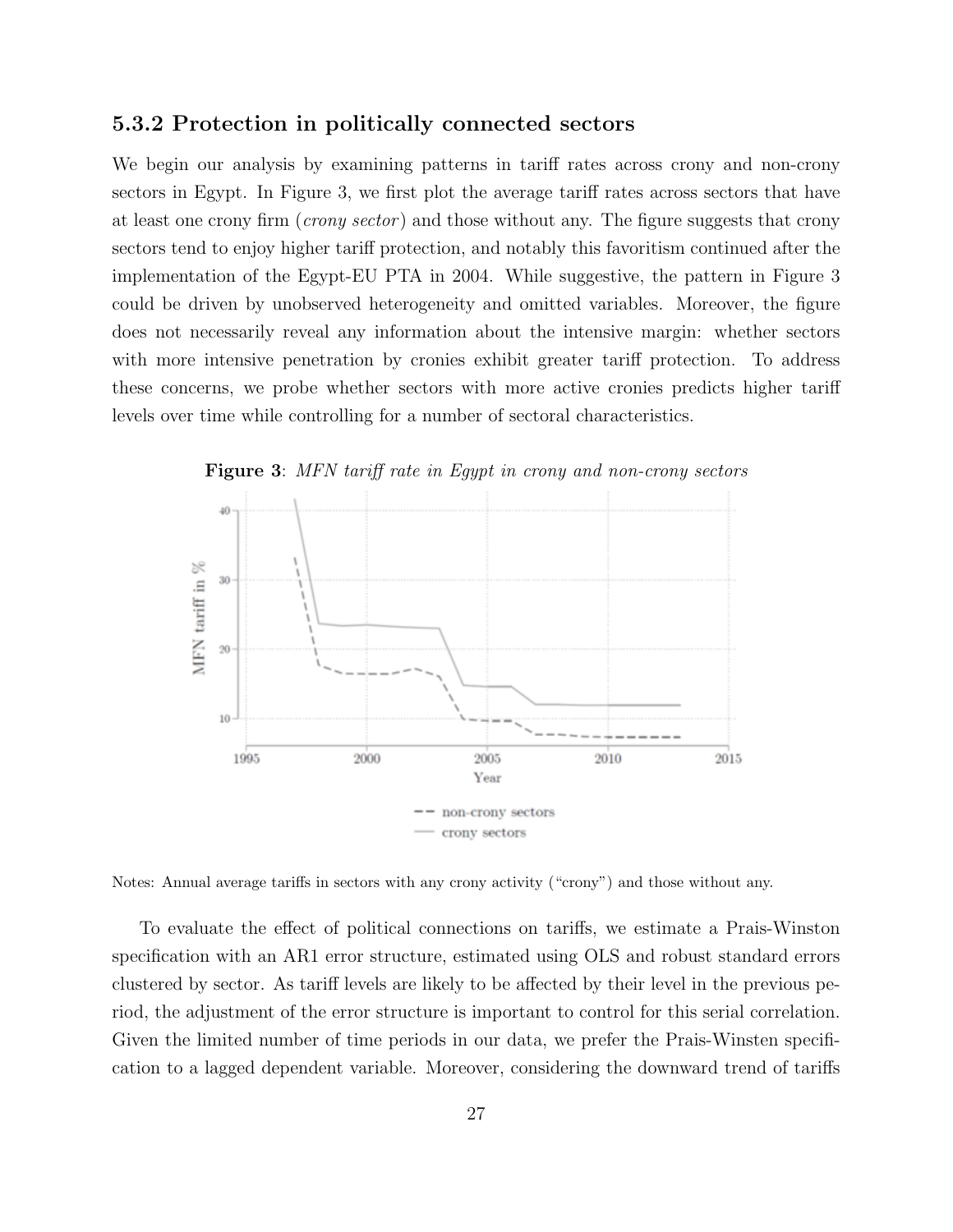in the MENA region during the 2000s (World Bank 2009), we include time and sector fixed effects at the ISIC-2 level. Since our explanatory variable measuring political connections does not vary over time, we refrain from using lower-level fixed effects for different sectors.

|                      |                |                   | MFN tariff rate $(\%)$ |                      |                |            |
|----------------------|----------------|-------------------|------------------------|----------------------|----------------|------------|
|                      | (1)            | $\left( 2\right)$ | (3)                    | (4)                  | (5)            | (6)        |
| Crony Activity       | $2.867***$     | $2.795***$        | $3.092***$             | $3.317***$           | $2.519***$     | $2.094***$ |
|                      | (0.223)        | (0.213)           | (0.222)                | (0.218)              | (0.217)        | (0.297)    |
|                      |                |                   |                        |                      |                |            |
| Controls             |                |                   |                        |                      |                |            |
| Establishments       | ${\rm Yes}$    | Yes               | Yes                    | $\operatorname{Yes}$ | Yes            | Yes        |
| <b>Employees</b>     | Yes            | Yes               | Yes                    | Yes                  | Yes            | Yes        |
| Output to GDP        | N <sub>o</sub> | ${\rm Yes}$       | Yes                    | Yes                  | Yes            | Yes        |
| Value added to GDP   | $\rm No$       | Yes               | Yes                    | Yes                  | Yes            | Yes        |
| Output concentration | $\rm No$       | N <sub>o</sub>    | Yes                    | Yes                  | Yes            | Yes        |
| Imports              | $\rm No$       | $\rm No$          | N <sub>o</sub>         | Yes                  | Yes            | Yes        |
|                      |                |                   |                        |                      |                |            |
| Fixed effects        |                |                   |                        |                      |                |            |
| Period               | N <sub>o</sub> | N <sub>o</sub>    | No                     | N <sub>o</sub>       | Yes            | Yes        |
| Sector               | N <sub>o</sub> | $\rm No$          | No                     | N <sub>o</sub>       | N <sub>o</sub> | Yes        |
| Observations         | 22,767         | 21,912            | 21,9121                | 21,355               | 21,355         | 21,355     |

Table 5: Crony activity and trade protection in Egypt

Notes: Estimation via Prais-Winston regressions with AR-1 error. Robust standard errors, clustered by sector in parentheses.  $*, **$ ,  $***$  = significant at 10, 5, and 1 percent respectively. The dependent variable is annual MFN tariff rates and the main variable of interest is the total number of cronies active in a sector (Crony Activity). Analysis is carried out at the sector-year level with 119 ISIC-4 manufacturing sub-sectors. Estimations are carried out on an unbalanced panel over the period, 2002-2010. The following controls are included: log of the total number of enterprises (Establishments), log of the total number of employees (Employees), the share of output and value-added to GDP, output per enterprise as a ratio of total output (Output concentration), and the log of total imports.

Table 5 shows that on the intensive margin, tariffs in Egypt tend to be significantly higher in sectors with more active cronies. In column (1), we control for two measures of sector size: the number of establishments and employees. The positive and precisely estimated coefficient on crony activity implies that a sector with an additional politically connected firm enjoys an additional 2.9 percentage point of tariff protection. In columns (2) and (3), this effect holds when controlling for several measure of a sector's output, such as its share of output to GDP. It is plausible that failing to account for a sector's competition from abroad may overstate the estimated effect of cronyism. This does not seem to the case, as the coefficient on crony activity increases in magnitude when also accounting for a sector's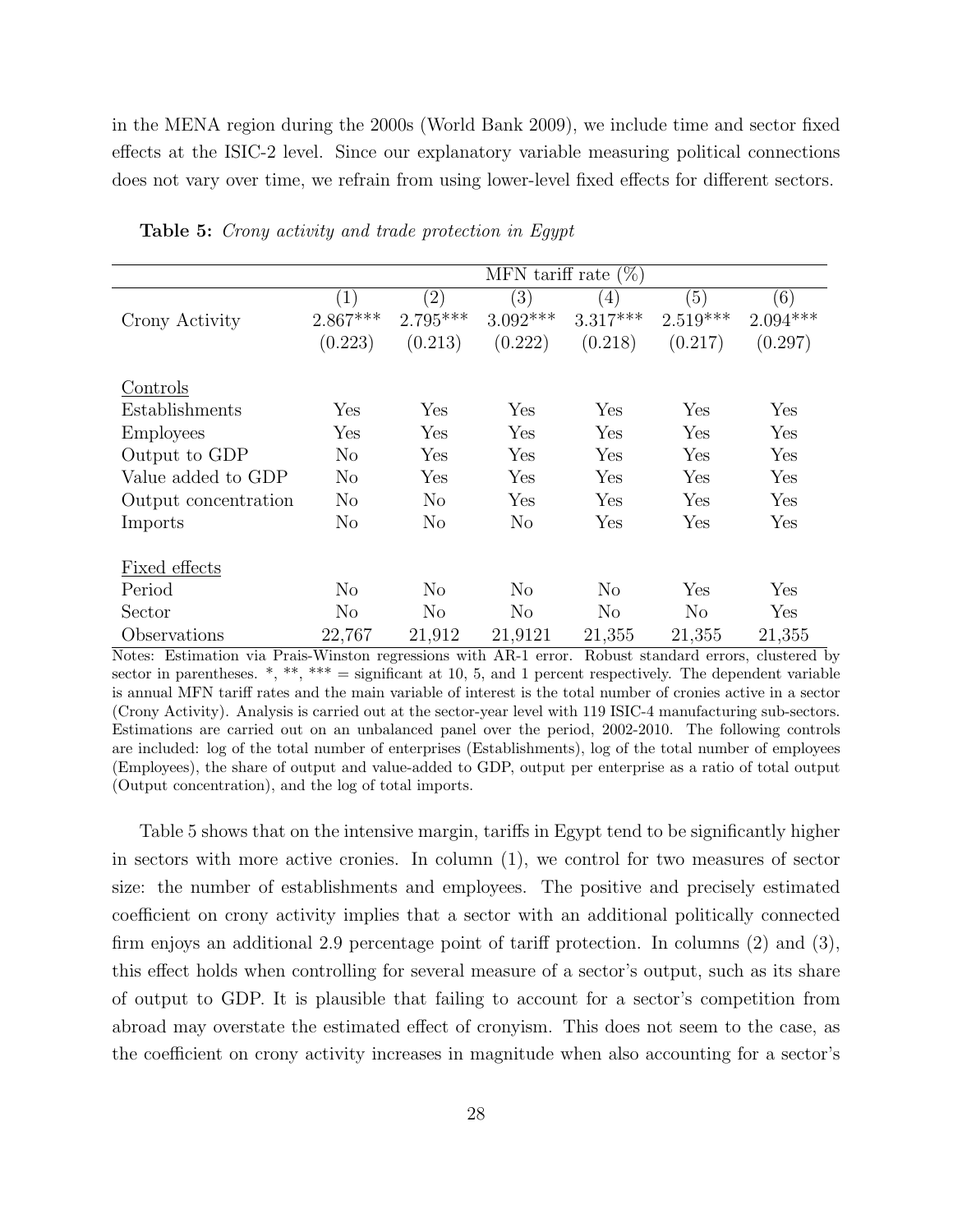import penetration (column 4). Finally, we account for unobserved heterogeneity that varies over time (column 5) and over time and at the sector level (column 6). While controlling for these fixed effects reduces the estimated effect on crony activity, it nevertheless remains positive and statistically significant.





In Figure 4a, we graph the expected value of tariffs across sectors with greater crony penetration associated with our most conservative specification (associated with column 6 in Table 5). The figure suggests that sectors with the greatest crony penetration enjoy three times greater tariff protection than a non-crony sector. In a similar vein, Figure 4b provides additional evidence from Tunisia following the implementation of its respective PTA with the EU: sectors with more active cronies tend to exhibit higher tariff levels over time compared to non-crony sectors (while also controlling for sector and time fixed effects). These patterns in Egypt and Tunisia offer two substantive implications. First, liberalization has affected both crony and non-crony firms but has not closed the gap in protection between crony and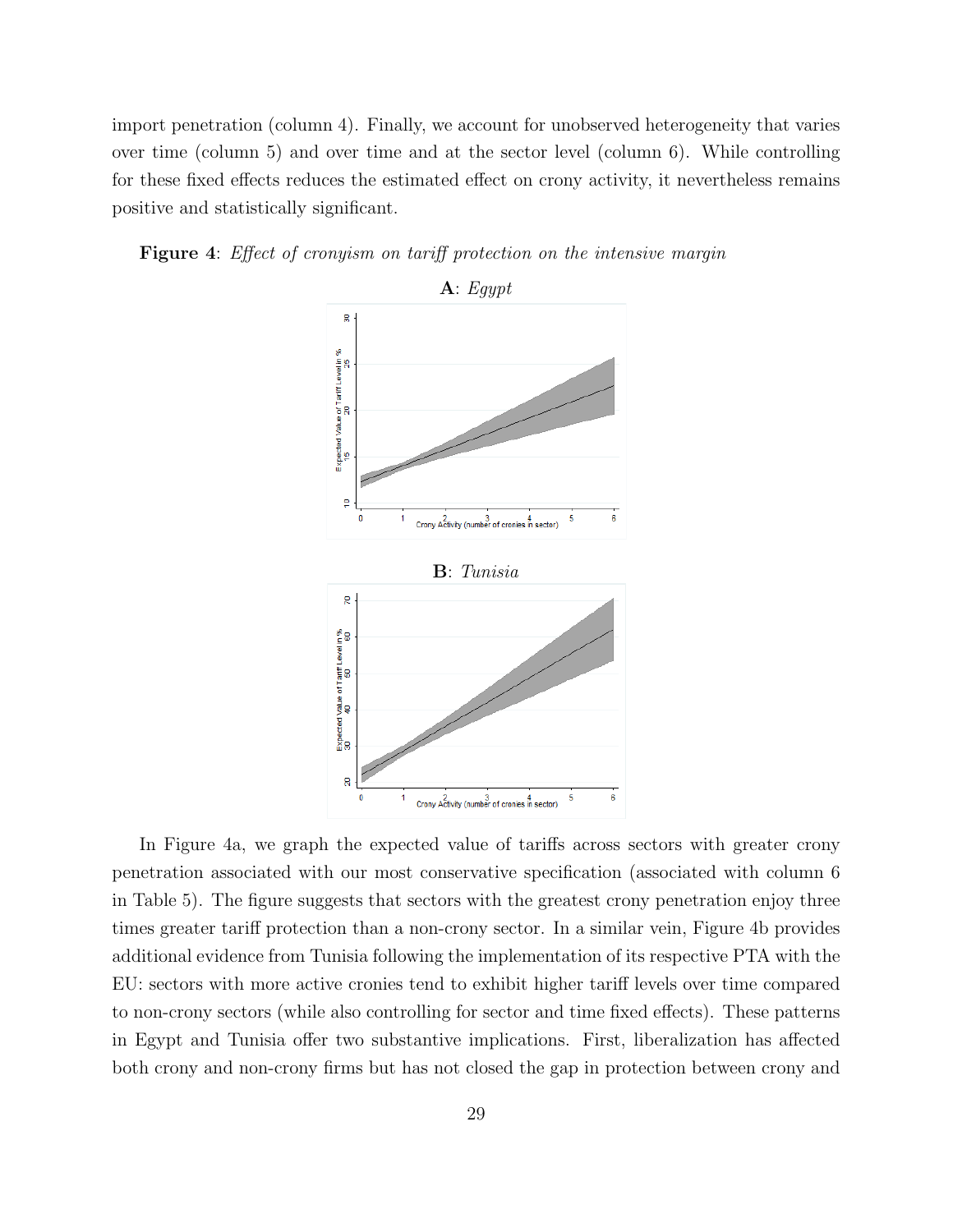non-crony firms. Second, crony firms continue to enjoy preferential protection in the wake of liberalization.

## 6 Conclusion

Globalization is often viewed as propelling economic and possibly political liberalization. This paper raises some skepticism. We present evidence that many Muslim societies have adopted a more hesitant and partial approach towards economic globalization, plausibly due to their pre-existing rentier political economies and predisposition to cronyism. We argue that trade and investment policy closure and regulatory restrictions can generate rents that can be supplied to favored business and politically connected actors (cronies); and these elites are in turn prone to support the incumbent (and predominantly, less democratic) regime. We empirically evaluate this argument cross-nationally and with novel sector-level data on cronyism from Egypt and Tunisia.

Cognizant of concerns from unobserved heterogeneity and reverse causality, we employ a difference-in-differences research design to draw causal inferences. We leverage the timing of the WTO's establishment in 1995 as an exogenous global shock to economic liberalization, and investigate whether Muslim countries' (our treatment group) engagement with processes of economic globalization differed substantively after WTO's establishment relative to the non-Muslim cohort (our control group).

Our analysis suggests Muslim countries experienced significantly smaller increases in  $de$ jure globalization (compared to non-Muslim countries) after the WTO's creation (compared to the period before). This finding is robust, in particular to concerns with parallel trends and several competing explanations (e.g., geographic drivers of trade, political instability). In investigating why Muslim countries have partially liberalized, our analysis of channels reveals two plausible reasons. First, the prevalence of rentier political economies may have incentivized governments to view trade and related foreign economic policies as a means to generate rents for important commercial elites. Second, this policy preference was reflected in government decisions to adopt fewer and, notably, shallower preferential trade agreements that provide greater opportunities and scope to pursue protectionist measures (e.g., regulatory barriers, imposition of non-tariff measures, etc.). Moreover, since many Muslim countries exhibit less democratic politics, distributing rents to elites through cronyism likely bolstered the incumbent regime's political durability. Our analysis of politically connected sectors in provides further substantiation: crony sectors continue to enjoy greater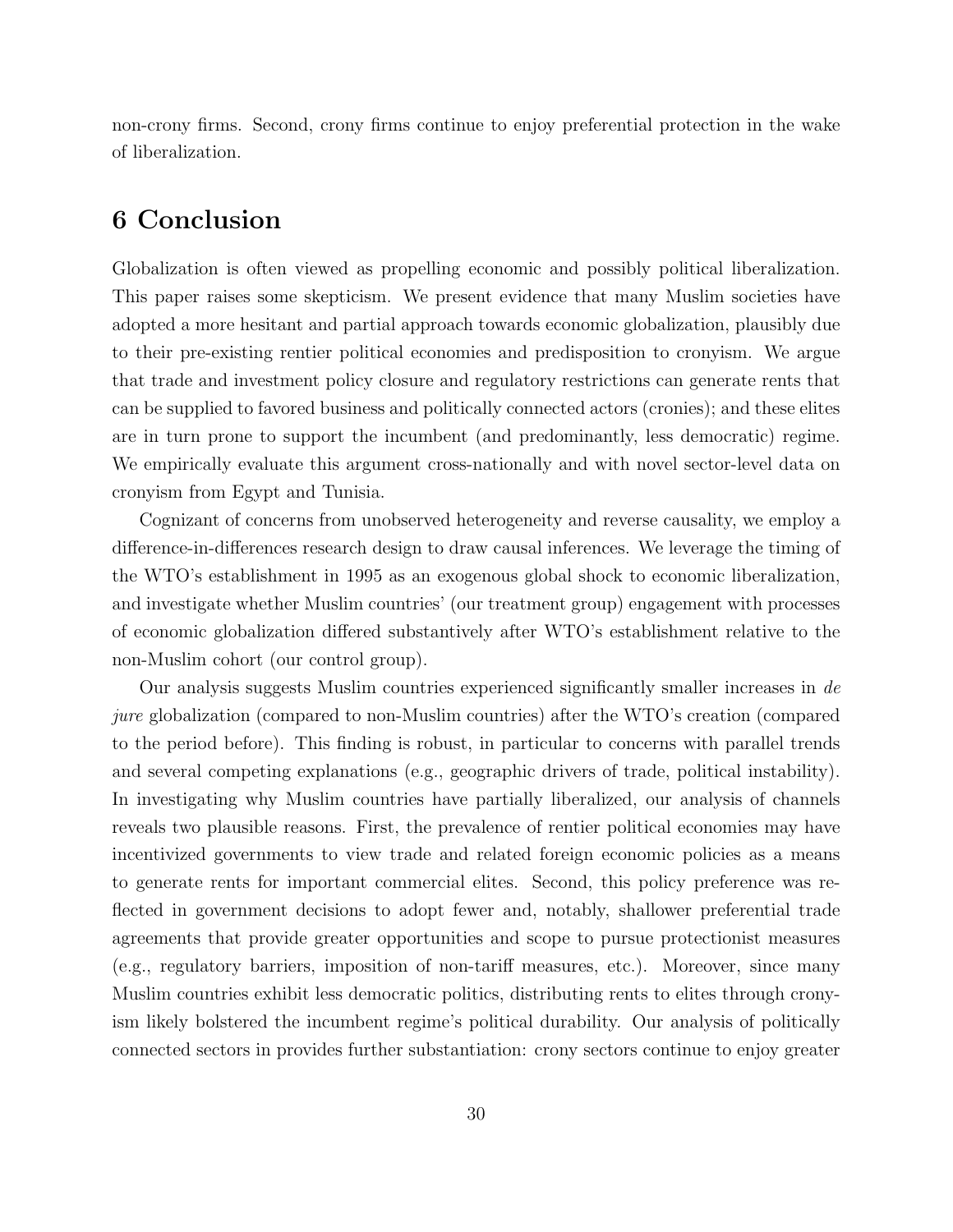and preferential protection (e.g., higher tariff rates, access to greater non-tariff measures) in the wake of recent trade agreements with the EU. Together our findings strong suggest the globalization deficit in many Muslim societies may have their roots in politics.

Our paper offers at least two substantive implications that may be applicable beyond Muslim societies. First, in the wake of global pressures to liberalize, political factors may be influential in the speed and depth of economic reforms that countries undertake. Second, this partial approach to globalization may differentially affect firms and interests within countries. In particular, crony firms and industries tend to be the main beneficiaries of protection, often through a variety of government policies (e.g., tariffs, non-tariff measures, regulatory barriers). The preferential protection that cronies receive in foreign economic policy may be particularly pervasive in countries with less democratic politics.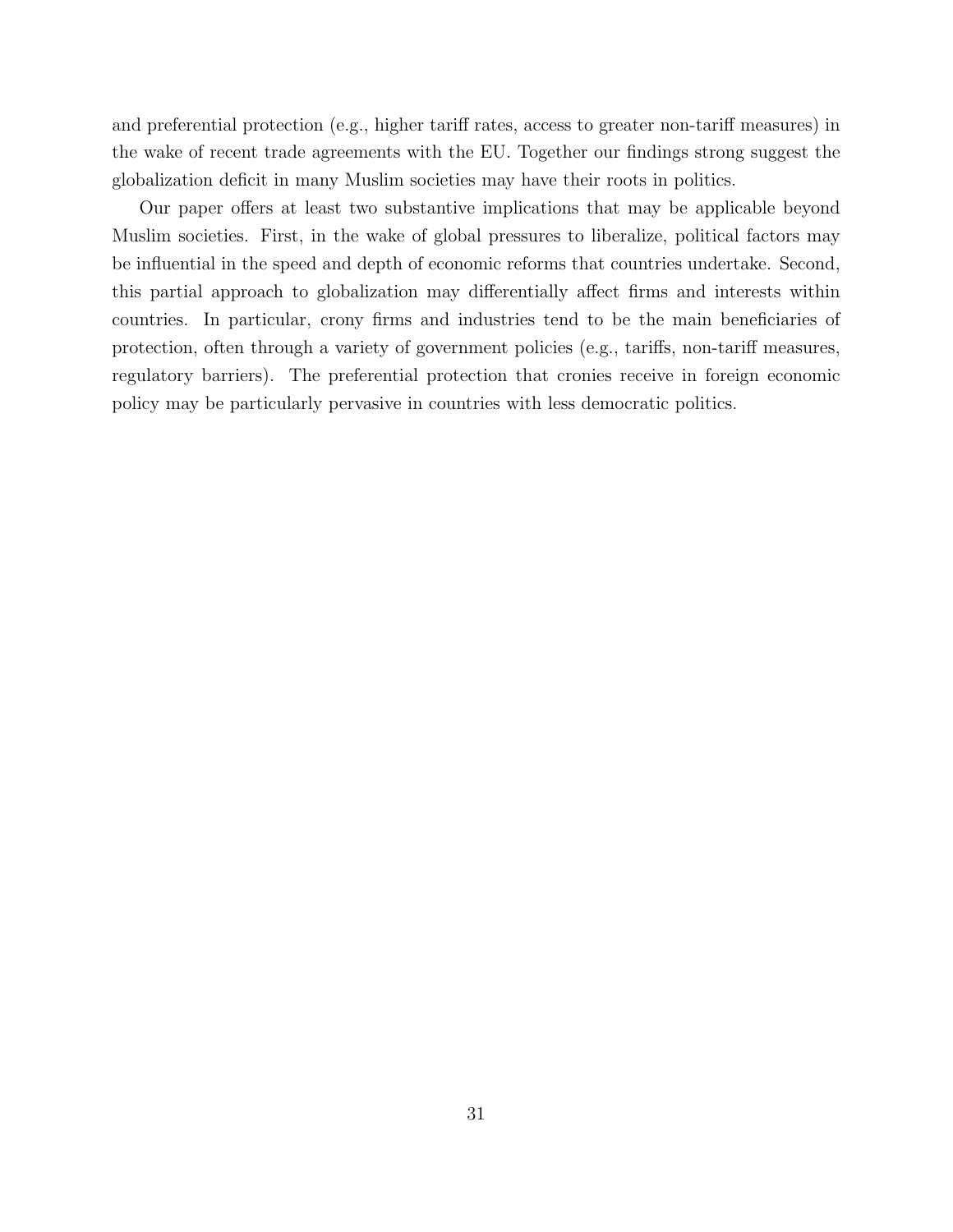## Bibliography

Acemoglu, Daron and James A. Robinson. 2006. Economic Origins of Dictatorship and Democracy, Cambridge, UK: Cambridge University Press.

Acemoglu, Daron and James A. Robinson. 2000. "Why Did the West Extend the Franchise? Growth, Inequality and Democracy in Historical Perspective", Quarterly Journal of Economics, November: 1167-1199.

Acemoglu, Daron, Suresh Naidu, James Robinson, and Pascual Restrepo. 2019. "Democracy Does Cause Growth?, Journal of Political Economy, 127(1): 47-100.

Ahmed, Faisal Z. 2012. "The Perils of Unearned Foreign Income: Aid, remittances, and authoritarian survival", American Political Science Review, 106(1): 146-165.

Ahmed, Faisal Z. 2020. The Perils of International Capital, Cambridge, UK: Cambridge University Press.

Ahmed, Faisal Z. 2021. "Muslim conquest and institutional formation", Explorations in Economic History, 81: 101400

Ahmed, Faisal Z., Daniel Schwab, and Eric Werker. 2021. "The Political Transfer Problem: How Cross-Border Financial Transfers Affect Democracy and Civil War", Journal of Comparative Economics

Altonji, Joseph G., Todd E. Elder and Christoper R. Taber. 2005. "Selection on Observed and Unobserved Variables: Assessing the Effectiveness of Catholic Schools", Journal of Political Economy, 113(1): 151-184.

Arezki, Rabah and Markus Bruckner. 2011. "Oil rents, corruption, and state stability: Evidence from panel data", European Economic Review, 55:955-963.

Arezki, Rabah, Gregoire Rota-Graziosi, and Alou Adesse Dama. 2021. "Revisiting the Relationship between Trade Liberalization and Taxation", FERDI Working Paper P293, June.

Atkin, David and Amit K. Khandelwal. 2020. "How distortions alter the impacts of international trade in developing countries", Annual Review of Economics, 12: 213-238.

Baccini, Leonardo. 2019. "The Economics and Politics of Preferential Trade Agreements", Annual Review of Political Science, 22: 77-92.

Baccini, Leonardo and Wilfred Chow. 2018. "The Politics of Preferential Trade Liberalization in Authoritarian Countries", International Interactions, 44(2): 189-216.

Baccini, Leonardo and Johannes Urpelainen. 2014. Cutting the Gordian Knot of Economic Reform: When and How International Institutions Help, Oxford, UK: Oxford University Press.

Besley, Timothy and Thorsten Persson. 2011. Pillars of Prosperity: The Political Economics of Development Clusters, Princeton, NJ: Princeton University Press.

Blaydes, Lisa and Eric Chaney. 2016. "Political Economy Legacy of Institutions from the Classical Period of Islam", in New Palgrave Dictionary of Economics. Ed, Steven N. Durlauf and Lawrence E. Blume.

Boix, Carles, Michael Miller, and Sebastian Rosato. 2013. "A Complete Data Set of Political Regimes, 1800-2007", Comparative Political Studies, 46(12): 1523-54.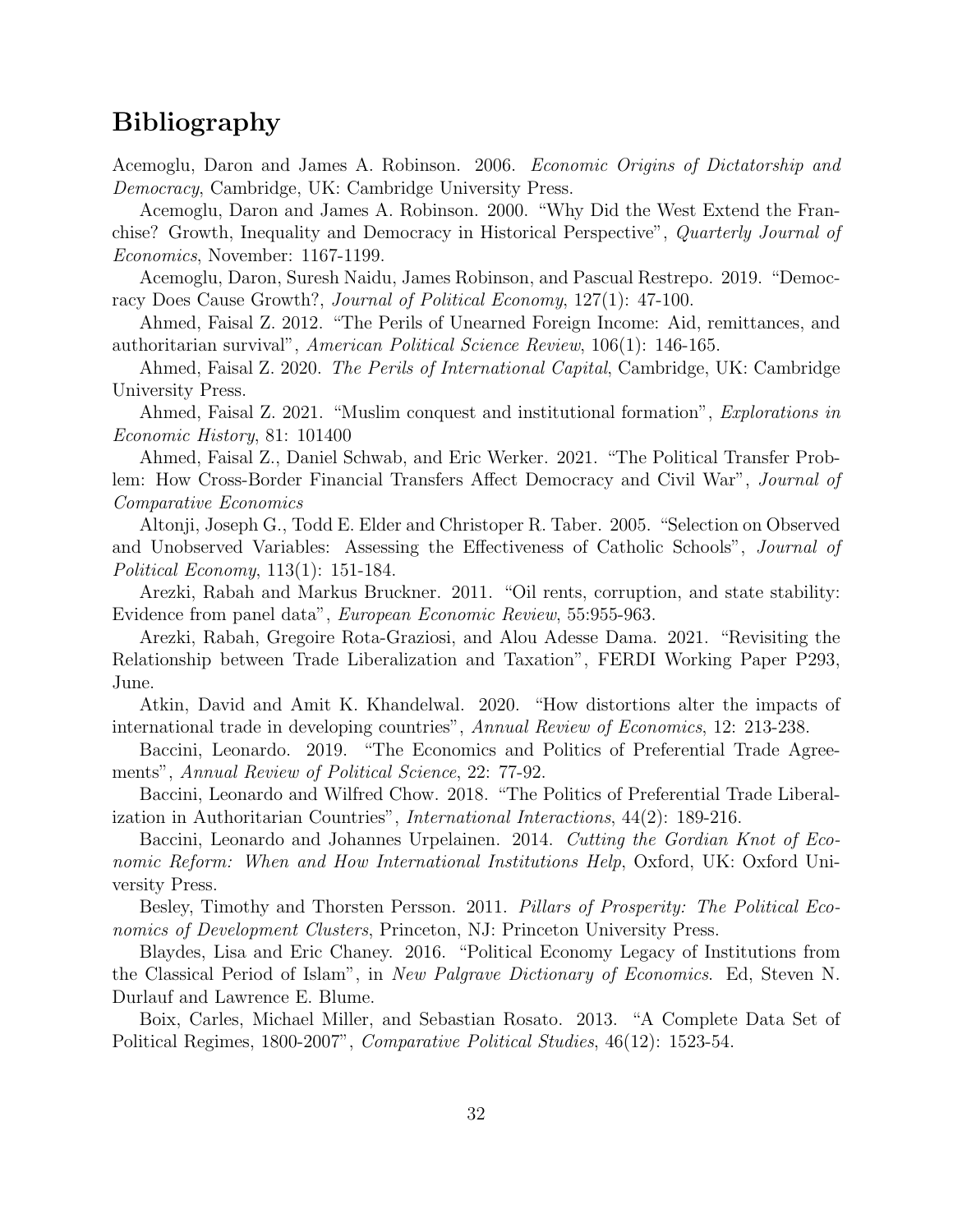Borcan, Oana, Ola Olsson, and Louis Putterman. 2018. "State history and economic development: Evidence from six millenia", Journal of Economic Growth, 23: 1-40.

Bueno de Mesquita, Bruce, Alastair Smith, Randoph M. Siverson, and James D. Morrow. 2003. The Logic of Political Survival, Cambridge, MA: MIT Press.

Cammett, Melani. 2007. Globalization and Business Politics in Arab North Africa: A Comparative Perspective, New York: Cambridge University Press.

Campante, Filipe and David Yanagizawa-Drott. 2015. "Does Religions Affect Economic Growth and Happiness? Evidence from Ramandan", *Quarterly Journal of Economics*, 130(2): 615-658.

Chaney, Eric. 2012. "Democratic Change in the Arab World, Past and Present", Brookings Papers on Economic Activity, 42(1): 363-414.

Cheibub, Jose Antonio, Jennifer Gandhi, and James Raymond Vreeland. 2010. "Democracy and Dictatorship Revisited", Public Choice, 143(2): 67-101.

Collier, Ruth B. 1999. Paths Towards Democracy: The Working Class and Elites in Western Europe and South America, New York: Cambridge University Press.

Diwan, Ishac, Adeel Malik, and Izak Atiyas. 2019. Crony Capitalism in the Middle East: Business and Politics from Liberalization to the Arab Spring, Oxford, UK: Oxford University Press.

Dreher, Axel. 2006. "Does globalization affect growth? Evidence from a new index of globalization", Applied Economics, 38(10): 1091-1110.

Dur, Andreas, Leonardo Baccini and Manfred Elsig. 2014. "The Design of International Trade Agreements: Introducing a New Database", Review of International Organizations, 9(3): 353-375.

Eibl, Ferdinand M. and Adeel Malik. 2016. "The Politics of Partial Liberalization: Cronyism and Non-Tariff Protection in Mubarak's Egypt", Centre for the Study of African Economies Working Paper.

Faccio, Mara. 2006. "Politically Connected Firms", American Economic Review, 96(1): 369-386.

Fish, Steven. 2002. "Islam and Authoritarianism", World Politics, 55 (October): 4-37.

Fisman, Ray. 2001. "Estimating the Value of Political Connections", American Economic Review, 91(4): 1095-1102.

Gao, Jacque. "Democratization in the Shadow of Globalization", *International Organi*zation, forthcoming.

Gawande, Kishore and Ben Zissimos. 2020. "How dictators forestall democratization using international trade policy", Working paper.

Grossman, Gene M. and Elthanan Helpman. 1994. "Protection for Sale", American Economic Review, 84 (4): 833-850.

Gygli, Savina, Florian Haelg, Niklas Potrafke, and Jan-Egbert Sturm. 2019. "The KOF Globalisation Index ? revisited", Review of International Organizations, 14: 543-574.

Hariri, Jacob. 2015. "A Contribution to the Understanding Of Middle Eastern and Muslim Exceptionalism", Journal of Politics, 77(2): 477-490.

Head, Keith and Thierry Mayer. 2004. "Market Potential and the Location of Japanese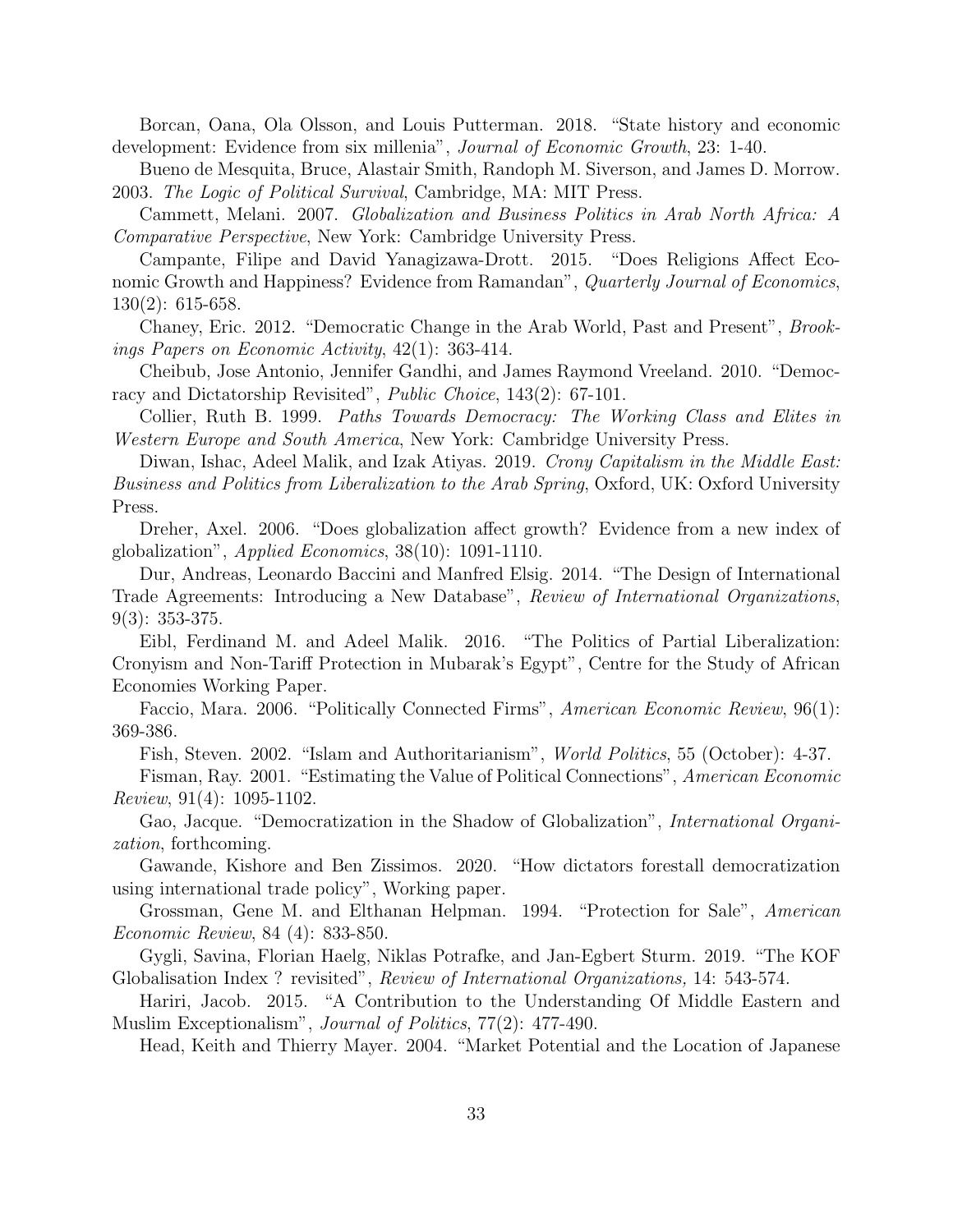Investment in the European Union", Review of Economics and Statistics, 86(4), 959?972.

Kahn-Lang, Ariella and and Kevin Lang. 2020. "The Promise and Pitfalls of Differencesin-Differences: Reflections on 16 and Pregnant and Other Applications", Journal of Business & Economic Statistics, 38(3): 613-620.

Khwaja, Asim and Atif Mian. 2005. "Do Lenders Favor Politically Connected Firms? Rent Provision in an Emerging Financial Market", Quarterly Journal of Economics, 120(4): 1371-1411.

Kuran, Timur. 2018. "Islam and Economic Performance: Historical and Contemporary Links", Journal of Economic Literature, 56 (December): 1292-1359.

Liu, Xuepenng and Emanuel Ornelas. 2014. "Free Trade Agreements and the Consolidation of Democracy", American Economic Journal: Macroeconomics, 6(2): 29-70.

Maggi Giovanni and Andres Rodriguez-Clare. 2007. "A political-economy theory of trade agreements", America Economic Review, 97(4):1374-1406.

Mansfield, Edward and Jon Pevehouse. 2013. "The Expansion of Preferential Trading Arrangements", International Studies Quarterly, 57(3); 592-604.

North, Douglass C., John J. Wallis, and Barry R. Weingast. 2012. *Violence and Social* Orders: A Conceptual Framework for Interpreting Recorded Human History, Cambridge, UK: Cambridge University Press.

Nunn, Nathan and Leonard Wantchekon. 2011. "The Slave Trade and the Origins of Mistrust in Africa", American Economic Review, 101(7): 3221-52.

O?Donnell, Guillermo and Philippe C. Schmitter. 1986. Transitions from Authoritarian Rule: Tentative Conclusions about Uncertain Democracies, Baltimore, MD: The Johns Hopkins University Press.

Pevehouse, Jon. 2005. Democracy from Above: Regional Organizations and Democratization, Cambridge, UK: Cambridge University Press.

Preeg, Ernest H. 2012. "The Uruguay Round Negotiations and the Creation of the WTO", in The Oxford Handbook on The World Trade Organization, eds. Martin Daunton, Amrita Narlikar, and Robert M. Stern, Oxford, UK: Oxford University Press, pp. 1-17.

Potrafke, Niklas. 2015. "The evidence on globalization", The World Economy, 38(3): 509-552.

Redding, Stephen and Anthony J. Venables. 2004. "Economic geography and international inequality", Journal of International Economics, 62: 53?82.

Rijkers, Bob, Caroline Freund and Antonio Nucifora. 2017. "All in the family: State capture in Tunisia", Journal of Development Economics, 124: 41-59.

Roll, Stephan. 2010. "Geld und Macht: Finanzsektorreformen und politische Bedeutungszunahme der Unternehmer- und Finanzelite in Agypten", Berlin: Verlag Hans Schiller.

Ross, Michael. 2001. "Does Oil Hinder Democracy", World Politics, 53 (April): 325?61.

Ruckteschler, Christian, Adeel Malik, and Ferdinand Eibl. "Politics of trade protection in an autocracy: Evidence from an EU tariff liberalization in Morocco", European Journal of Political Economy, forthcoming.

Svolik, Milan. 2012. The Politics of Authoritarian Rule, Cambridge, UK: Cambridge University Press.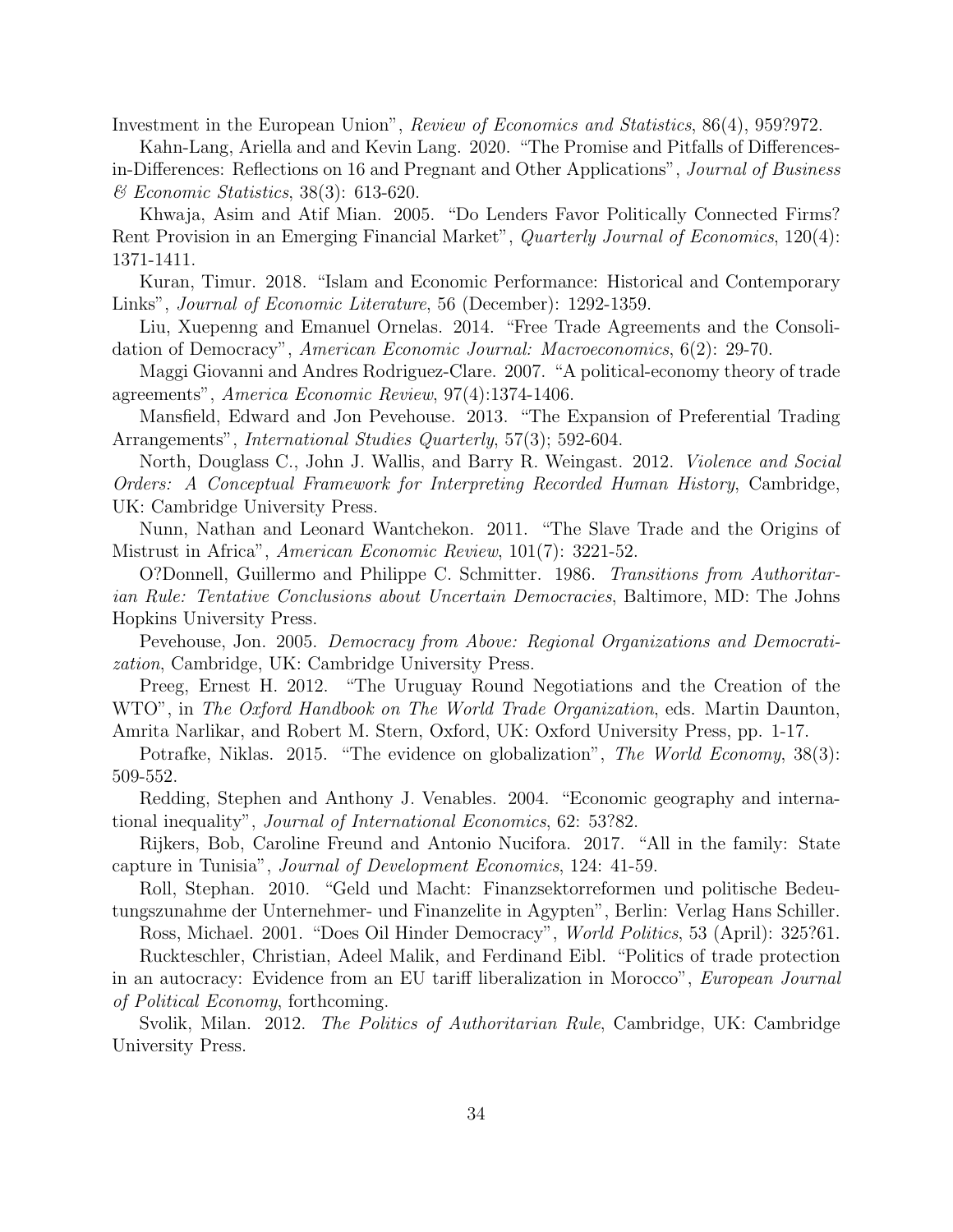Wintrobe, Ronald. 1998. The political economy of dictatorship, Cambridge, UK: Cambridge University Press.

Zissimos, Ben. 2017. "A theory of trade policy under dictatorship and democratization", Journal of International Economics, 109: 85-101.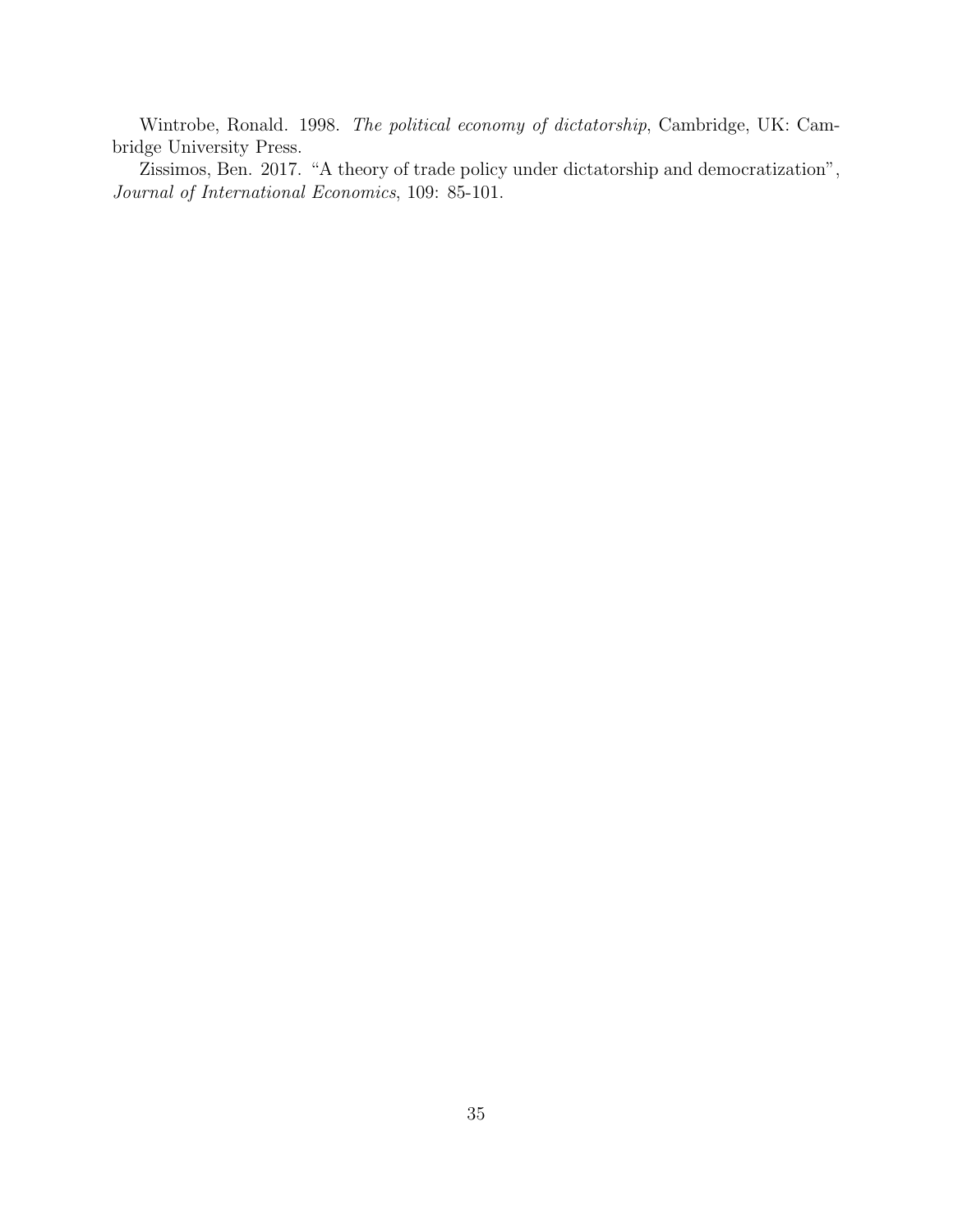# Appendix A: Data

|                                        |             |         | Non-Muslim |                |                |      |         | Muslim    |                |                |
|----------------------------------------|-------------|---------|------------|----------------|----------------|------|---------|-----------|----------------|----------------|
|                                        | $\mathbf N$ | Mean    | <b>SD</b>  | Min            | Max            | N    | Mean    | <b>SD</b> | Min            | Max            |
| KOF de jure                            | 1567        | 46.269  | 14.215     | 9.422          | 85.829         | 781  | 36.91   | 11.648    | 13.832         | 67.917         |
| GDP per capita, log                    | 1749        | 7.395   | 0.967      | 4.754          | 9.596          | 874  | 6.911   | 0.922     | 5.481          | 9.35           |
| Population, log                        | 2068        | 15.72   | 1.109      | 13.169         | 18.431         | 1120 | 15.954  | 1.473     | 11.334         | 19.057         |
| Arab Conquest                          | 2376        | 0.004   | 0.023      | $\overline{0}$ | 0.153          | 1180 | 0.496   | 0.441     | $\overline{0}$ |                |
| Agricultural transition                | 2417        | 3.601   | 1.86       | 1              | 8              | 1251 | 5.86    | 2.813     | 2.9            | 10.5           |
| FTA Depth Index                        | 2417        | 1.482   | 0.798      | 0.327          | $\overline{5}$ | 1251 | 1.182   | 0.607     | 0.227          | 2.286          |
| Deep FTAs, Average                     | 2417        | 2.312   | 0.753      | $\mathbf{1}$   | 3.913          | 1251 | 1.628   | 0.489     |                | 2.5            |
| Deep FTAs, Max No.                     | 2417        | 4.594   | 1.664      | $\overline{2}$ |                | 1251 | 3.141   | 0.857     |                | $\overline{4}$ |
| Distance from Coast                    | 2376        | 266.757 | 348.036    | 12.252         | 1675.81        | 1251 | 360.473 | 375.613   | 26.24          | 1180.26        |
| Foreign Aid $(\%$ of GDP)              | 1652        | 7.342   | 11.207     | $-0.643$       | 147.059        | 885  | 8.033   | 8.378     | 0.003          | 57.828         |
| Trade Restrictiveness Index, Overall   | 2204        | 0.167   | 0.078      | 0.031          | 0.401          | 1251 | 0.111   | 0.058     | 0.005          | 0.235          |
| Trade Restrictiveness Index, Manufact. | 2204        | 0.118   | 0.099      | 0.009          | 0.42           | 1251 | 0.089   | 0.069     | 0.002          | 0.257          |
| Real Market Potential, RV (log)        | 2417        | 15.187  | 1.054      | 13.271         | 18.588         | 1251 | 14.845  | 1.153     | 13.179         | 17.282         |
| Real Market Potential, HM (log)        | 2417        | 13.363  | 0.793      | 11.965         | 14.968         | 1251 | 13.365  | 0.889     | 12.185         | 15.169         |

#### **Table A1:** Summary statistics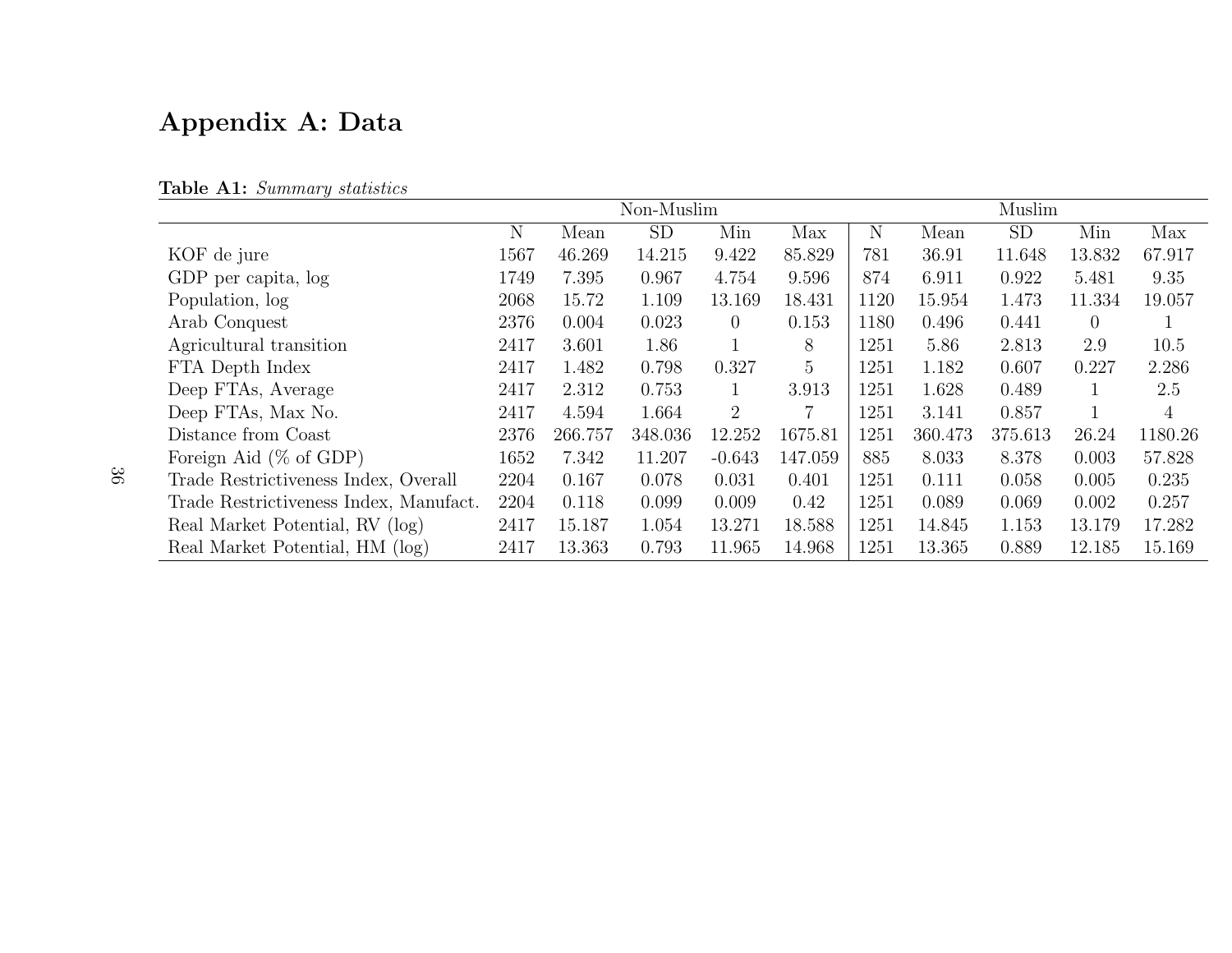| Muslim       |                    | Non-Muslim          |
|--------------|--------------------|---------------------|
| Afghanistan  | Armenia            | Malawi              |
| Albania      | Bolivia            | Mongolia            |
| Bangladesh   | Botswana           | Mozambique          |
| Burkina Faso | Bulgaria           | Nicaragua           |
| Djibouti     | Chile              | Panama              |
| Egypt        | Cote d'Ivoire      | Paraguay            |
| Gambia       | Dominican Republic | Philippines         |
| Guinea       | El Salvador        | Poland              |
| Jordan       | Eritrea            | Serbia & Montenegro |
| Lebanon      | Ghana              | South Africa        |
| Mali         | Guatemala          | Sri Lanka           |
| Morocco      | Guinea-Bissau      | Tanzania            |
| Niger        | Guyana             | Togo                |
| Pakistan     | Haiti              | Uganda              |
| Senegal      | Honduras           | Ukraine             |
| Sierra Leone | Hungary            | Uruguay             |
| Somalia      | Jamaica            | Zambia              |
| Sudan        | Kenya              | Zimbabwe            |
| Tunisia      | Liberia            |                     |
| Turkey       | Madagascar         |                     |

Table A2: Sample of non-oil producing developing countries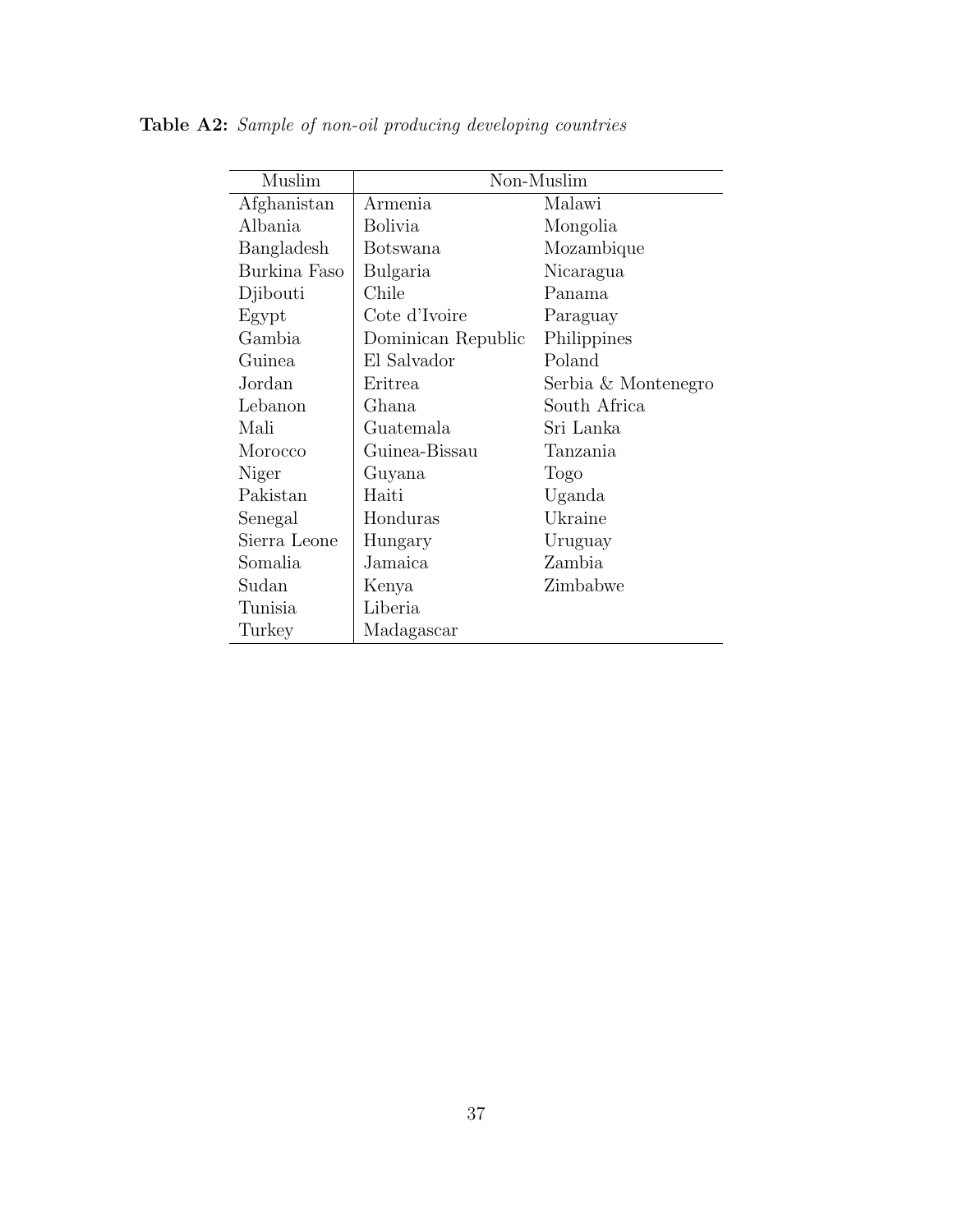## Appendix B: Additional figures



Figure B1: Testing for trend differences based on Kahn-Lang and Lang (2020)

Notes: Each point refers to the corresponding year fixed effect  $(Y_t)$  interacted with Muslim<sub>I</sub> i on de jure globalization based on the procedure described in Kahn-Lang and Lang (2020), with the corresponding 95 percent confidence interval. Standard errors are clustered at the country level. The regression controls for Years since  $Agricultural transition_i \times Post_t$ , the log of GDP per capita, country and year fixed effects.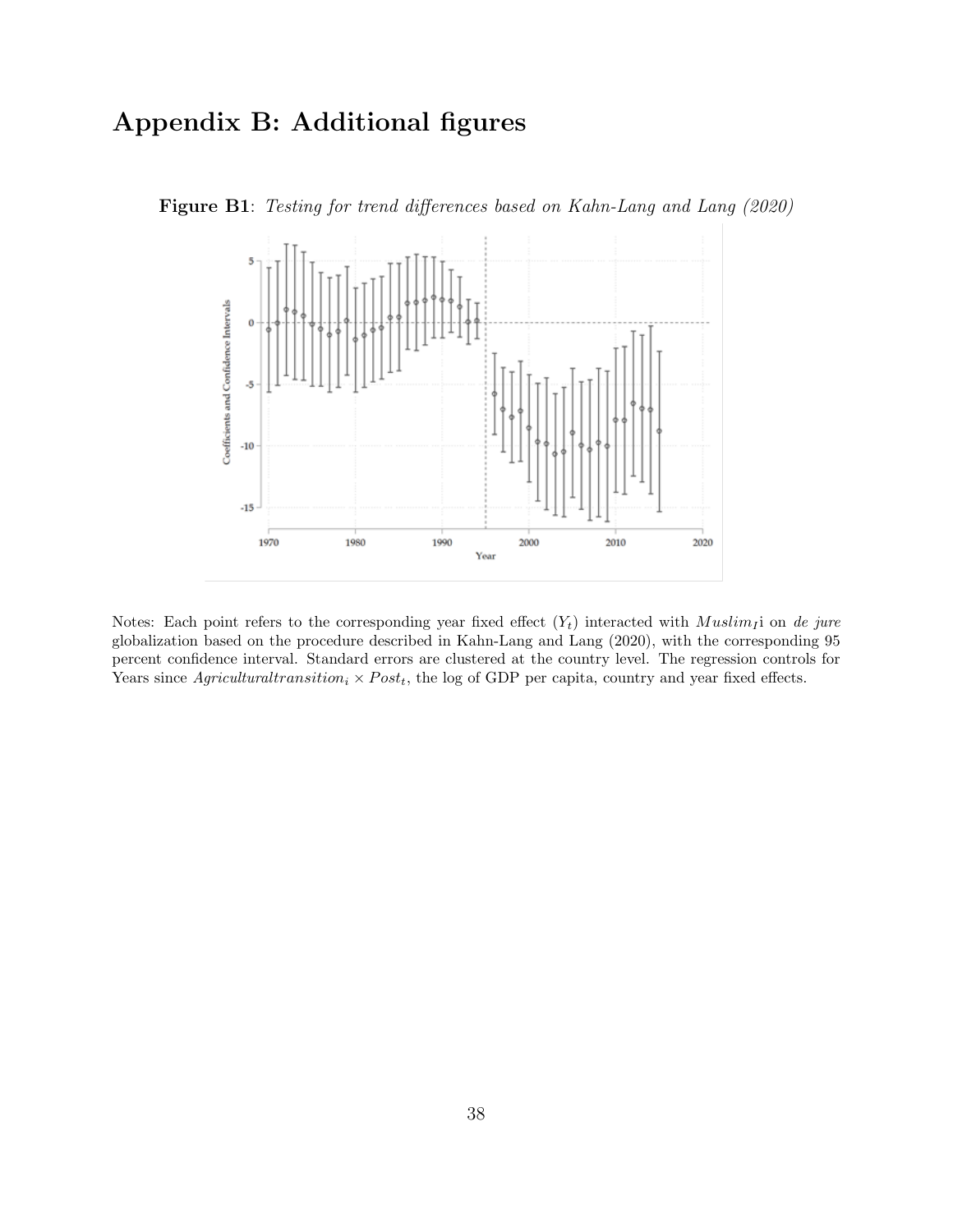## Appendix C: Additional results

|                                              |                  |                   | KOF Globalization Index, de jure |                |            |
|----------------------------------------------|------------------|-------------------|----------------------------------|----------------|------------|
|                                              | $\left(1\right)$ | $\left( 2\right)$ | (3)                              | (4)            | (5)        |
| Muslim x Post WTO                            | $-5.185**$       | $-8.735***$       | $-8.952***$                      | $-7.756***$    | $-7.653**$ |
|                                              | (2.427)          | (2.363)           | (2.384)                          | (2.346)        | (3.047)    |
| Controls:                                    |                  |                   |                                  |                |            |
| Years since Agricultural Transition (x Post) | No               | Yes               | Yes                              | Yes            | Yes        |
| GDP per capita, log                          | N <sub>o</sub>   | No                | Yes                              | Yes            | Yes        |
| Total population, log                        | N <sub>o</sub>   | N <sub>o</sub>    | N <sub>o</sub>                   | Yes            | Yes        |
| Arab conquest (x Post)                       | N <sub>o</sub>   | N <sub>o</sub>    | N <sub>o</sub>                   | N <sub>o</sub> | Yes        |
| Country fixed effects                        | Yes              | Yes               | Yes                              | Yes            | Yes        |
| Year fixed effects                           | Yes              | Yes               | Yes                              | Yes            | Yes        |
| Observations                                 | 2,148            | 2,148             | 2,148                            | 2,148          | 2,148      |
| R-squared                                    | 0.827            | 0.839             | 0.846                            | 0.850          | 0.850      |

**Table C<u>1:** Globalization across Muslim and non-Muslim countries, with at **least 60%** of population identifying as Muslim  $\overline{K$  Clobalization Index *de inve*</u>

 percent respectively. The unit of observation is country-year. Years since Agricultural Transition and Arab Conquest vary across country butnot year.

39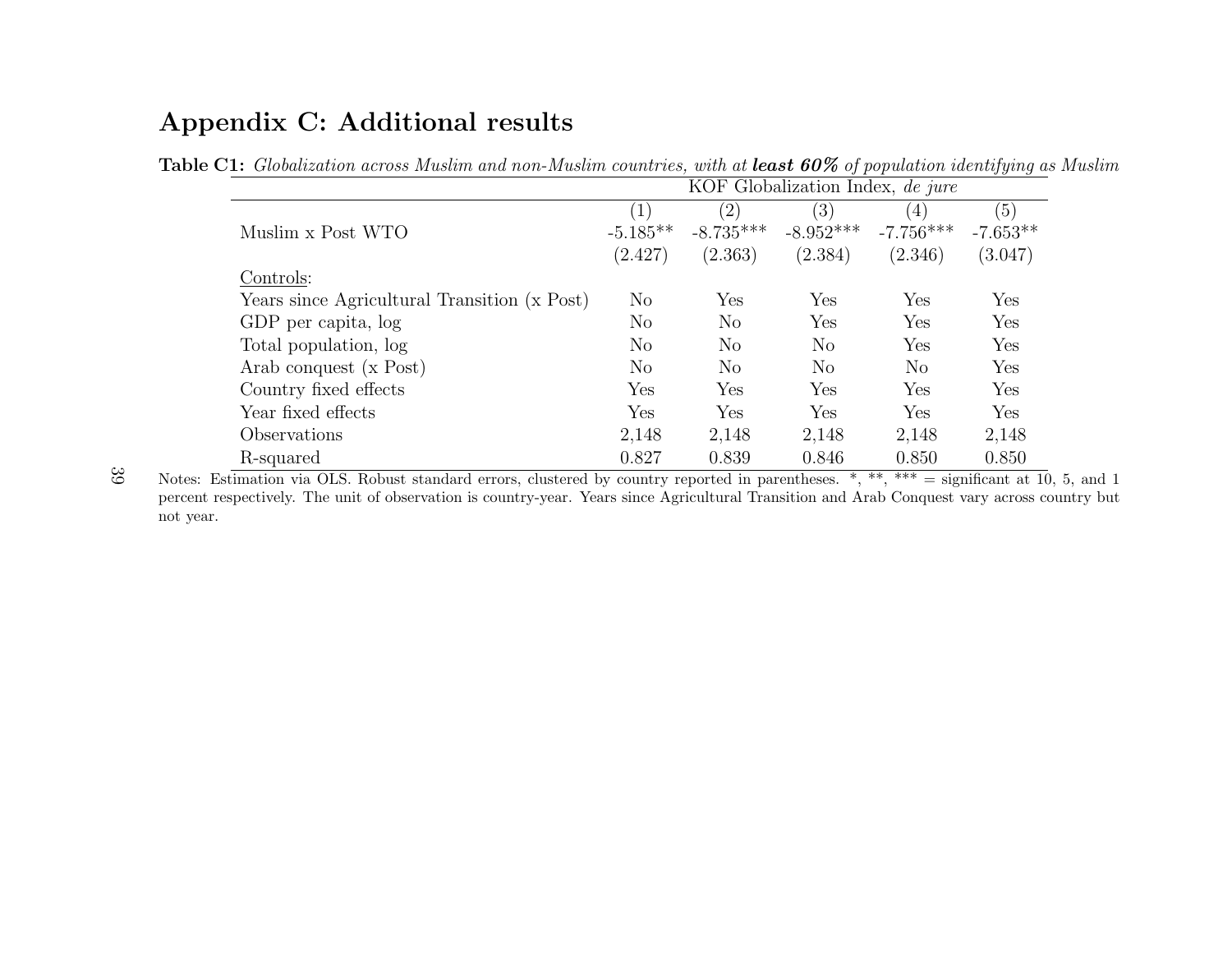|                                              |                   |                | KOF Globalization Index, de jure |                |                      |
|----------------------------------------------|-------------------|----------------|----------------------------------|----------------|----------------------|
|                                              | $\left( 1\right)$ | (2)            | (3)                              | (4)            | (5)                  |
| Muslim x Post WTO                            | $-4.027$          | $-7.814***$    | $-8.153***$                      | $-6.792***$    | $-5.840*$            |
|                                              | (2.409)           | (2.450)        | (2.459)                          | (2.462)        | (3.417)              |
| Controls:                                    |                   |                |                                  |                |                      |
| Years since Agricultural Transition (x Post) | No                | Yes            | Yes                              | Yes            | Yes                  |
| GDP per capita, log                          | No                | No             | Yes                              | Yes            | $\operatorname{Yes}$ |
| Total population, log                        | No                | N <sub>o</sub> | N <sub>o</sub>                   | Yes            | $\operatorname{Yes}$ |
| Arab conquest (x Post)                       | No                | N <sub>o</sub> | No                               | N <sub>o</sub> | Yes                  |
| Country fixed effects                        | Yes               | Yes            | Yes                              | Yes            | Yes                  |
| Year fixed effects                           | Yes               | Yes            | Yes                              | Yes            | Yes                  |
| Observations                                 | 2,056             | 2,056          | 2,056                            | 2,056          | 2,056                |
| R-squared                                    | 0.828             | 0.838          | 0.846                            | 0.849          | 0.849                |

**Table C2:** Globalization across Muslim and non-Muslim countries, with at **least 80%** of population identifying as Muslim<br>KOF Globalization Index, de ivre

 percent respectively. The unit of observation is country-year. Years since Agricultural Transition and Arab Conquest vary across country butnot year.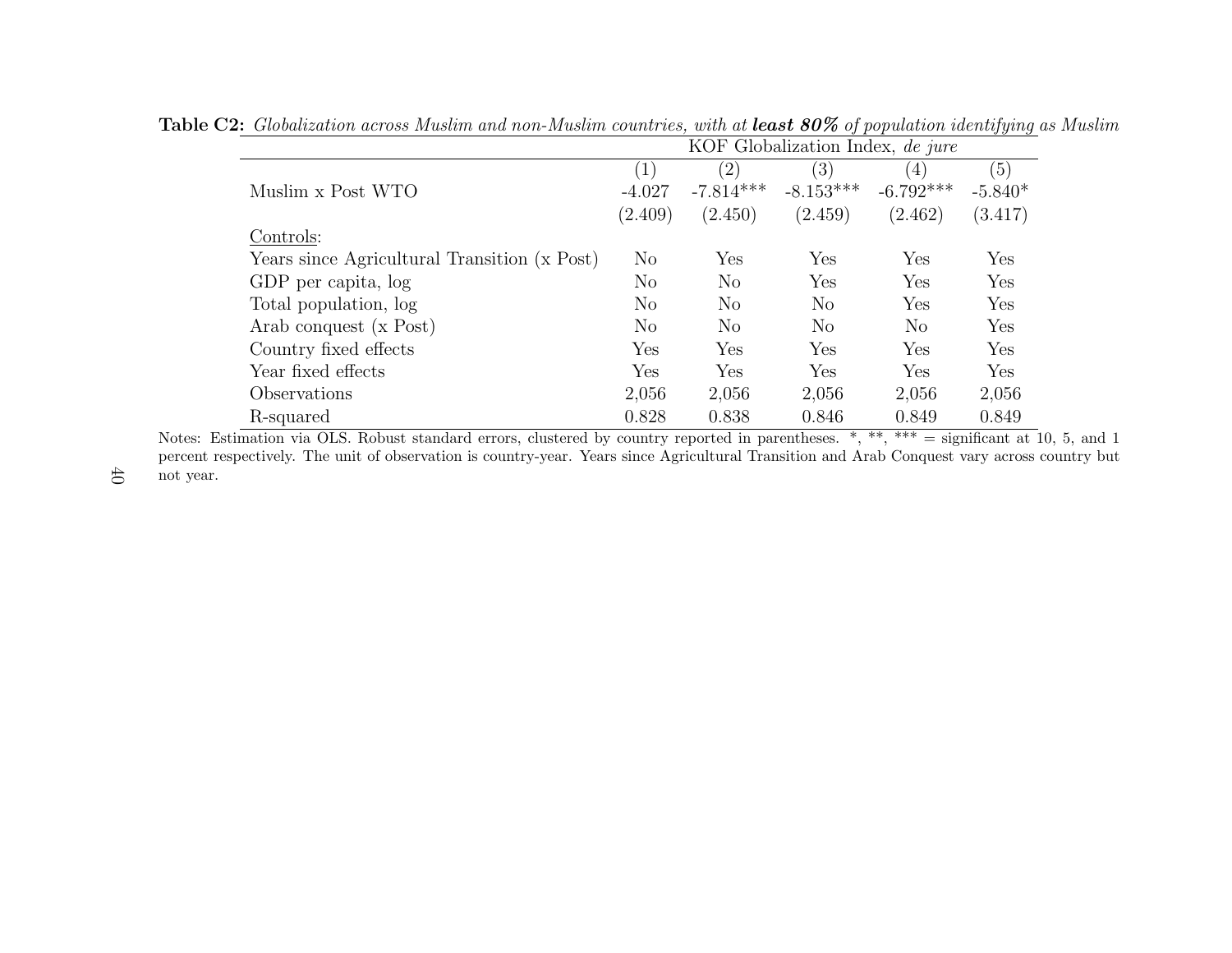| $\sigma$ , $\sigma$ , $\sigma$ , $\sigma$ |                   |         |              |           |  |  |  |  |  |  |
|-------------------------------------------|-------------------|---------|--------------|-----------|--|--|--|--|--|--|
| Effect on Globalization index, de jure    |                   |         |              |           |  |  |  |  |  |  |
|                                           | Muslim x Post WTO |         |              |           |  |  |  |  |  |  |
| Excluded country                          | Coefficient       | SE      | Observations | R-squared |  |  |  |  |  |  |
|                                           | (1)               | (2)     | (3)          | (4)       |  |  |  |  |  |  |
| Albania                                   | $-7.595**$        | (3.268) | 2,140        | 0.850     |  |  |  |  |  |  |
| Bangladesh                                | $-7.357**$        | (3.366) | 2,131        | 0.838     |  |  |  |  |  |  |
| Burkina Faso                              | $-5.774*$         | (2.921) | 2,130        | 0.851     |  |  |  |  |  |  |
| Egypt                                     | $-7.279**$        | (3.052) | 2,130        | 0.850     |  |  |  |  |  |  |
| Gambia                                    | $-9.351***$       | (2.656) | 2,130        | 0.854     |  |  |  |  |  |  |
| Guinea                                    | $-7.230**$        | (3.255) | 2,146        | 0.844     |  |  |  |  |  |  |
| Jordan                                    | $-6.762**$        | (3.040) | 2,135        | 0.850     |  |  |  |  |  |  |
| Lebanon                                   | $-7.653**$        | (3.047) | 2,148        | 0.850     |  |  |  |  |  |  |
| Mali                                      | $-7.311**$        | (3.062) | 2,130        | 0.847     |  |  |  |  |  |  |
| Morocco                                   | $-7.334**$        | (3.040) | 2,130        | 0.849     |  |  |  |  |  |  |
| Niger                                     | $-7.354**$        | (3.072) | 2,130        | 0.846     |  |  |  |  |  |  |
| Pakistan                                  | $-7.464**$        | (3.051) | 2,130        | 0.848     |  |  |  |  |  |  |
| Senegal                                   | $-8.249**$        | (3.236) | 2,130        | 0.848     |  |  |  |  |  |  |
| Sierra Leone                              | $-7.342**$        | (3.491) | 2,130        | 0.846     |  |  |  |  |  |  |
| Sudan                                     | $-6.338**$        | (3.116) | 2,130        | 0.854     |  |  |  |  |  |  |
| Tunisia                                   | $-7.350**$        | (3.047) | 2,130        | 0.847     |  |  |  |  |  |  |
| Turkey                                    | $-7.335**$        | (3.041) | 2,130        | 0.848     |  |  |  |  |  |  |

Table C3: Globalization across Muslim and non-Muslim countries, dropping Muslim countries (one-by-one)

Notes: Estimation via OLS. Robust standard errors, clustered by country reported in parentheses. \*, \*\*, \*\*\* = significant at 10, 5, and 1 percent respectively. The unit of observation is country-year. Each row reports the coefficient on Muslim x Post WTO (on the KOF globalization index, de jure) in a sample that excludes observations from the indicated country in the "Excluded country." All specifications control for Years since Agricultural Transition x Post WTO, GDP per capita (log), total population (log), Arab conquest x Post WTO, country and year fixed effects. These coefficients and a constant are not reported.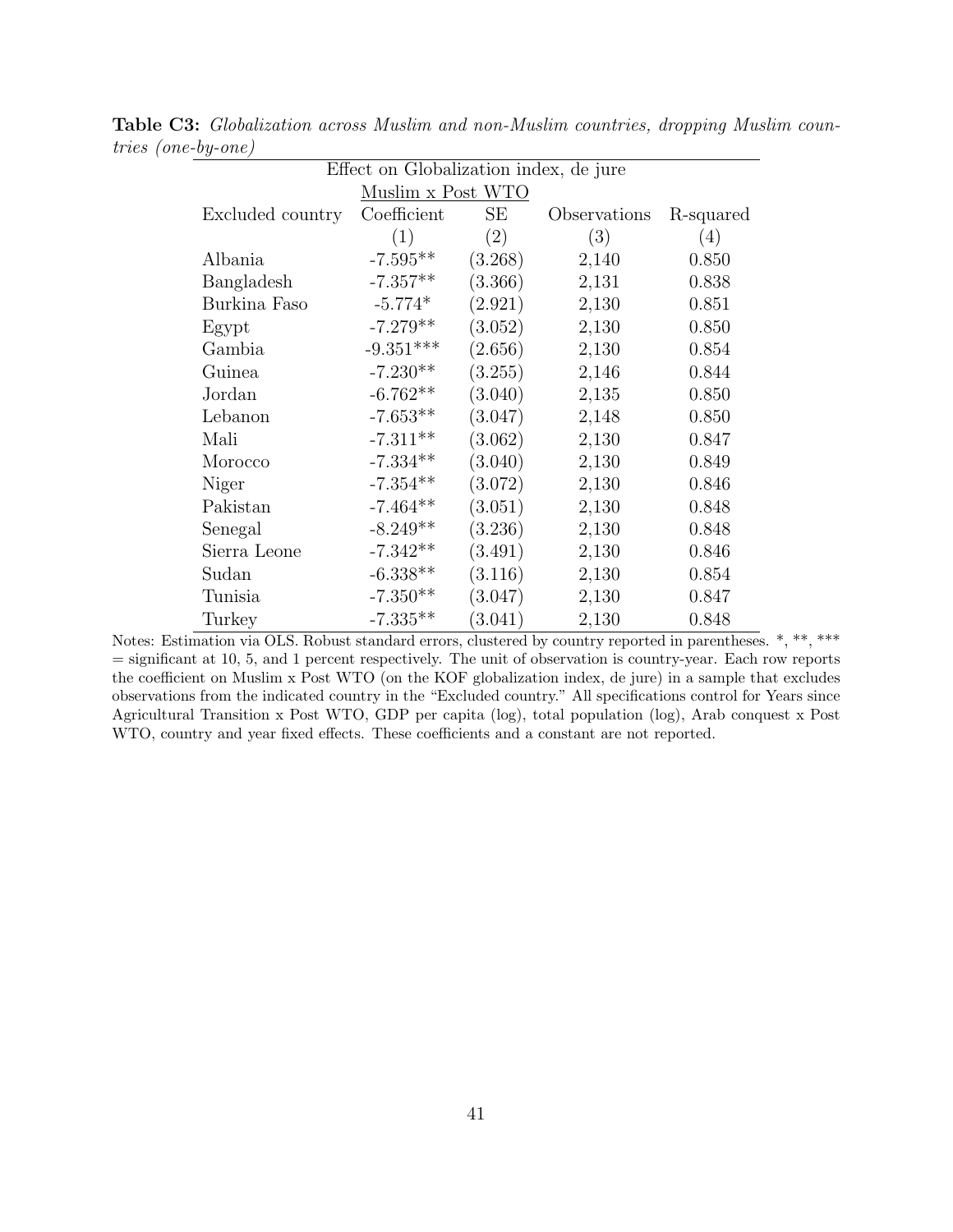## Appendix D: Evaluating competing explanations

Geographic determinants of trade. Workhorse models of international trade demonstrate that markets (populations) more distant from the coast or navigable rivers tend to engage in less trade. We consider four standard measures. Columns 1-2 in Table D1 show that countries with a greater share of its surface area or population within 100 kilometers of the sea or river exhibit higher levels of de jure globalization after the WTO shock. Columns 3-4 show that landlocked countries and those whose centroid is farther from a coast or navigable river exhibit lower levels of de jure globalization after the WTO shock. These effects are consistent with existing models. Across all four specifications, the effect of  $Muslim_i \times Post_t$  remains highly statistically significant (p-value<sub>[0.01</sub>) with a relatively stable coefficient estimate hovering between -7 to -8.1.

Geography may also affect export capacity and market potential (Head and Mayer 2004, Redding and Venables 2004). Columns 5-8 control for several measures of market potential (interacted with  $Post<sub>t</sub>$ ) stemming from on work in economic geography. While the coefficient on  $Muslim_i \times Post_t$  is reduced slightly, our main DD effect remains statistically significant. In these specifications, only Head and Mayer's (2004) measure of real market potential is a robust determinant of a country's level of de jure globalization after the WTO's creation.

Political stability. Governments experiencing or facing a heightened risk of political instability (e.g., civil unrest, interstate state) may be less inclined to pursue policies that liberalize cross-border economic exchange. This concern may be particularly acute in many Muslim societies which are prone to experiencing civil unrest and interstate war (Kuran 2018). To the extent that heightened political instability is correlated with our Muslim dummy, failing to account for such unrest may comprise omitted variable bias. In Table D2 we control for several measures of intrastate and interstate violence, each interacted with POSTt. These measures include both realized (e.g., incidence) and perceived (e.g., risk) types of political instability. Across all the specifications, our estimated effect of  $Muslim_$ timesPost\_t on de jure globalization remains negative and statistically significant.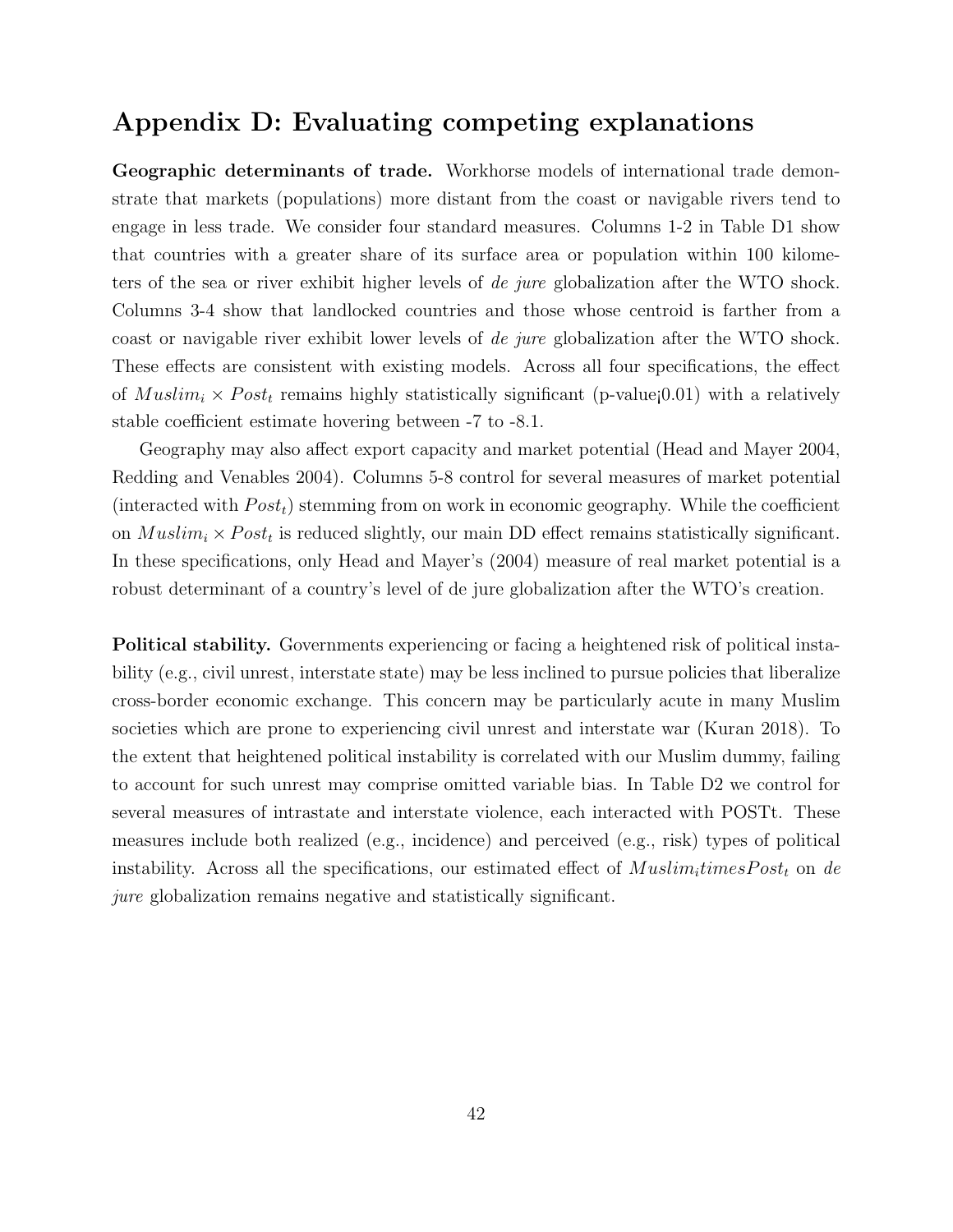|                                                        |                         |                         |                          | KOF Globalization Index, de jure |                    |                   |                    |                                |
|--------------------------------------------------------|-------------------------|-------------------------|--------------------------|----------------------------------|--------------------|-------------------|--------------------|--------------------------------|
| Muslim x Post WTO                                      | (1)<br>$-7.555***$      | (2)<br>$-8.145***$      | (3)<br>$-7.188***$       | (4)<br>$-7.908***$               | (5)<br>$-7.167***$ | 6)<br>$-7.311***$ | (7)<br>$-6.898***$ | $\overline{(8)}$<br>$-6.640**$ |
|                                                        | (1.949)                 | (1.940)                 | (2.247)                  | (2.197)                          | (2.331)            | (2.583)           | (2.349)            | (2.608)                        |
| Additional controls: (x Post WTO)                      |                         |                         |                          |                                  |                    |                   |                    |                                |
| Share of surface area within 100 km of sea or river    | $0.0994***$<br>(0.0295) |                         |                          |                                  |                    |                   |                    |                                |
| Share of population within 100 km of sea or river      |                         | $0.0972***$<br>(0.0281) |                          |                                  |                    |                   |                    |                                |
| Distance from coast or navigable river                 |                         |                         | $-0.00629*$<br>(0.00332) |                                  |                    |                   |                    |                                |
| Dummy for landlocked countries                         |                         |                         |                          | $-5.166*$                        |                    |                   |                    |                                |
| Log of real market potential (Head and Mayer)          |                         |                         |                          | (2.708)                          | $4.169***$         |                   |                    |                                |
| Log of foreign market potential (Head and Mayer)       |                         |                         |                          |                                  | (1.376)            | $-0.997$          |                    |                                |
| Log of real market potential (Redding and Venables)    |                         |                         |                          |                                  |                    | (2.763)           | 1.526<br>(0.983)   |                                |
| Log of foreign market potential (Redding and Venables) |                         |                         |                          |                                  |                    |                   |                    | $-2.866$<br>(2.840)            |
| Observations                                           | 2,130                   | 2,130                   | 2,176                    | 2,176                            | 2,176              | 2,176             | 2,176              | 2,176                          |
| R-squared                                              | 0.861                   | 0.861                   | 0.854                    | 0.854                            | 0.857              | 0.849             | 0.851              | 0.850                          |

#### **Table D1:** Robustness to geographic drivers of trade

Notes: Robust standard errors, clustered by country in parentheses. \*, \*\*, \*\*\* = significant at 10, 5, and 1 percent respectively. All specifications include baseline controls (years since agricultural transition <sup>x</sup> Post, log GDP per capita), country and year fixed effects. These coefficientsand <sup>a</sup> constant are not reported.

 $43\,$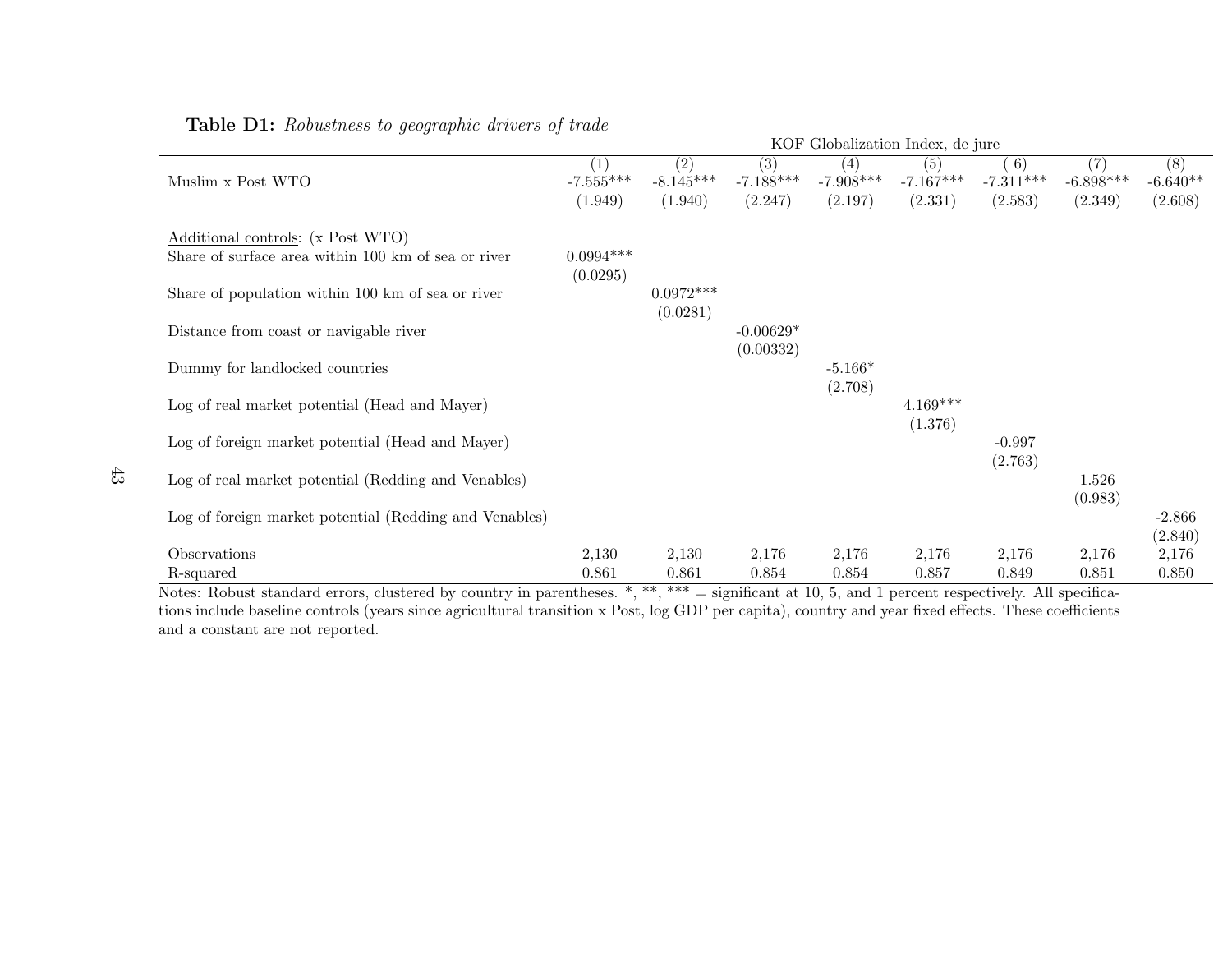|                                                                     | KOF Globalization Index, de jure |                |                |                |             |                |                                                           |
|---------------------------------------------------------------------|----------------------------------|----------------|----------------|----------------|-------------|----------------|-----------------------------------------------------------|
|                                                                     | $\left(1\right)$                 | (2)            | (3)            | (4)            | (5)         | (6)            | $\left( 7\right)$                                         |
| Muslim x Post WTO                                                   | $-7.716***$                      | $-7.484***$    | $-7.597***$    | $-7.183***$    | $-7.588***$ | $-6.794***$    | $-5.227**$                                                |
|                                                                     | (2.344)                          | (2.300)        | (2.385)        | (2.205)        | (2.406)     | (2.474)        | (2.234)                                                   |
| Controls: $(x$ Post WTO)                                            |                                  |                |                |                |             |                |                                                           |
| Occurrences of civil unrest                                         | N <sub>o</sub>                   | Yes            | N <sub>o</sub> | N <sub>o</sub> | No          | $\rm No$       | No                                                        |
| Likelihood of civil unrest                                          | $\rm No$                         | N <sub>o</sub> | Yes            | $\rm No$       | $\rm No$    | $\rm No$       | N <sub>o</sub>                                            |
| War                                                                 | N <sub>o</sub>                   | $\rm No$       | $\rm No$       | Yes            | $\rm No$    | N <sub>o</sub> | N <sub>o</sub>                                            |
| Cross-border conflict, ICRG                                         | $\rm No$                         | N <sub>o</sub> | N <sub>o</sub> | $\rm No$       | Yes         | $\rm No$       | N <sub>o</sub>                                            |
| External conflict risk, ICRG                                        | $\rm No$                         | N <sub>o</sub> | N <sub>o</sub> | $\rm No$       | No          | Yes            | N <sub>o</sub>                                            |
| Civil war risk, ICRG                                                | N <sub>o</sub>                   | N <sub>o</sub> | $\rm No$       | $\rm No$       | $\rm No$    | $\rm No$       | Yes                                                       |
| Observations                                                        | 2,176                            | 2,176          | 2,176          | 2,176          | 2,176       | 2,176          | 2,176                                                     |
| R-squared                                                           | 0.849                            | 0.850          | 0.849          | 0.854          | 0.849       | 0.851          | 0.857                                                     |
| Notes: Robust standard errors, clustered by country in parentheses. |                                  |                |                | **<br>***      |             |                | $=$ significant at 10, 5, and 1 percent respectively. All |

**Table D2:** Robustness to measures of political in(stability)

 specifications include baseline controls (years since agricultural transition <sup>x</sup> Post, log GDP per capita), country and year fixed effects. These coefficients and <sup>a</sup> constant are not reported. Additional controls are the country average values of the variables in the pre-treatment period(i.e., prior to 1995) and their interaction with the post-WTO indicator variable.

 $\pm4$